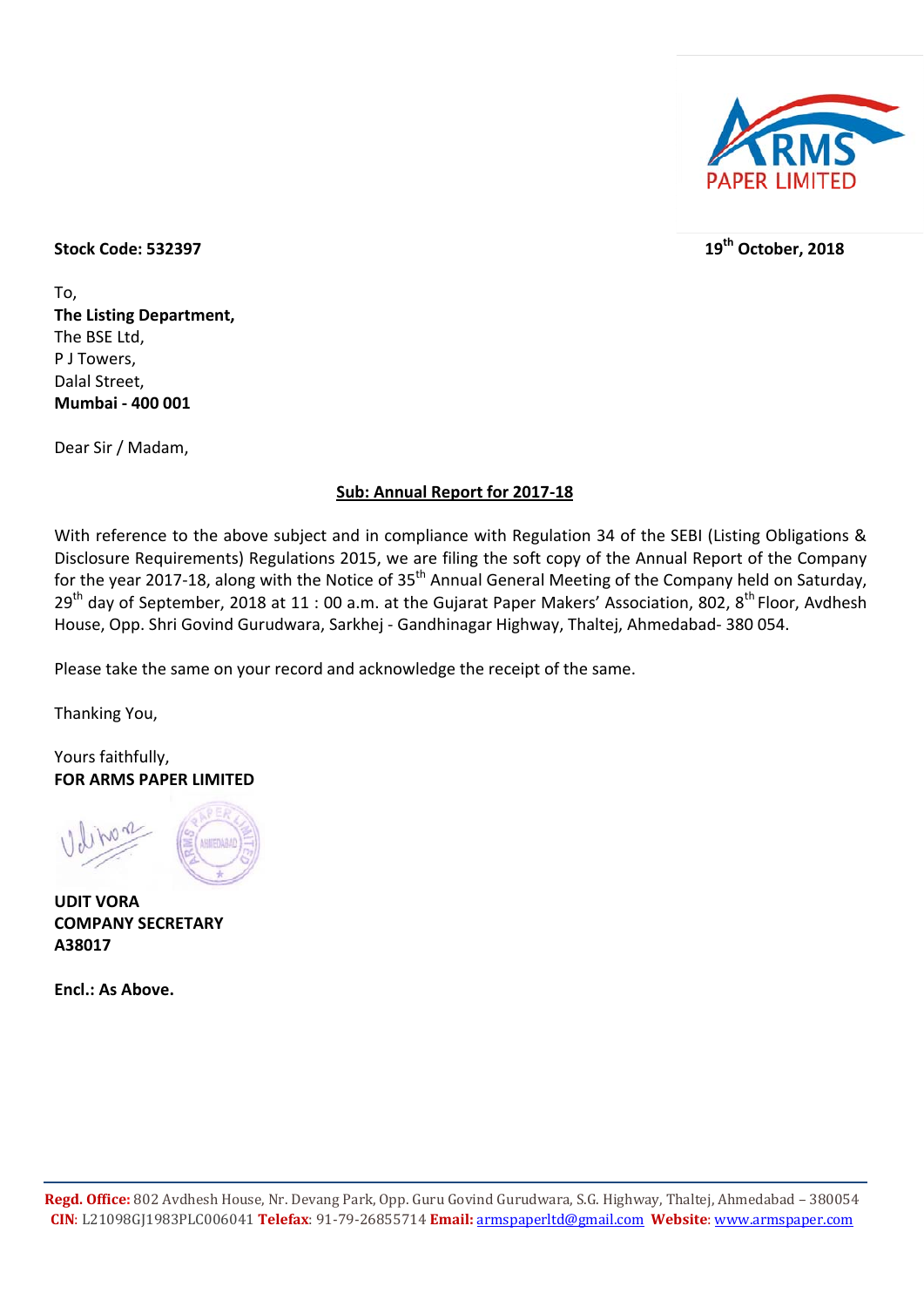# **ARMS PAPER LIMITED 35TH ANNUAL REPORT**

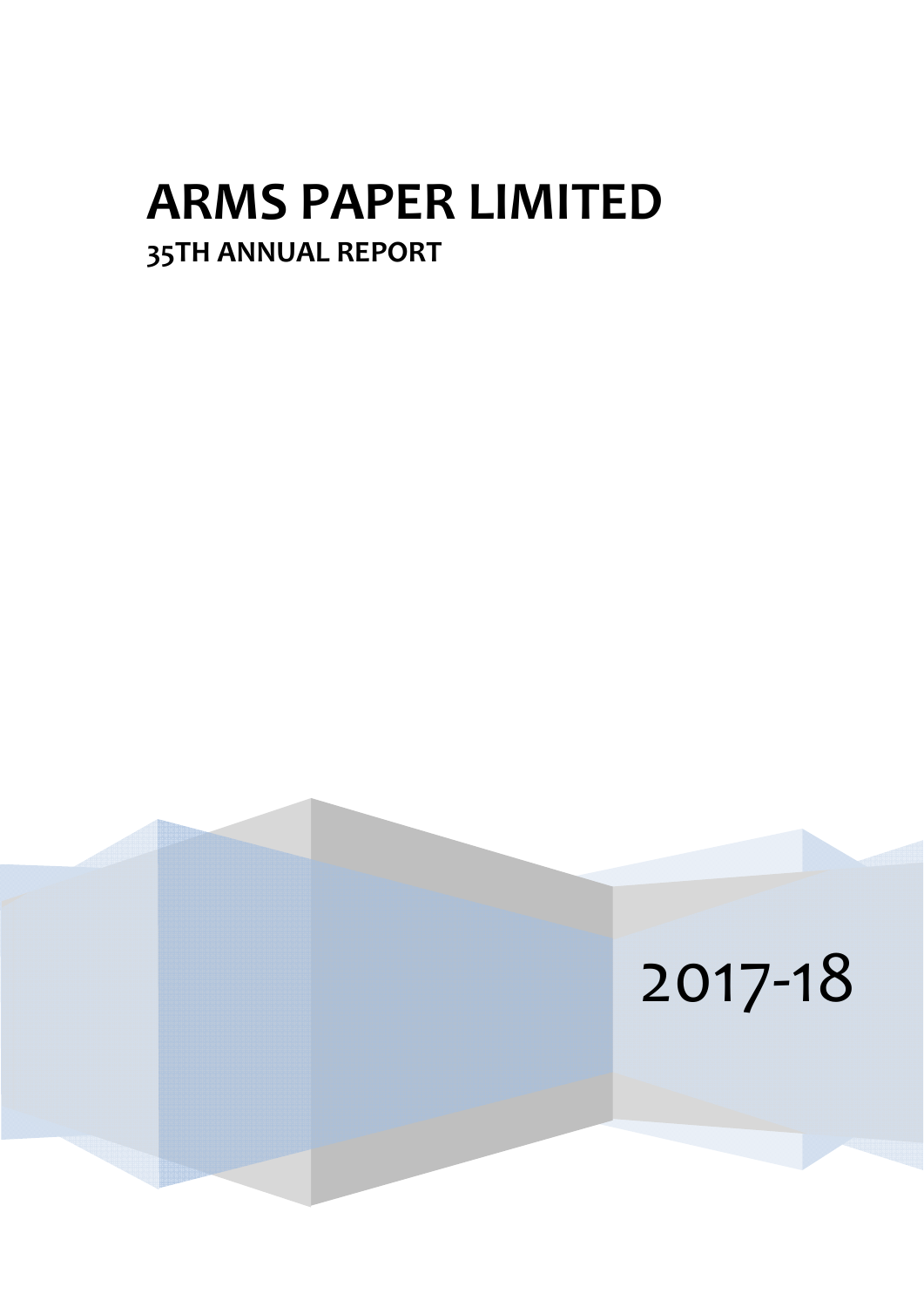## **COMPANY INFORMATION**

### **BOARD OF DIRECTORS**

| RUSHAL PATEL        | : CHAIRMAN                  |
|---------------------|-----------------------------|
| PAWAN JITSINGH NEGI | : INDEPENDENT DIRECTOR      |
| NIKHII RAJPURIA     | $\pm$ INDEPENDENT DIRECTOR  |
| NISHANT KUMAR       | $\pm$ INDEPENDENT DIRECTOR  |
| RIMA MEHTA          | $\pm$ INDEPENDENT DIRECTOR. |
|                     |                             |

### **COMPANY SECRETARY**

UDIT VORA

### **BANKERS**

- **STATE BANK OF INDIA**
- The Kalupur Commercial Co-op. Bank Ltd.

### **REGISTERED OFFICE**

802 AVDHESH HOUSE, NR. DEVANG PARK, OPP. GURUDWARA S.G. Highway, THALTEJ Ahmedabad-380 054 Tel.: +91 79 2685 5714 Email : armspaperltd@gmail.com CIN: L21098GJ1983PLC006041

### **STATUTORY AUDITORS**

M/S. J. R. PUROHIT & Co. Chartered Accountants Ahmedabad

### **REGISTRAR & SHARE TRANSFER AGENTS**

LINK INTIME INDIA PVT. LTD., 506-508, AMARNATH BUSINESS CENTRE-1 (ABC-1), BESIDES GALA BUSINESS CENTRE NEAR XT XAVIER'S COLLEGE CORNER OFF C G ROAD , ELLISBRIDGE AHMEDABAD 380006 Tel No : +91 79 26465179 /86 / 87 E-mail id : ahmedabad@linkintime.co.in

### **LISTING**

BSE LIMITED (SCRIP CODE 532397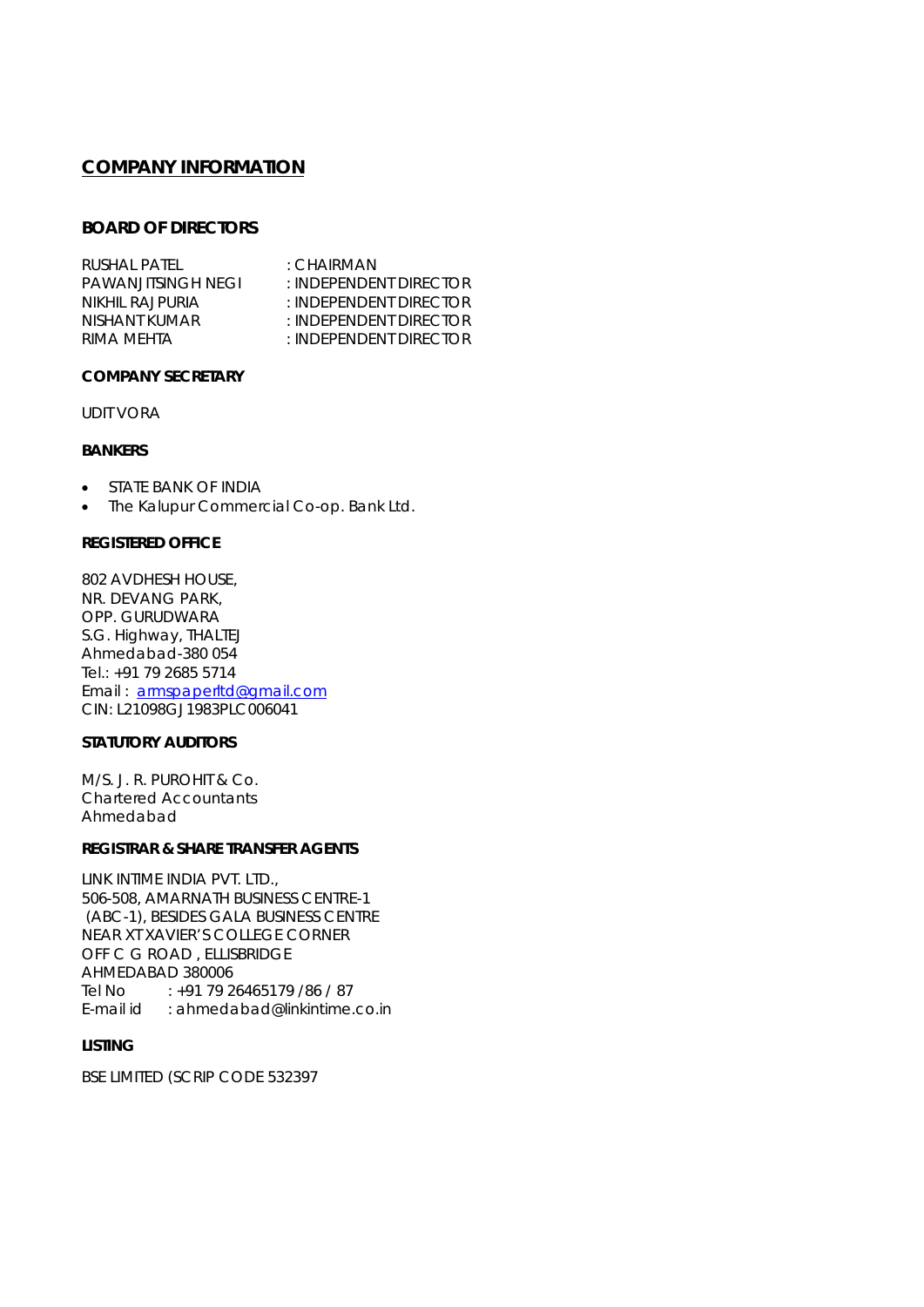## **NOTICE**

**NOTICE** is hereby given that the 35th Annual General Meeting of the Members of **M/S. ARMS PAPER LIMITED** will be held on **Saturday**, the **29th day of September, 2018** at 3:30 pm at **Gujarat paper**  Makers' Association, 802, 8<sup>th</sup> Floor, Avdhesh House, Opp. Guru Govind Gurudwara, Sarkhej -Gandhinagar Highway, Thaltej, Ahmedabad- 380 054 to transact the following business:-

## **ORDINARY BUSINESS**

- 1] To receive, consider and adopt the Audited Balance Sheet of the Company as at  $31^{st}$  March, 2018 and Statement of Profit and Loss for the year ended on that date together with Directors' and the Auditors' Report thereon.
- 2] To consider, and if thought fit, to pass with or without modification, the following resolution as an ordinary resolution:

**"RESOLVED THAT** pursuant to the provisions of Section 139 and other applicable provisions, if any, of the Companies Act, 2013 and the rules framed thereunder, as amended from time to time, the Company hereby ratifies the appointment of M/s. J. R. Purohit & Co. (Firm Registration No. 111841W), Chartered Accountants, Ahmedabad, as the Statutory Auditors of the Company to hold office commencing from the conclusion of this Annual General Meeting of the Company till the Conclusion of next Annual General Meeting of the Company, at a remuneration as may be decided by the Board of Directors of the Company as per the recommendation of the Audit Committee".

## **SPECIAL BUSINESS**

3] To consider, and if thought fit, to pass with or without modification, the following resolution as an special resolution:

## **To amend the Main Object Clause of the Memorandum of Association of the Company.**

"**RESOLVED THAT** pursuant to the provisions of Section 4, 13 and all other applicable provisions, if any, of the Companies Act, 2013 (including any amendment thereto or reenactment thereof), and subject to necessary approval(s), consent(s), permissions and sanctions, if any, from the Central Government, and/or any other appropriate authority(ies), which the Board of Directors is authorised to accept as it may deem fit, the approval of the members of the Company be and is hereby accorded for effecting the following modifications, additions and amendments in the existing Memorandum of Association of the Company:-

*"To carry on the business of buying, selling, reselling, manufacturing, importing, exporting, transporting, storing, developing, promoting, marketing, supplying, trading or dealing in any manner whatsoever in all type of goods and to act as broker, trader, agent, C & F agent, shipper, commission agent, distributor, representative, franchiser, consultant, collaborator, stockist, liasioner, job worker, export house of goods, merchandise and services of all grades, specifications, descriptions, applications, modalities, fashions, including by-products, spares or accessories thereof, on retail as well as on wholesale basis in India or elsewhere."*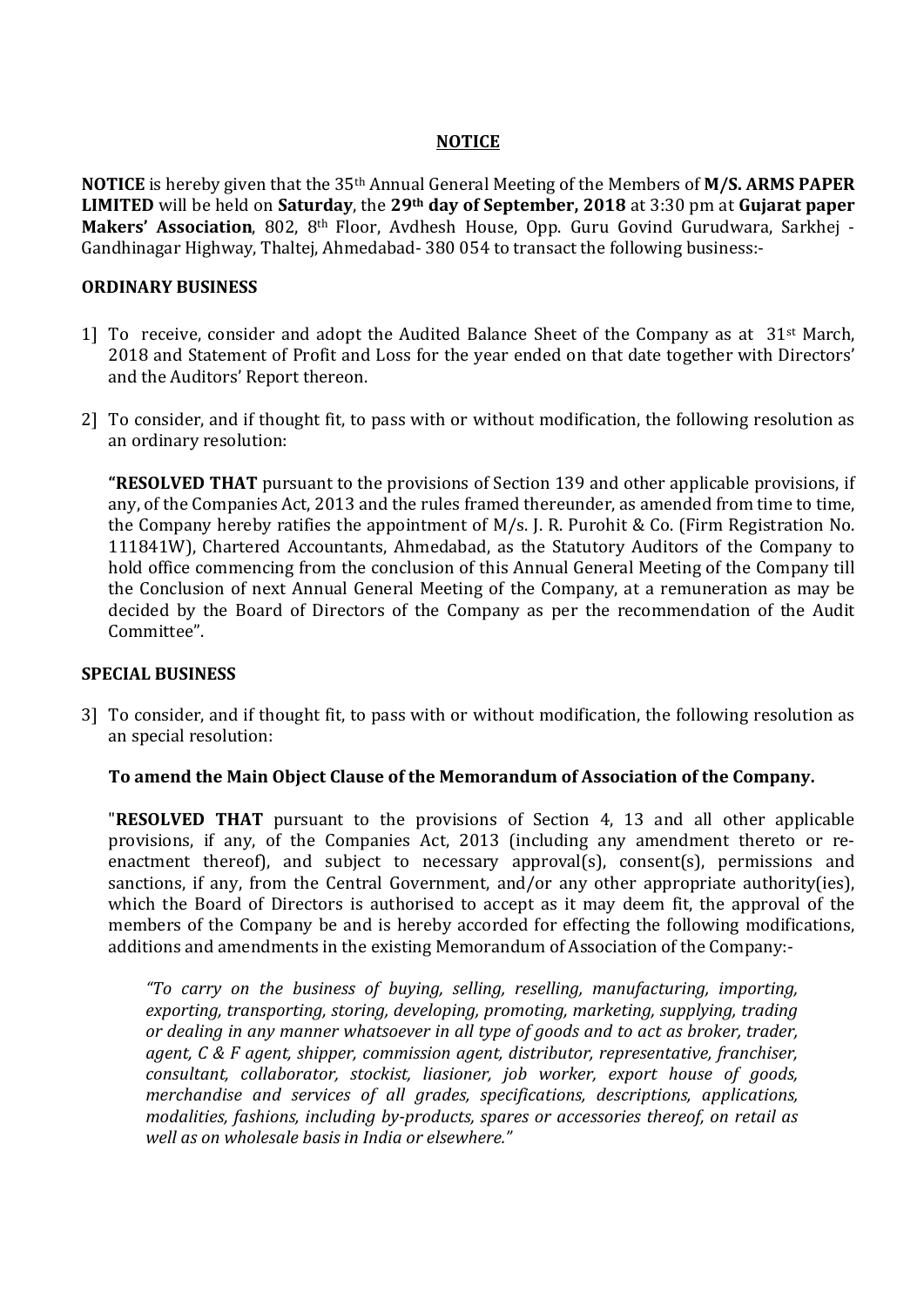"**RESOLVED FURTHER THAT** the existing Memorandum of Association of the Company, duly modified as aforesaid, or as suggested by any appropriate authority and accepted by the Board, be adopted as the Memorandum of Association of the Company."

4] To consider, and if thought fit, to pass with or without modification, the following resolution as an special resolution:

## **To adopt new set of Memorandum of Association of the Company**

"**RESOLVED THAT** pursuant to provisions of Section 4 and Section 13 of the Companies Act, 2013, and other applicable provisions read with the rules and regulations made thereunder including any amendments, re-enactment or statutory modification thereof, approval of the members be and is hereby accorded to amend the Memorandum of association of the Company as per the draft circulated with the notice of this meeting with respect to the object clause (Clause III) of the Memorandum of Association of the Company and such other amendments as may be required to align the Memorandum of Association with the provisions of the Companies Act, 2013.

**RESOLVED FURTHER THAT** Mr. Rushal Patel (DIN : 06575447) or Mr. Pawanjitsingh Negi (DIN : 02729393) Directors of the Company or Mr. Udit Vora, Company Secretary of the Company be and are hereby authorized to settle any question, difficulty or doubt, that may arise in giving effect to this resolution and to do all such acts, deeds, matters and things, including delegate such authority, as may be considered necessary, proper or expedient in order to give effect to the above resolution.

**RESOLVED FURTHER THAT** Mr. Rushal Patel (DIN : 06575447) or Mr. Pawanjitsingh Negi (DIN : 02729393) Directors of the Company or Mr. Udit Vora, Company Secretary of the Company, be and are hereby severally authorized to do all such acts, deeds, matters and things and to sign all such other documents, in each case, as they or any of them may deem necessary, proper or desirable (including without limitation making the appropriate e-filings with the Registrar of Companies, Ahmedabad/ Ministry of Corporate Affairs), in connection with the amendment of Memorandum of Association of the Company, as approved by the Board and the members of the Company and/ or generally to give effect to the foregoing resolutions.

**RESOLVED FURTHER THAT** Mr. Rushal Patel (DIN : 06575447) or Mr. Pawanjitsingh Negi (DIN : 02729393) Directors of the Company or Mr. Udit Vora, the Company Secretary of the Company, be and are hereby authorised to issue/ provide certified true copies of these resolutions."

5] To consider, and if thought fit, to pass with or without modification, the following resolution as an special resolution:

## **To adopt new set of Articles of Association of the Company**

"**RESOLVED THAT** pursuant to the provisions of section 14 of the Companies Act, 2013, and other applicable provisions read with the rules and regulations made there under including any amendment, re-enactment or statutory modification thereof, the new set of Articles of Association (as circulated along with notice of this meeting) be and are hereby approved and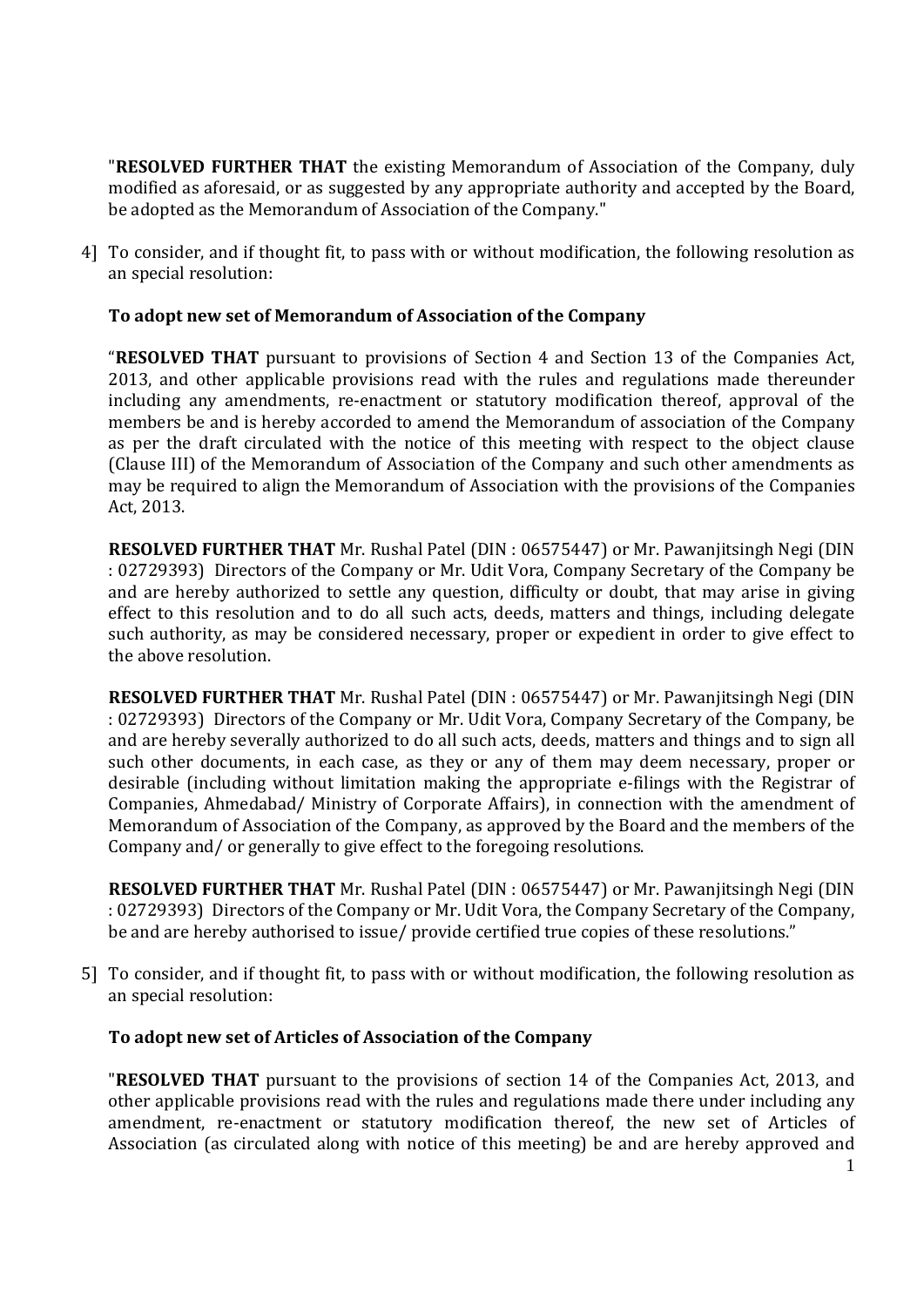adopted in substitution for, and to the exclusion, of the existing Articles of Association of the Company."

**"RESOLVED FURTHER THAT** Mr. Rushal Patel (DIN : 06575447) or Mr. Pawanjitsingh Negi (DIN : 02729393) Directors of the Company or Mr. Udit Vora, Company Secretary of the Company be and are hereby severally authorized to settle any question, difficulty or doubt, that may arise in giving effect to this resolution and to do all such acts, deeds, matters and things, including delegate such authority, as may be considered necessary, proper or expedient in order to give effect to the above resolution."

**"RESOLVED FURTHER THAT** Mr. Rushal Patel (DIN : 06575447) or Mr. Pawanjitsingh Negi (DIN : 02729393) Directors of the Company or Mr. Udit Vora, Company Secretary of the Company, be and are hereby severally authorized to do all such acts, deeds, matters and things and to sign all such other documents, in each case, as they or any of them may deem necessary, proper or desirable (including without limitation making the appropriate e-filings with the Registrar of Companies, New Delhi/ Ministry of Corporate Affairs), in connection with the adoption of the new set of Articles of Association of the Company, as approved by the Board and the members of the Company and/ or generally to give effect to the foregoing resolutions."

**"RESOLVED FURTHER THAT** Mr. Rushal Patel (DIN : 06575447) or Mr. Pawanjitsingh Negi (DIN : 02729393) Directors of the Company or Mr. Udit Vora, the Company Secretary of the Company, be and are hereby severally authorised to issue/ provide certified true copies of these resolutions."

6] To consider, and if thought fit, to pass with or without modification, the following resolution as an special resolution:

## **Re-Appointment of Mr. Rushal Patel as Director**

"**RESOLVED THAT** pursuant to Section 149, 152 read with Schedule IV and all other applicable provisions of the Companies Act, 2013 and the Companies (Appointment and Qualification of Directors) Rules, 2014, Mr. Rushal Patel (DIN 06575447, and holds office upto the date of ensuing Annual General Meeting, be and is hereby appointed as an Director of the Company".

7] To consider, and if thought fit, to pass with or without modification, the following resolution as an special resolution:

## **Re-Appointment of Mr. Pawanjitsingh Negi as Independent Director**

**"RESOLVED THAT** pursuant to the provisions of Sections 149, 152 read with Schedule IV and all other applicable provisions of the Companies Act, 2013 and the Companies (Appointment and Qualification of Directors) Rules, 2014, Mr. Pawanjitsingh Negi (DIN : 02729393), who has submitted a declaration that he meets the criteria for independence as provided in Section 149(6) of the Companies Act, 2013 and who is eligible for re-appointment, be and is hereby re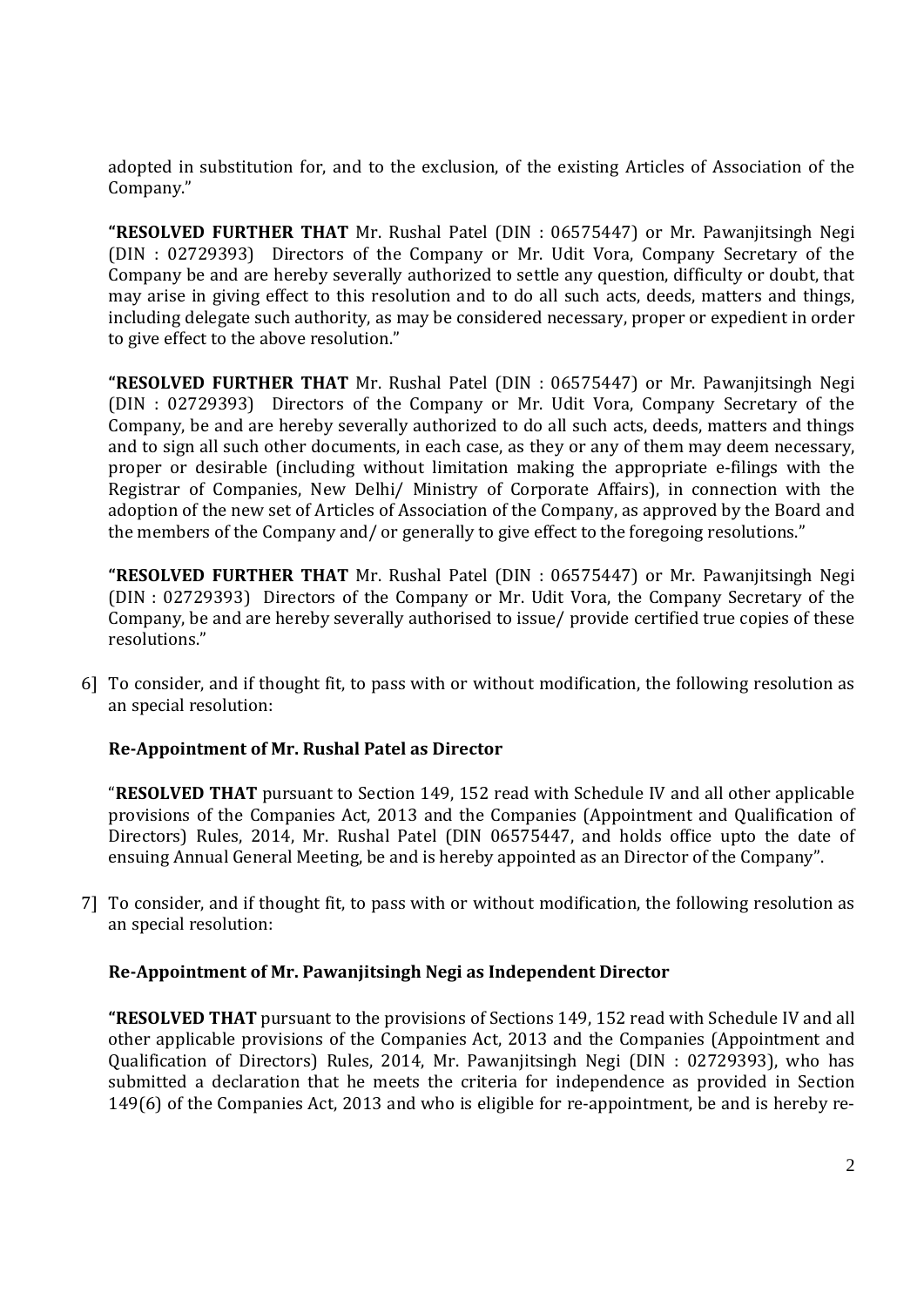appointed as an Independent Director of the Company to hold office for a period of five years up to 40th Annual General Meeting of the Company."

## **For and on Behalf of the Board of Directors**

**Place : Ahmedabad Udit Vora**  Date : 13<sup>th</sup> August, 2018

 **A38017** 

## **NOTES:**

- 1] **A MEMBER ENTITLED TO ATTEND AND VOTE AT THE MEETING IS ENTITLED TO APPOINT A PROXY OR PROXIES TO ATTEND AND VOTE, INSTEAD OF HIMSELF AND A PROXY NEED NOT BE A MEMBER OF THE COMPANY. THE PROXY FORM, IN ORDER TO BE EFFECTIVE MUST BE LODGED AT THE REGISTERED OFFICE OF THE COMPANY NOT LESS THAN 48 HOURS BEFORE THE COMMENCEMENT OF THE MEETING.**
- 2] The Register of Members and the Share Transfer Books of the Company will remain closed from 22nd September, 2018 to 29th September, 2018 (both days inclusive).
- 3] Members/Proxies should bring the enclosed Attendance Slip duly filled in for attending the meeting along with a copy of the Annual Report. Corporate members intending to send their authorized representatives to attend the meeting are requested to send a certified copy of Board Resolution authorizing their representatives to attend and vote on their behalf in the meeting.
- 4] Members who hold shares in dematerialized form are requested to write their Client ID and DP ID and those who hold the shares in physical form are requested to write their Folio Number(s) in the Attendance Slip for attending the meeting.
- 5] Members holding shares in physical form are requested to notify the change in their addresses, Bank details etc., if any, to the Company at the registered office of the Company or to M/s. Link Intime India Private Limited – Registrar & Share Transfer Agents, by quoting their folio numbers. Members holding shares in electronic mode may update such details with their respective Depository Participants [DPs].
- 6] Members holding shares in physical form can avail of the nomination facility by filing Form 2B (in duplicate) with the Company or its Registrar & Share Transfer Agent which will be made available on request and in case of shares held in dematerialized form, the nomination has to be lodged with their DPs'.
- 7] Members of the Company who have multiple accounts in identical names or joint accounts in the same order are requested to send all the share certificates to the Registrar & Share Transfer Agents **M/s. Link Intime India Private Limited** or to the Registered Office of the Company for consolidation of all such shareholdings into one account to facilitate better service.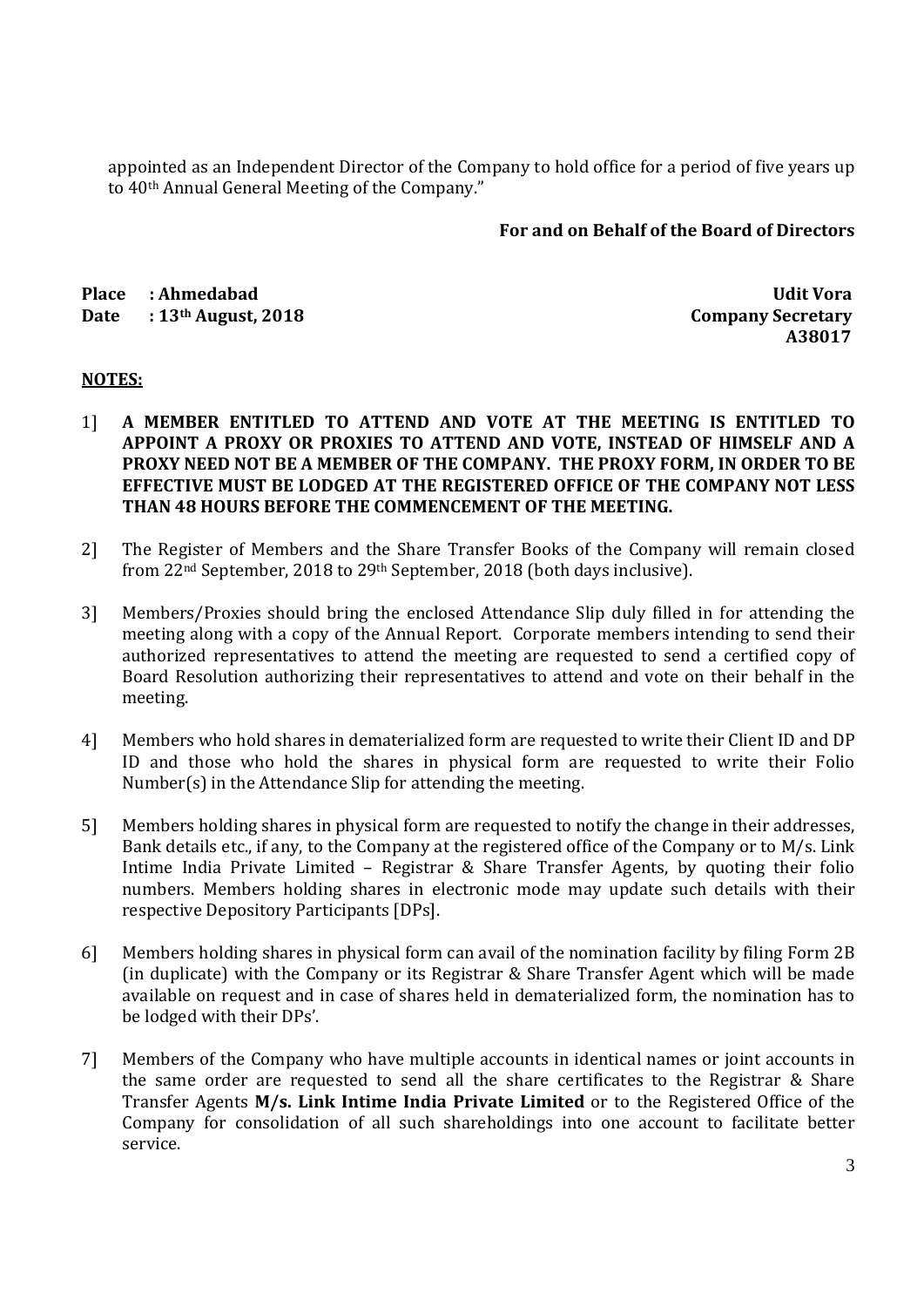- 8] Members desirous of obtaining any information concerning the Accounts and Operations of the Company are requested to address their questions to the Company Secretary of the Company so as to reach at least seven days before the date of the meeting, so that the information may be made available at the meeting, to the best extent possible.
- 9] In all correspondence with the Company or with its Share Transfer Agents, members are requested to quote their folio number and in case their shares are held in the dematerialized form, they must quote their DP ID and Client ID.
- 10] The shares of the Company are in compulsory demat segment. Those members who still continue to hold shares in physical form, are requested to get their shares dematerialized at the earliest.
- 11] Securities and Exchange Board of India has made it mandatory for every participant in the securities/capital market to furnish Income Tax Permanent Account Number (PAN). Accordingly, all the shareholders (including joint holders) holding shares in physical form are requested to submit copy of their PAN Card for the purpose of transfer to our Registrar & Share Transfer Agents, M/s. Link Intime India Private Limited.
- 12] Securities and Exchange Board of India has made it mandatory for every shareholder who is holding their shares in physical form, to submit their PAN Card and Bank details for verification and updation of records. The Trading of Shares in physical form will be disallowed w.e.f. 5th December, 2018 and only demat trading will be allowed.
- 13] Members are requested to bring the copy of the Annual Report at the meeting.

## 14] **Submission of KYC for all physical shareholders**

 Pursuant to SEBI Circular no. SEBI/HO/MIRSD/DOP1/CIR/P/2018/73 dated 20.04.2018 all security holders holding securities in physical mode are required to re-submit their PAN and Bank details to its RTA, failing which they will be put under strict vigilance. Format of providing details is attached to the Annual Report.

## 15]. **Voting through electronic means:**

In compliance with provisions of Section 108 of the Companies Act, 2013 and Rule 20 of the Companies (Management and Administration) Rules, 2014, the Company is pleased to provide to its members facility to exercise their right to vote at the 35th Annual General Meeting (AGM) by electronic means and the business(es) contained therein may be transacted through e-Voting Services provided by Central Depository Services Limited (CDSL):

## **The instructions for shareholders voting electronically are as under:**

(i) The voting period begins on  $25<sup>th</sup>$  September, 2018 (09:00 a.m.) and ends on  $27<sup>th</sup>$  September, 2018 (05:00 p.m.). During this period shareholders' of the Company, holding shares either in physical form or in dematerialized form, as on the cut-off date (record date) of 22nd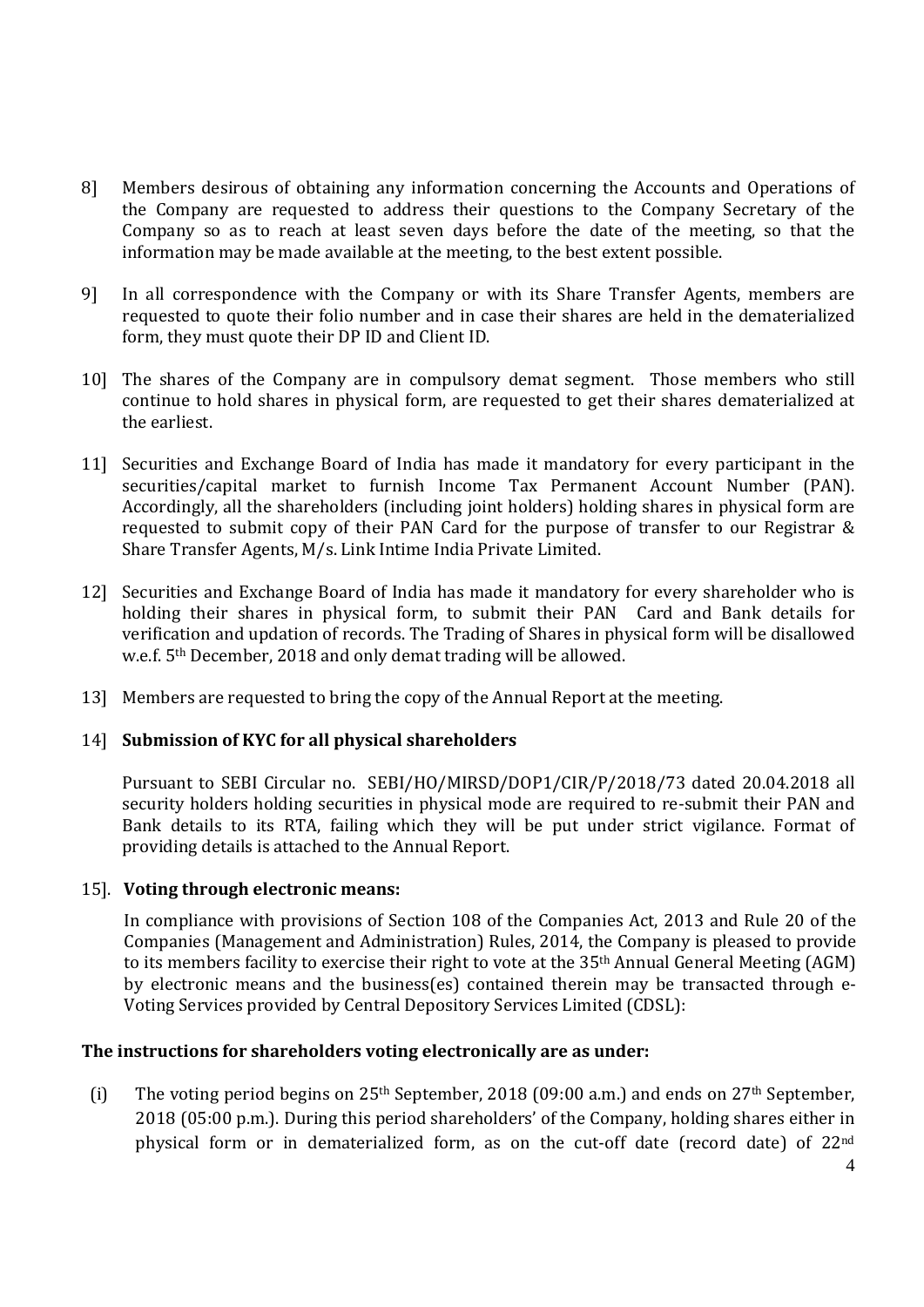September, 2018, may cast their vote electronically. The e-voting module shall be disabled by CDSL for voting thereafter.

- (ii) The shareholders should log on to the e-voting website www.evotingindia.com.
- (iii) Click on Shareholders.
- (iv) Now Enter your User ID
	- a. For CDSL: 16 digits beneficiary ID,
	- b. For NSDL: 8 Character DP ID followed by 8 Digits Client ID,
	- c. Members holding shares in Physical Form should enter Folio Number registered with the Company.
- (v) Next enter the Image Verification as displayed and Click on Login.
- (vi) If you are holding shares in demat form and had logged on to www.evotingindia.com and voted on an earlier voting of any company, then your existing password is to be used.
- (vii) If you are a first time user follow the steps given below:

|            | For Members holding shares in Demat Form and Physical Form                       |  |  |  |  |  |  |
|------------|----------------------------------------------------------------------------------|--|--|--|--|--|--|
| <b>PAN</b> | Enter your 10 digit alpha-numeric *PAN issued by Income Tax Department           |  |  |  |  |  |  |
|            | (Applicable for both demat shareholders as well as physical shareholders)        |  |  |  |  |  |  |
|            | who have not updated their PAN<br>Members<br>with<br>the                         |  |  |  |  |  |  |
|            | Company/Depository Participant are requested to use the sequence                 |  |  |  |  |  |  |
|            | number which is printed on Postal Ballot / Attendance Slip/Address               |  |  |  |  |  |  |
|            | Slip.                                                                            |  |  |  |  |  |  |
| <b>DOB</b> | Enter the Date of Birth as recorded in your demat account or in the              |  |  |  |  |  |  |
|            | company records for the said demat account or folio in dd/mm/yyyy                |  |  |  |  |  |  |
|            | format.                                                                          |  |  |  |  |  |  |
| Dividend   | Enter the Dividend Bank Details as recorded in your demat account or in          |  |  |  |  |  |  |
| Bank       | the company records for the said demat account or folio.                         |  |  |  |  |  |  |
| Details    | Please enter the DOB or Dividend Bank Details in order to login. If<br>$\bullet$ |  |  |  |  |  |  |
|            | the details are not recorded with the depository or company please               |  |  |  |  |  |  |
|            | enter the member id / folio number in the Dividend Bank details                  |  |  |  |  |  |  |
|            | field as mentioned in instruction (iv).                                          |  |  |  |  |  |  |

(viii) After entering these details appropriately, click on "SUBMIT" tab.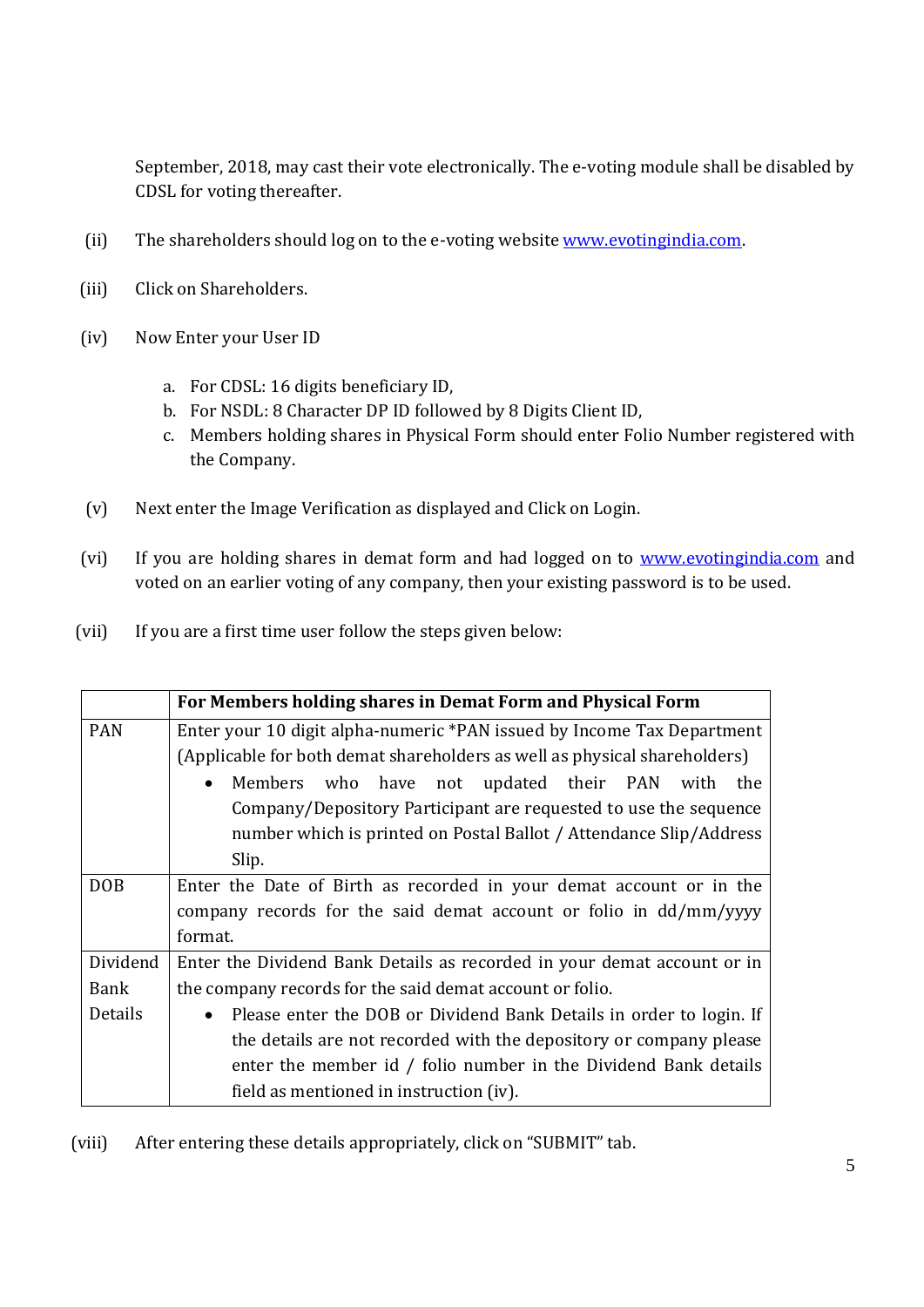- (ix) Members holding shares in physical form will then directly reach the Company selection screen. However, members holding shares in demat form will now reach 'Password Creation' menu wherein they are required to mandatorily enter their login password in the new password field. Kindly note that this password is to be also used by the demat holders for voting for resolutions of any other company on which they are eligible to vote, provided that company opts for e-voting through CDSL platform. It is strongly recommended not to share your password with any other person and take utmost care to keep your password confidential.
- (x) For Members holding shares in physical form, the details can be used only for e-voting on the resolutions contained in this Notice.
- (xi) Click on the EVSN for the relevant "Arms Paper Limited" on which you choose to vote.
- (xii) On the voting page, you will see "RESOLUTION DESCRIPTION" and against the same the option "YES/NO" for voting. Select the option YES or NO as desired. The option YES implies that you assent to the Resolution and option NO implies that you dissent to the Resolution.
- (xiii) Click on the "RESOLUTIONS FILE LINK" if you wish to view the entire Resolution details.
- (xiv) After selecting the resolution you have decided to vote on, click on "SUBMIT". A confirmation box will be displayed. If you wish to confirm your vote, click on "OK", else to change your vote, click on "CANCEL" and accordingly modify your vote.
- (xv) Once you "CONFIRM" your vote on the resolution, you will not be allowed to modify your vote.
- (xvi) You can also take out print of the voting done by you by clicking on "Click here to print" option on the Voting page.
- (xvii) If Demat account holder has forgotten the same password then Enter the User ID and the image verification code and click on Forgot Password & enter the details as prompted by the system.
- (xviii) Note for Non Individual Shareholders and Custodians
	- Non-Individual shareholders (i.e. other than Individuals, HUF, NRI etc.) and Custodian are required to log on to www.evotingindia.com and register themselves as Corporates.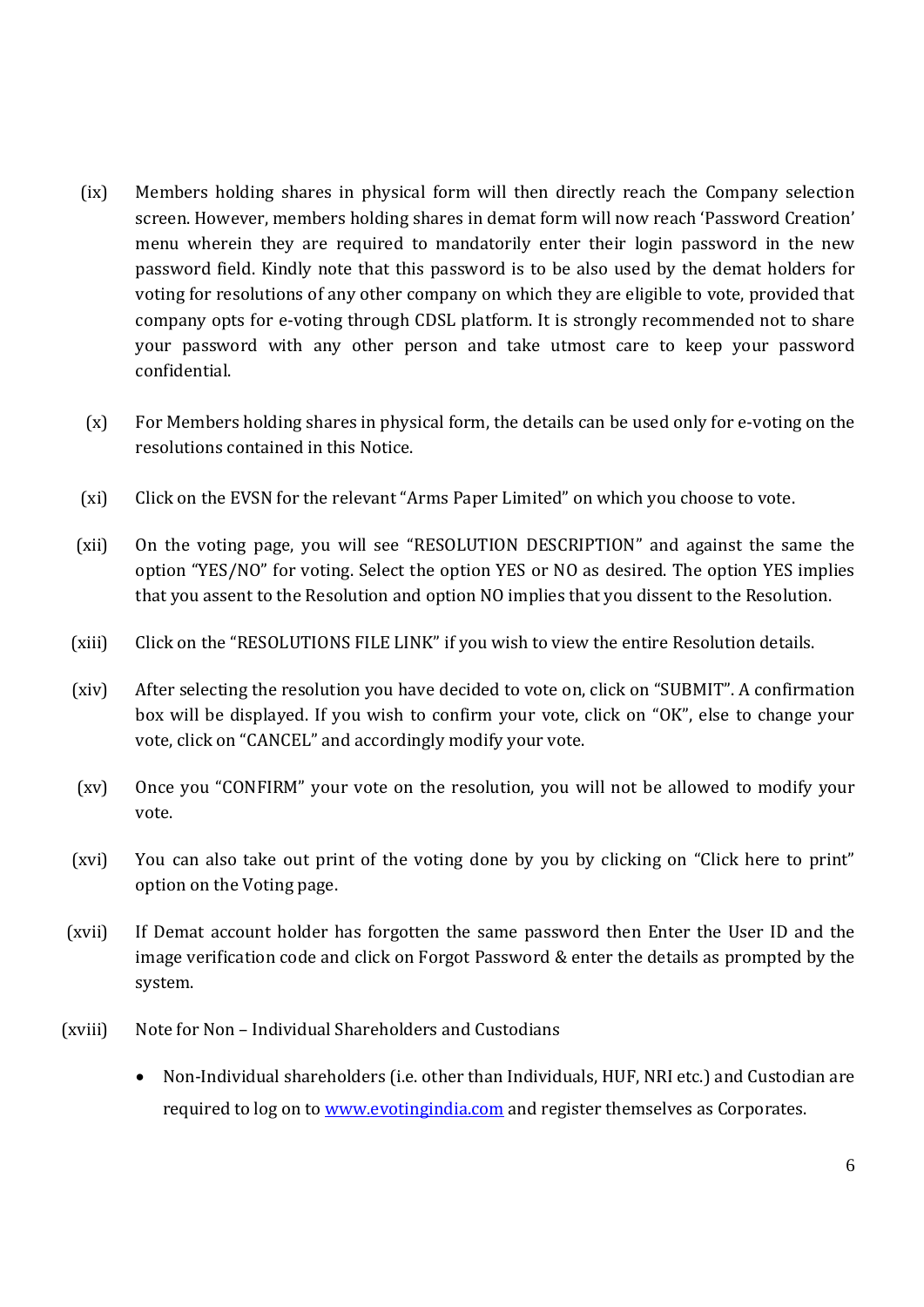- A scanned copy of the Registration Form bearing the stamp and sign of the entity should be emailed to helpdesk.evoting@cdslindia.com.
- After receiving the login details a compliance user should be created using the admin login and password. The Compliance user would be able to link the account(s) for which they wish to vote on.
- The list of accounts should be mailed to helpdesk.evoting@cdslindia.com and on approval of the accounts they would be able to cast their vote.
- A scanned copy of the Board Resolution and Power of Attorney (POA) which they have issued in favour of the Custodian, if any, should be uploaded in PDF format in the system for the scrutinizer to verify the same.
- (xix) In case you have any queries or issues regarding e-voting, you may refer the Frequently Asked Questions ("FAQs") and e-voting manual available at www.evotingindia.com, under help section or write an email to helpdesk.evoting@cdslindia.com.

## **For and on Behalf of the Board of Directors**

**Place : Ahmedabad Udit Vora**  Date : 13<sup>th</sup> August, 2018 Company Secretary

**A38017**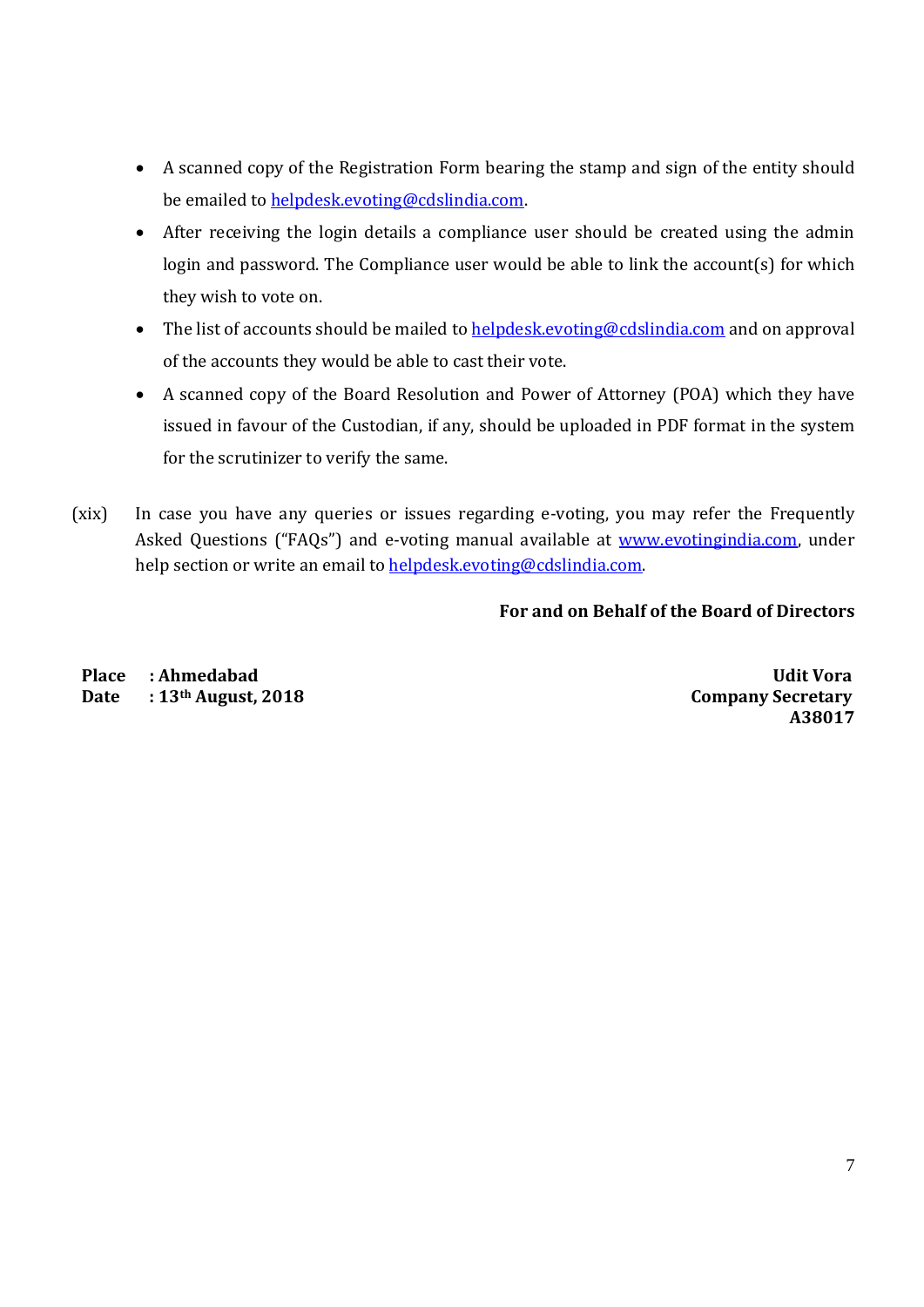## **ANNEXURE TO NOTICE**

## **EXPLANATORY STATEMENT PURSUANT TO SECTION 102 OF THE COMPANIES ACT, 2013**

## **Item No 3**

The Board of Directors of the Company in their meeting dated 13th August, 2018 has decided to amend the main object of the Company, in order to facilitate the Company to carry on business into any commodity, goods, etc.

The said amendment is sought to diversify the business of the Company and explore various other markets and thus generating revenue for its stakeholders. Your Company has made necessary research in the prevailing market for the various goods and thus availing benefit from diverse market. This requires the proposed amendment in the Main Object clause of the Memorandum of Association of the Company.

Your Directors commend passing of this resolution by way of a special resolution.

None of the directors, KMPs, or their relatives are interested or concerned, financially or otherwise, in the resolution set out at item no. 3.

## **Item No. 4**

Upon enactment of the Companies Act, 2013, the Memorandum of Association of the Company were required to be re-aligned as per the provisions of the new Act.

Your directors' in its meeting held on 13th August, 2018 had approved (subject to the approval of members) the amendment in the Memorandum of Association of the Company with respect to the following:

- a) Clause IIIA Main Objects of the Company by way of insertion(s)/ deletion(s)/ alteration(s);
- b) Clause IIIB Matters which are necessary for furtherance of the Objects specified In Clause 3(A) by way of insertion(s)/ deletion(s)/ alteration(s);
- c) Clause III© Other objects have been deleted;
- d) Other amendments required to align the existing memorandum of association with the provisions of the Companies act, 2013.

The draft of the amended Memorandum of Association proposed for approval, are circulated along with this notice of the Annual General Meeting and also available for inspection by the shareholders of the Company during normal business hours at the Registered office of the Company and copies thereof shall also be made available for inspection at the Corporate Office of the Company and also at the place of the meeting on the meeting day.

In terms of Section 4 and 13 of the Companies Act, 2013, the consent of the Members by way of Special Resolution is required for proposed amendments in the Memorandum of Association of the Company.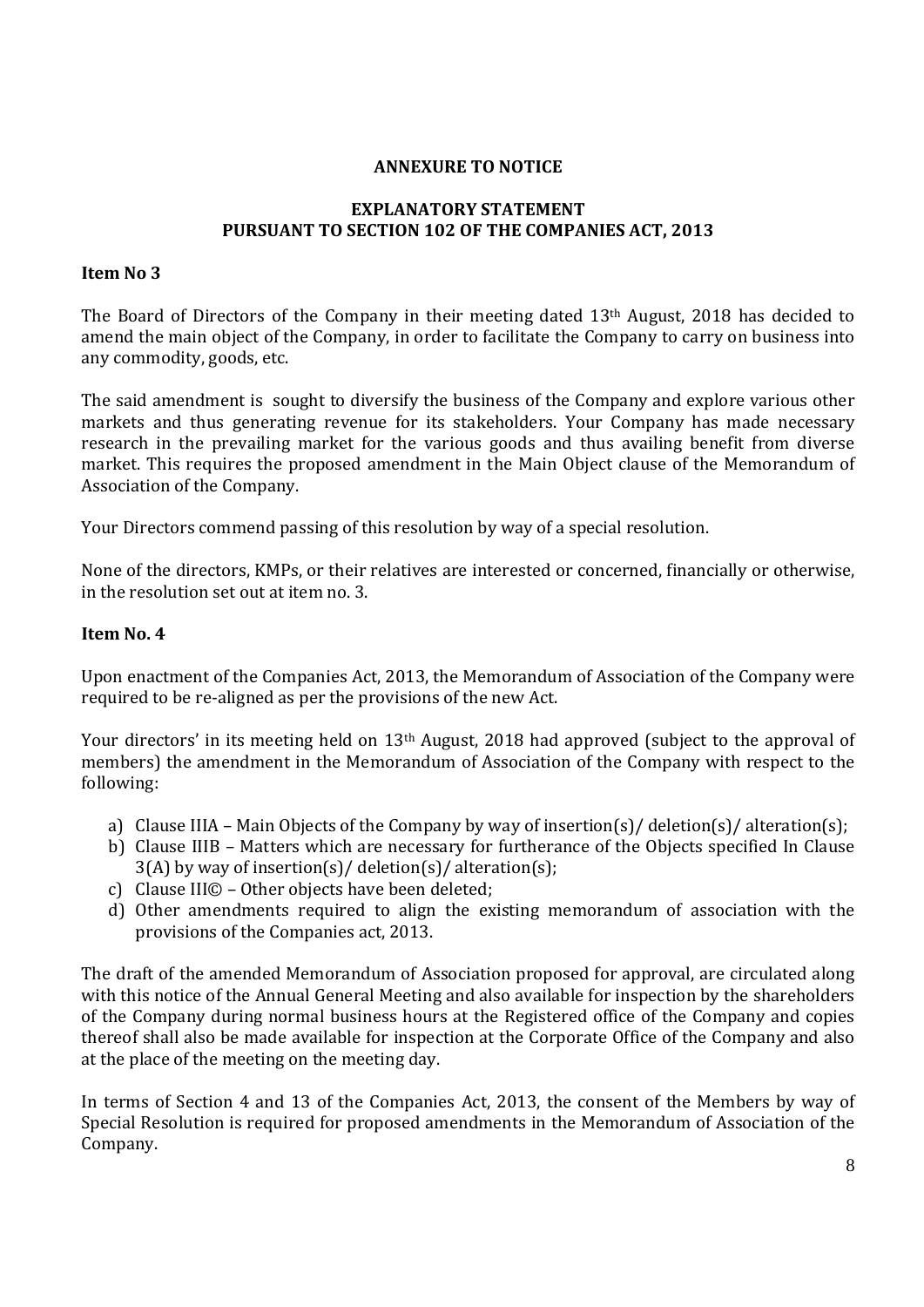Your Directors commend passing of this resolution by way of a special resolution.

None of the directors, KMPs, or their relatives are interested or concerned, financially or otherwise, in the resolution set out at item no. 4.

## **Item No. 5**

Upon enactment of the Companies Act, 2013, various provisions of the Companies Act, 1956 have been repealed and in view of the same the Articles of Association of the Company needs to be realigned as per the provisions of the new Act.

The Board of Directors in its meeting held on 13th August, 2018 decided (subject to the approval of members) to adopt a new set of Articles of Association in place of and to the exclusion of existing Articles of Association of the Company.

The draft of the new set of Articles proposed for approval is being circulated along with this notice of the Annual General Meeting and also available for inspection by the shareholders of the Company during normal business hours at the Registered office of the Company and copies thereof shall also be made available for inspection at the Corporate Office of the Company and also at the place of the meeting on the meeting day.

In terms of Section 14 of the Companies Act, 2013, the consent of the Members by way of special resolution is required for adoption of new set of Articles of Association of the Company.

Your Directors commend passing of this resolution by way of a special resolution.

None of the directors, KMPs, or their relatives are interested or concerned, financially or otherwise, in the resolution set out at item no. 5.

## **Item No. 6**

Mr. Rushal Patel (DIN 06575447), was appointed as Director of the Company with effect from 13<sup>th</sup> May, 2013. He holds office of Independent Director and considering his experience and interest shown in the involvement of the Business of the Company, Board of Directors has appointed him as a Director of the Company.

Mr. Rushal Patel, is concerned or interested in the resolution of the accompanying notice relating to his concerned appointment. None of the other directors, KMPs, or their relatives are interested or concerned, financially or otherwise, in the resolution set out at item no. 6.

## **Item No. 7**

Mr. Pawanjitsingh Negi (DIN 02325787), holds office of Independent Director up to the date of ensuing Annual General Meeting and being eligible offers himself for re-appointment for further period of five years.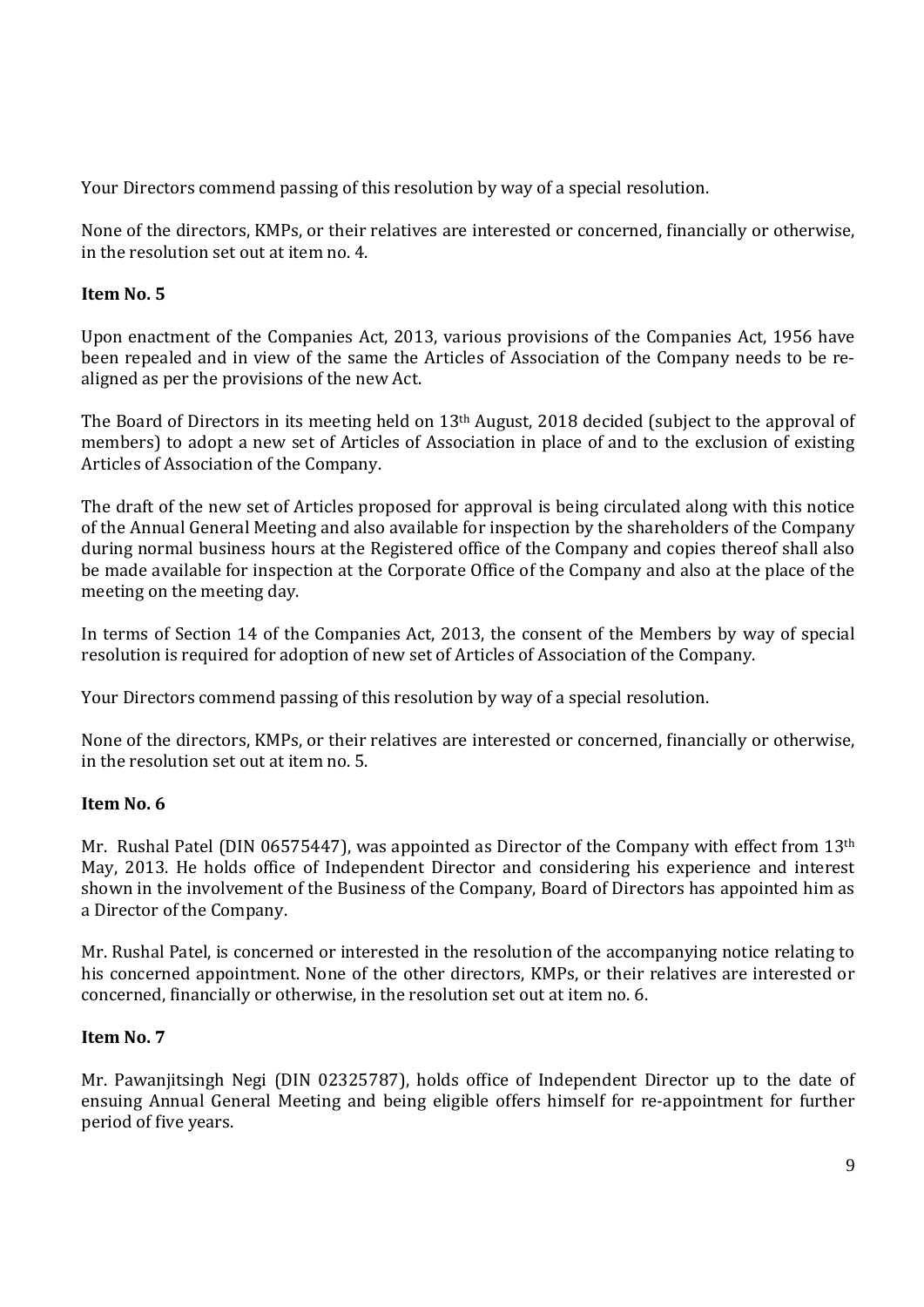The aforesaid Director have given declaration to the Board that he meets the criteria of independence as provided under Section 149(6) of the Companies Act, 2013 and in the opinion of the Board, he fulfill the conditions specified in the Act and the Rules framed there under for reappointment as Independent Director.

The Board considers that it is desirable to continue to avail his services as Independent Directors and accordingly, the Board recommends the above resolution for the approval of the members of the Company.

Mr. Pawanjitsingh Negi, is concerned or interested in the resolution of the accompanying notice relating to his concerned appointment. None of the other Directors, and Key Managerial Personnel of the Company and their relatives are concerned or interested, , in the resolution set out at item No. 8 of the accompanying Notice.

**For and on Behalf of the Board of Directors**

**Place : Ahmedabad Udit Vora**  Date : 13<sup>th</sup> August, 2018 Company Secretary

**A38017**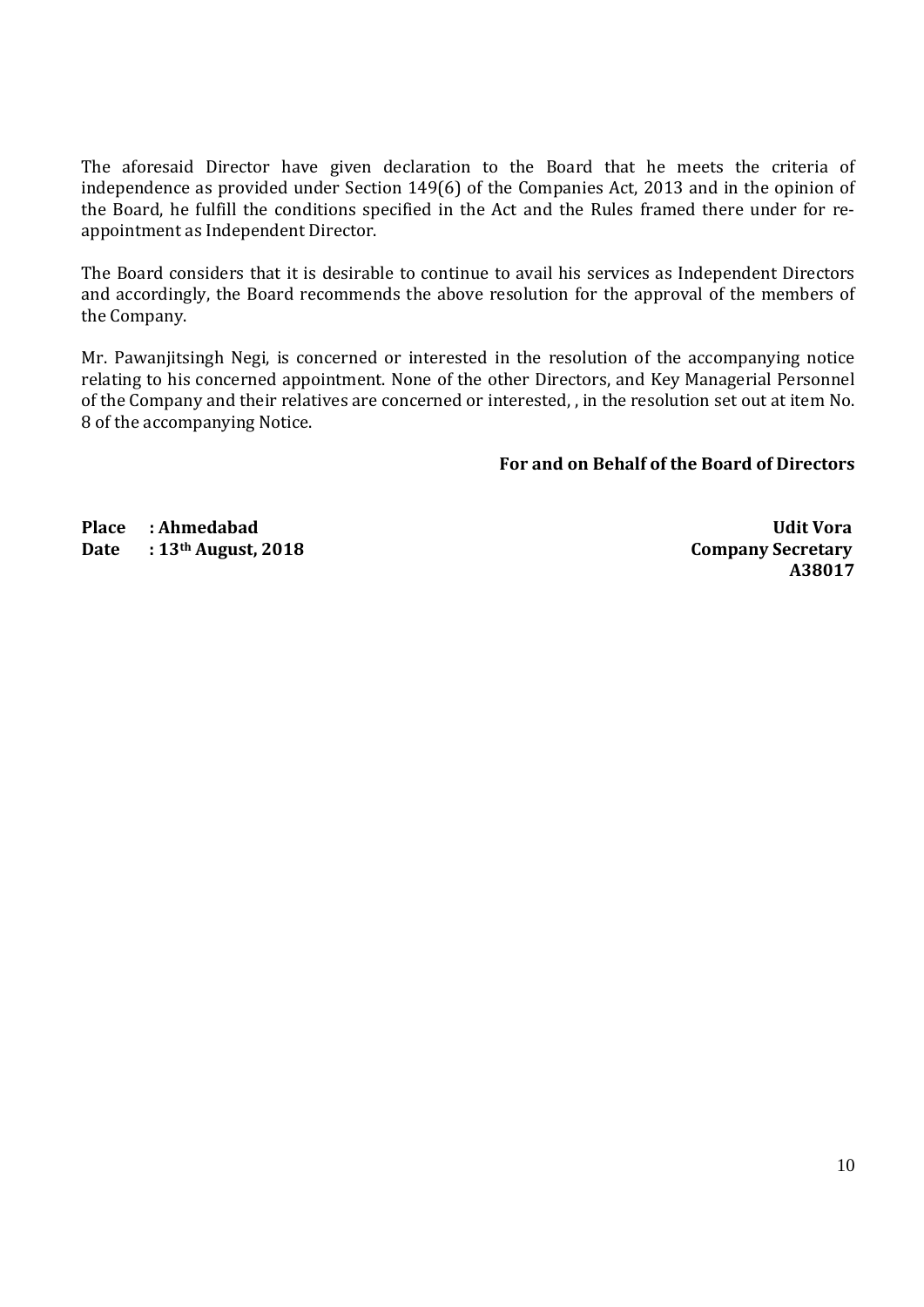Details of the Director seeking appointment / re-appointment in the ensuing Annual General Meeting

| Sr. | <b>Name of Director</b>            | <b>DIN</b> | Date of     | <b>Qualifications</b> | <b>Experience</b> |
|-----|------------------------------------|------------|-------------|-----------------------|-------------------|
| No. |                                    |            | Appointment |                       |                   |
|     | Mr. Rushal Patel                   | 06575447   | 13/05/2013  | B. Com                | 9 Years           |
| 2   | Mr. Pawanjitsingh $\vert$ 02729393 |            | 13/05/2013  | B.Com. LL.B           | 38 Years          |
|     | Negi                               |            |             |                       |                   |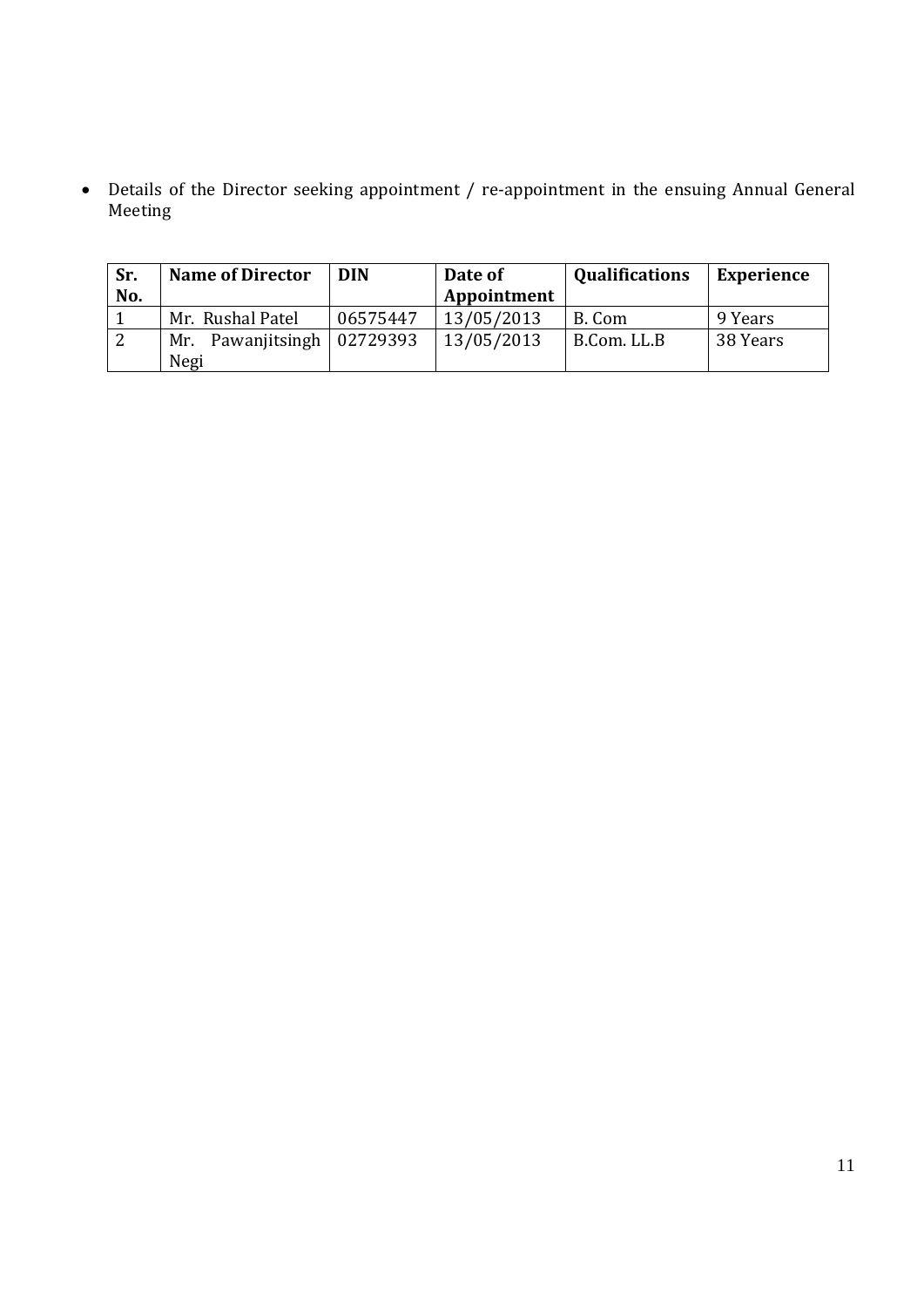## **DIRECTORS' REPORT**

## To, The Members, **ARMS PAPER LIMITED**  AHMEDABAD

Your Directors take pleasure in presenting the 35<sup>th</sup> Annual Report of your Company together with Audited Accounts for the year ended 31st March, 2018.

## **1. FIRST YEAR OF IMPLEMENTATION OF INDIAN ACCOUNTING STANDARDS (Ind AS)**

This is the first year of implementation of Indian Accounting Standards (Ind AS). The standalone financial statements for the year ended 31st March, 2018 have been prepared in accordance with the Accounting Standards (Ind AS) notified under Section 133 of the Companies Act, 2013 read with Companies (Accounts) Rules, 2014. The financial statements for the year ended on 31st March, 2017 have been restated in accordance with Ind AS for comparative information.

## **2. FINANCIAL HIGHLIGHTS:**

Your company's performance for the financial year 2017-18 is summarized below:-

|                                   | 2017-18       | 2016-17       |
|-----------------------------------|---------------|---------------|
|                                   | (Rs. in lacs) | (Rs. in lacs) |
| <b>Total Revenue</b>              | 5861.82       | 1549.03       |
| <b>Total Expenses</b>             | 5852.51       | 1553.56       |
| <b>Profit (Loss) Before Taxes</b> | 9.31          | (4.04)        |
| Net Tax Expense                   | 13.34         | (0.22)        |
| Profit/ (Loss) for the period     | (4.03)        | (3.82)        |
| (After Tax)                       |               |               |

## **3. OPERATIONS:**

Your Company has earned total revenue of Rs. 5861.82 Lacs as compared to Rs. 1549.03 Lacs in the previous year. The total expenditure incurred during the year was Rs. 5852.51 Lacs as compared to Rs. 1553.56 Lacs in the previous year. The Net Loss after taxation during the year under review is Rs. 4.03 Lacs as compared to previous year's Loss of Rs. 3.82 Lacs in the previous year. Your Directors are exploring various new business opportunities that will enable the Company to improve its financial position.

## **4. DIVIDEND:**

With a view to conserve the resources, your Directors do not recommend any dividend on the equity share capital of the Company for the year ended 31st March, 2018.

## **5. PUBLIC DEPOSITS:**

Your Company has not accepted any deposits from public during the year under review.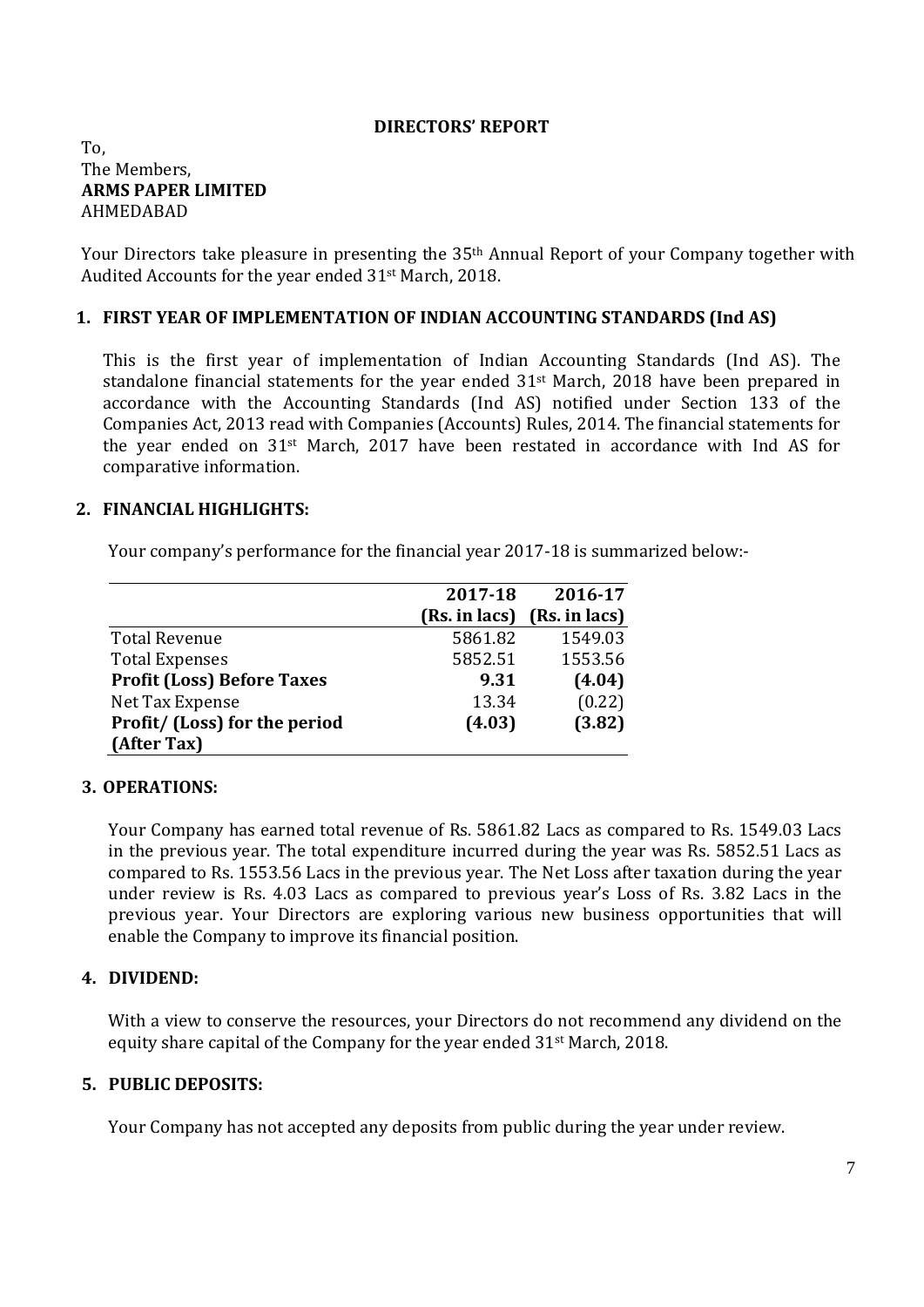## **6. DIRECTORS:**

Shri Rushal Patel, Director retires at the ensuing Annual General Meeting and being eligible, offers himself for re-appointment.

## **7. COMPOSITION AND NUMBER OF MEETINGS OF THE BOARD**

The Board of Directors of the Company consists of well qualified and experinced persons having expertise in their respective areas. It has appropriate combination of **1 Non-Executive Chairman, 3 Independent Directors and 1 Woman Director** as required pursuant to the provisions of Section 149 of the Companies Act, 2013.

The Board meets at regular interval with gap between two meetings not exceeding 120 days. Additional meetings are held as and when necessary. During the year under the review, the Board met 5 times on the following dates: 29th May, 2017, 11th August, 2017, 30th August, 2017 28th November, 2017, and 8th February, 2018.

## **8. COMPOSITION OF AUDIT AND RISK MANAGEMENT COMMITTEE**

In compliance with the requirement of Section 177 of the Companies Act, 2013, the Board of Directors has constituted the Audit & Risk Management Committee. The members of the Audit & Committee possess financial/accounting expertise and exposure.

The Audit Committee comprises of the Independent Directors of the Company under the Chairmanship of Mr. Pawanjit Singh Negi. The other independent directors of the Committee are Mr. Nishant Kumar and Mr. Nikhil Rajpuria.

For the Finanacial year 2017-18, the Audit Committee met 4 times on the following dates: 29<sup>th</sup> May, 2017, 11th August, 2017, 28th November, 2017 and 8th February, 2018.

The recommendations given by the Audit Committee are considered and reviewed by the members of the Board of the Company. However, there is no such case, where the Board dissented or did not accept the recommendation of the Audit Committee.

## **9. DIRECTORS' RESPONSIBILITY STATEMENT:**

In terms of Section 134 (3) of the Companies Act, 2013, in relation to the financial statements for FY 2017-18 the Board of Directors state that:

- a) In preparation of the annual accounts, the applicable accounting standards have been followed along with proper explanation relating to material departures, if any;
- b) The Directors have selected such accounting policies and applied them consistently and made judgments and estimates that are reasonable and prudent so as to give a true and fair view of the state of affairs of the Company as on 31st March, 2018 and of the profits for the year ended 31st March, 2018;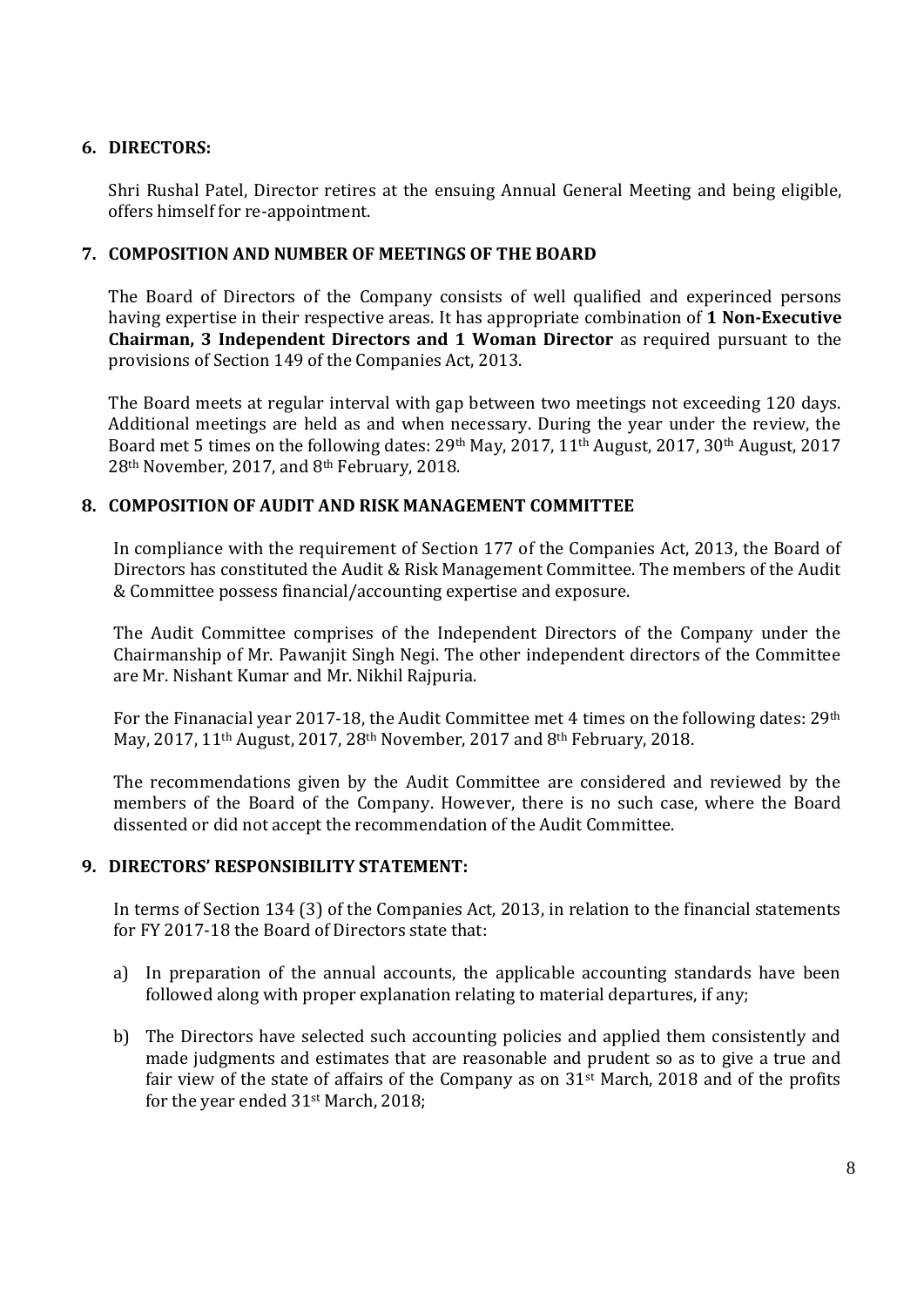- c) the Directors have taken proper and sufficient care for maintenance of adequate accounting records in accordance with the provisions of the Companies Act, 2013 for safeguarding the assets of the Company and for preventing and detecting fraud and other irregularities; and
- d) the financial statements have been prepared on a going concern basis.
- e) the Directors had laid down internal financial controls to be followed by the company and that such internal financial controls are adequate and were operating effectively.
- f) the directors had devised proper systems to ensure compliance with the provisions of all applicable laws and that such systems were adequate and operating effectively

## **10.POLICY ON DIRECTORS' APPOINTMENT AND REMUNERATION INCLUDING CRITERIA FOR DETERMINING QUALIFICATIONS, POSITIVE ATTRIBUTES, INDEPENDENCE OF A DIRECTOR AND OTHER MATTERS PROVIDED UNDER SUB-SECTION (3) OF SECTION 178**

The Composition of the Nomination & Remuneration Committee is as under:

- 1. Shri Pawanjit Singh Negi Independent Director
- 2. Shri Nishant Kumar Independent Director
- 3. Shri Nikhil Rajpuria Independent Director
- 4. Shri Rushal Patel Director

The Nomination & Remuneration Committee considers the requirement of the skill on the Board, integrity of the persons having standing in their respective field/profession and who can effectively contribute to the Company's business and policy decisions, recommend the appointment to the Board for approval.

The Committee has approved a policy with respect to the appointment and remuneration of the Directors and Senior Management personnel.

## **11. STATUTORY AUDITORS AND THEIR REPORT**

M/s. J. R. Purohit & Co., Chartered Accountants, the Statutory Auditors of the Company who were appointed at the 31<sup>st</sup> Annual General Meeting of the Company to hold office till 36<sup>th</sup> Annual General Meeting are subject to ratification. They have confirmed their eligibility under Section 141 of the Companies Act, 2013 and the rules framed there under for ratification as Statutory Auditors of the Company. As required under SEBI (Listing Obligations and Disclosure Requirements) Regulations, 2015, the auditors have also confirmed that they hold a valid certificate issued by the Peer Review Board of the Institute of Chartered Accountants of India. furnished a certificate regarding their eligibility for re-appointment as Statutory Auditors of the Company, pursuant to Section 139 (1) of the Companies Act, 2013 read with rules. The Board of Directors recommends their re-appointment.

The Auditors' Report does not contain any qualification, reservation or any adverse remark.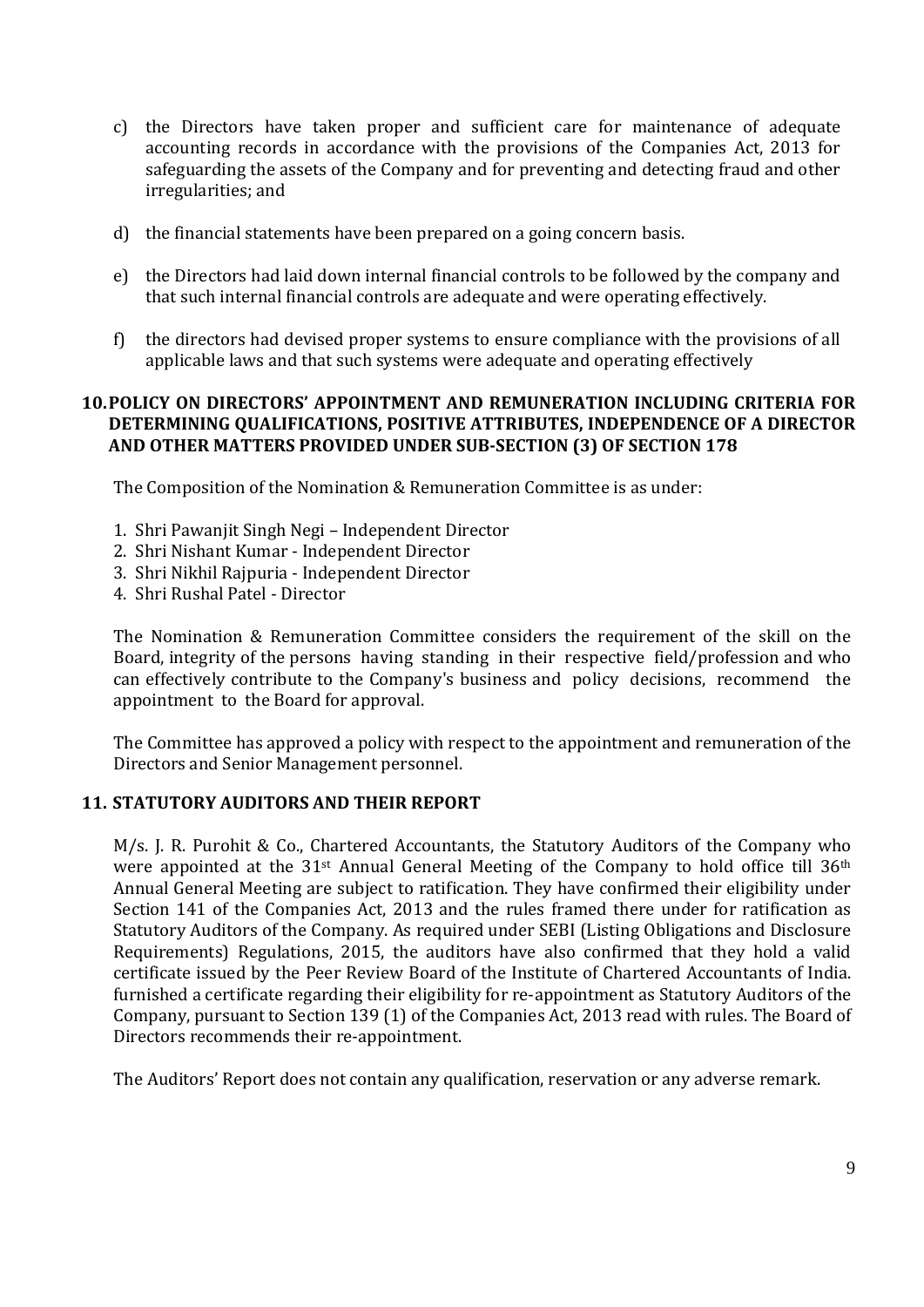## **12.CORPORATE GOVERNANCE REPORT**

Pursuant to Regulation 15 of the SEBI (Listing Obligations and Disclosure Requirements) Regulations, 2015, the Report on Corporate Governance and Management Discussion & Analysis Report are not applicable to the Company, as the paid up equity share capital of the Company is less than Rs. 10 Crore and net worth of the Company is less than Rs. 25 Crores as on the last date of Financial year 2017-18.

## **13.INTERNAL AUDITORS**

Pursuant to the provisions of Section 138 read with Rule 13 of the Companies (Accounts) Rules, 2014, your Company has appointed M/s S. Khemka & Co., Chartered Accountants, as the Internal Auditors of the Company for conducting internal audit for the financial year 2016-17.

## **14.SECRETARIAL AUDIT REPORT**

Pursuant to Section 204 read with Section 134(3) of the Companies Act, 2013, the Board of Directors has appointed Ms. Viral Garachh., Company Secretary, Ahmedabad as Secretarial Auditor of the Company for FY 2017-18. The Secretarial Audit Report provided by Ms. Viral Garachh. is annexed with the Board's report as **Annexure A.** 

## **15.SECRETARIAL AUDITORS' REMARKS**

Ms. Viral Garachh, Company Secretary who was appointed as Secretarial Auditor for the Company for conducting audit for the year 2017-18, has given following qualifications in her report

"The Company has not complied with the provisions of section 203 of the Companies Act, 2013 with regards to appointment of the key managerial personnel.

The Company has not complied with section 93 of the Companies Act, 2013, with regards to filing of form MGT-10 which is required to be filed for change in the position of the holding of the promoter and promoter group for more than 2%."

## **16.MANAGEMENT'S VIEW ON REMARKS**

With reference to the remarks provided in the Secretarial Audit Report, Board of Directors of the Company has considered the remarks and has decided to comply with the remarks mentioned in the report in the due course. With respects to non appointment of Key Managerial Personnel, your Directors were not able to find any suitable candidate for the post and thus the position of KMP remains vacant. Your Directors will strive harder to find a suitable candidate and will comply with the law.

## **17.CODE OF CONDUCT**

The Company has adopted a Code of Business Conduct based on the business principles of the Company. The Board has laid down the code of conduct for all Board members and Senior management of the Company. The code of conduct has been posted on the website of the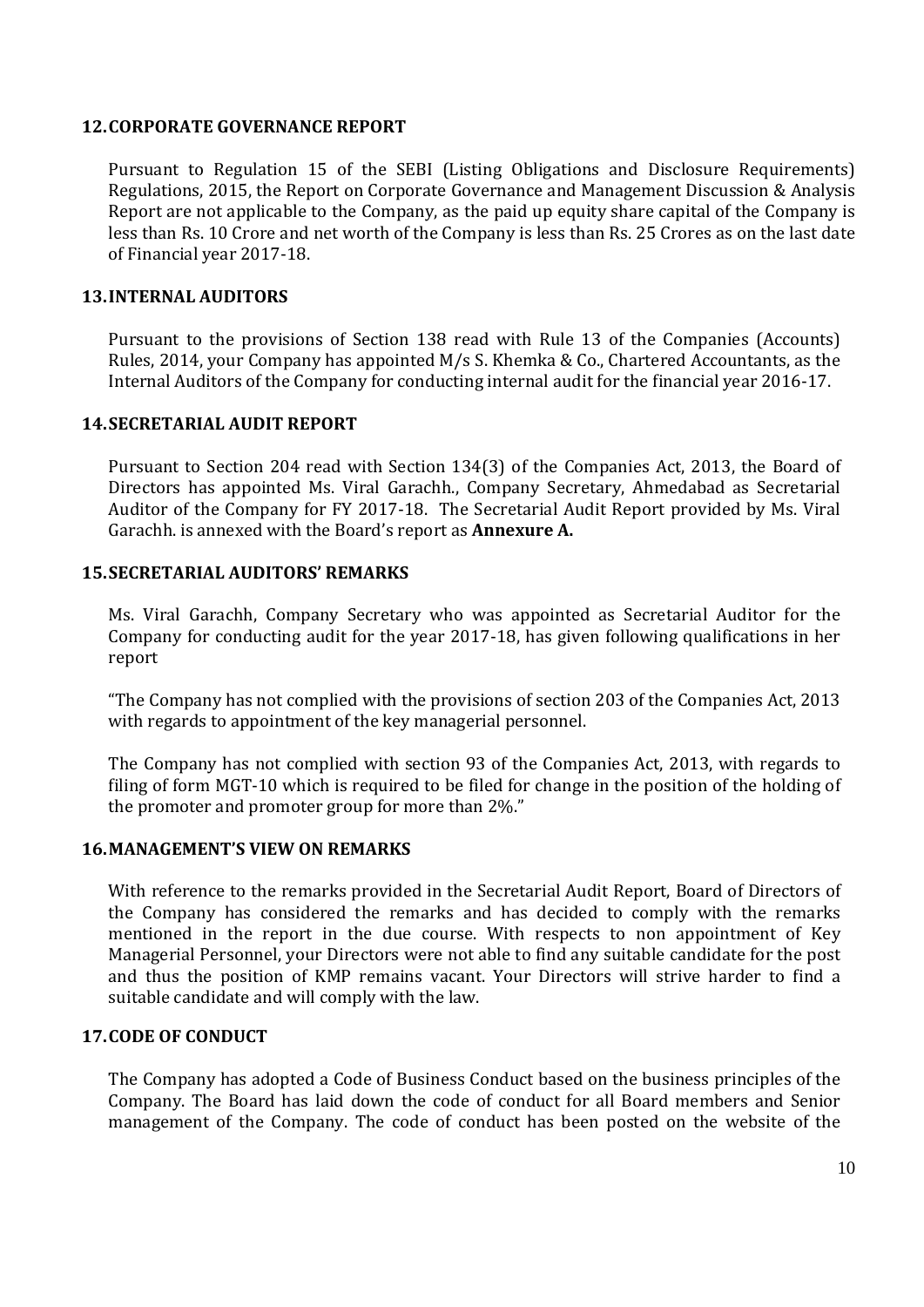company. All Board members and Senior management personnel affirms the compliance with the code on an annual basis in the prescribed format.

## **18.STATEMENT ON DECLARATION GIVEN BY INDEPENDENT DIRECTORS UNDER SUB-SECTION (6) OF SECTION 149**

The Company has received declarations from all the Independent Directors confirming that they meet the criteria of Independence as prescribed under the applicable provisions of the Companies Act, 2013 read with the Schedules and Rules issued thereunder as well as applicable regulations of SEBI (Listing Obligations and Disclosure Requirements) Regulations, 2015.

## **19.DEMATERIALIZATION**

The Equity shares of the Company are in compulsory demat segment and are available for trading in the depository system of both National Securities Depository Ltd (NSDL) and the Central Depository Services (India) Ltd. (CDSL). 52,15.172 nos. of equity shares forming 94.61% of the equity share capital of the Company stands dematerialized on 31<sup>st</sup> March, 2017.

## **20. LISTING OF SHARES:**

 The Equity Shares of the Company are listed on the BSE Limited, the nation-wide Stock Exchange.

## **21.PARTICULARS OF CONTRACTS OR ARRANGEMENTS WITH RELATED PARTIES**

During the financial year, no transactions fall under the purview of Section 188 of the Companies Act, 2013, hence it is not applicable.

## **22.CORPORATE SOCIAL RESPONSIBILITY (CSR)**

Provisions of Corporate Social Responsibility (CSR) are currently not applicable to the Company.

## **23.CONSERVATION OF ENERGY, TECHNOLOGY ABSORPTION, FOREIGN EXCHANGE EARNINGS AND OUTGO**

The details relating to conservation of energy, technology absorption, foreign exchange earnings and outgo prescribed under Section 134 (3)(m) of the Companies Act, 2013 read with Rule 8(3) of the Companies (Account) Rules, 2014 are not applicable to the Company.

## **24.PARTICULARS OF EMPLOYEES**

The information required pursuant to Section 197 read with the Companies (Appointment and Remuneration of Managerial Personnel) Rules, 2014 are not applicable to the Company.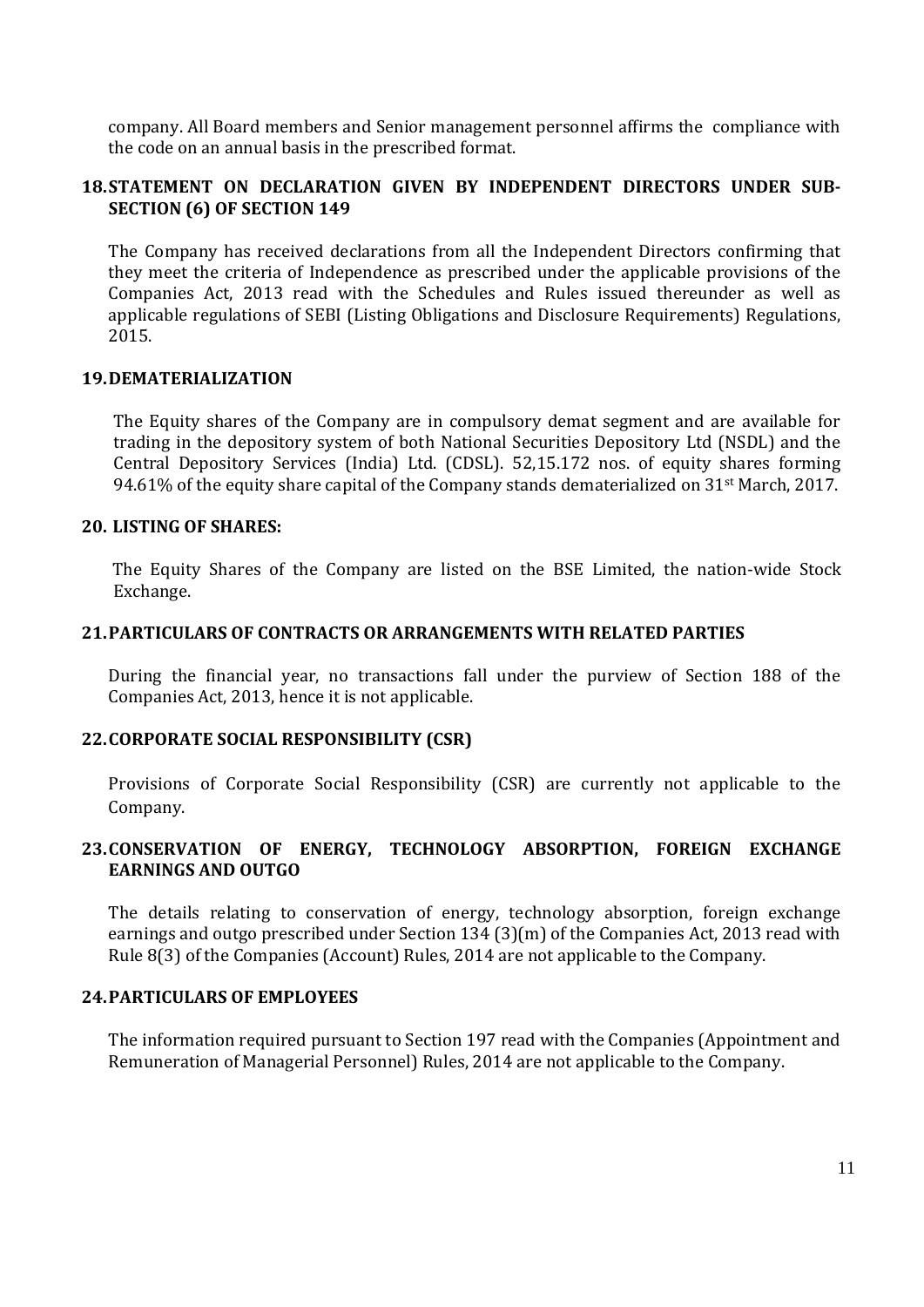## **25.THE EXTRACT OF THE ANNUAL RETURN**

The details forming part of the extract of the Annual Return in Form MGT 9 as required under Section 134 (a) of the Companies Act, 2013, is attached as **Annexure B** to this Report.

## **26.APPRECIATION AND ACKNOWLEDGEMENTS**

The Board of Directors places on record their appreciation for the continued support and confidence received from its Bankers and employees of the Company.

## **For and on behalf of the Board of Directors**

**Place : Ahmedabad Date: 13/08/2018 Rushal patel**

**Chairman DIN: 06575447**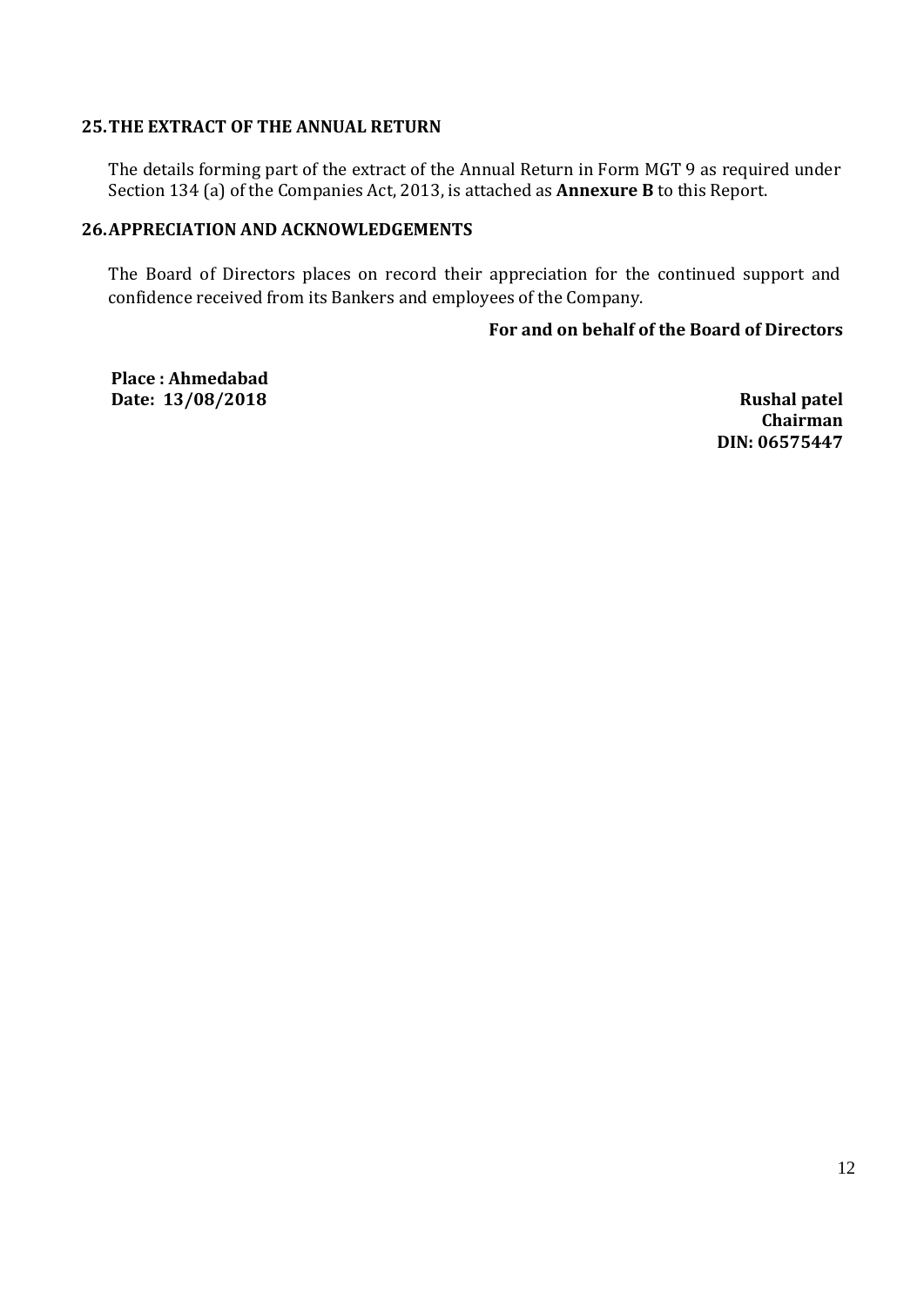## **DIRECTORS'REPORT - ANNEXURE - B**

## **Form No. MGT-9**

## **EXTRACT OF ANNUAL RETURN**

**as on the financial year ended on 31st March, 2018** 

## **[Pursuant to section 92(3) of the Companies Act, 2013 and Rule 12(1) of the Companies (Management and Administration) Rules, 2014]**

| <b>I. REGISTRATION AND OTHER DETAILS:</b>                        |                                           |
|------------------------------------------------------------------|-------------------------------------------|
| CIN:<br>i)                                                       | L21098GJ1983PLC006041                     |
| <b>Registration Date:</b><br>ii)                                 | 23rd March, 1983                          |
| Name of the Company:<br>iii)                                     | <b>Arms Paper Limited</b>                 |
| iv) Category / Sub-Category of the Company:                      | <b>Public</b>                             |
|                                                                  |                                           |
| Address of the Registered office and contact details:<br>V)      | 802 Avdhesh House, Nr. Devang Park,       |
|                                                                  | Opp. Shri Guru Govind Gurudwara,          |
|                                                                  | S.G. Highway, Thaltej, Ahmedabad - 380054 |
|                                                                  | Tel: 91-79-26855714                       |
|                                                                  | armspaperltd@gmail.com                    |
| Whether listed company Yes / No :<br>vi)                         | <b>Yes</b>                                |
| vii) Name, Address and Contact details of Registrar and Transfer | Link Intime India Private Limited         |
| Agent, if any :                                                  | 506-508, Amarnath Business Centre-1       |
|                                                                  | (ABC-1), Besides Gala Business Centre     |
|                                                                  | Near XT Xavier's College Corner           |
|                                                                  | Off C G Road, Ellisbridge                 |
|                                                                  | Ahmedabad 380006                          |
|                                                                  | Tel No :+91 79 26465179 /86 / 87          |
|                                                                  | : ahmedabad@linkintime.co.in<br>E-mail id |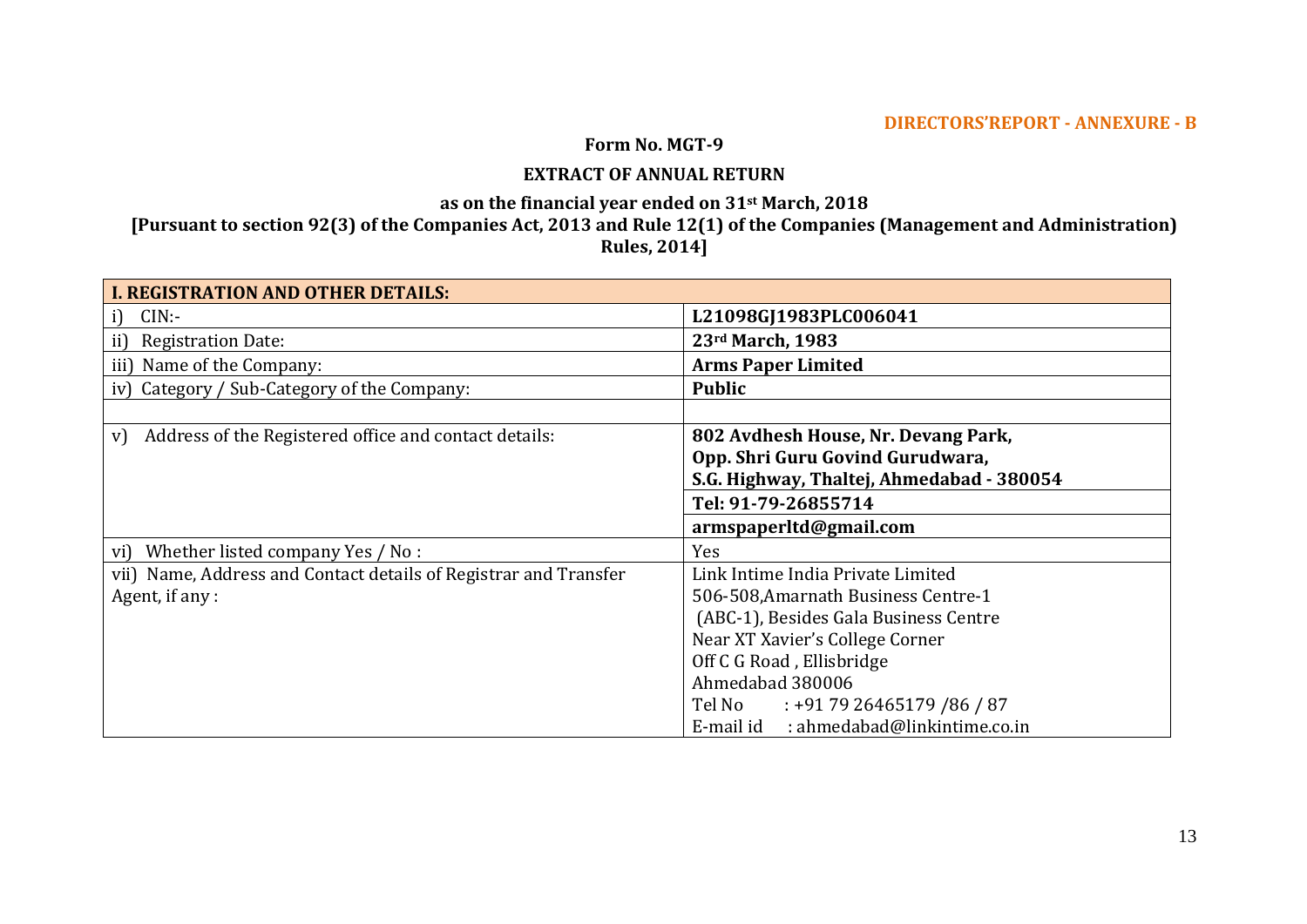## **II. PRINCIPAL BUSINESS ACTIVITIES OF THE COMPANY**

The company is engaged in only one business activity, i.e. trading of paper.

## **III. PARTICULARS OF HOLDING, SUBSIDIARY AND ASSOCIATE COMPANIES –** NIL

## **IV. SHARE HOLDING PATTERN (Equity Share Capital Breakup as percentage of Total Equity) i) Category-wise Share Holding**

| <b>CATEGORY OF</b><br><b>SHAREHOLDER</b> | No. of the shares held at the<br>beginning of the year 01/04/2017 |                  |              | No. of shares held at the end<br>of the year 31/03/2018 |                  |                 |                  | $\frac{0}{0}$<br>chang    |                             |
|------------------------------------------|-------------------------------------------------------------------|------------------|--------------|---------------------------------------------------------|------------------|-----------------|------------------|---------------------------|-----------------------------|
|                                          | <b>Demat</b>                                                      | <b>Physical</b>  | <b>Total</b> | $%$ of<br>total<br>shares                               | <b>Demat</b>     | <b>Physical</b> | <b>Total</b>     | $%$ of<br>total<br>shares | e<br>durin<br>g the<br>year |
| A. PROMOTER AND<br><b>PROMOTER GROUP</b> |                                                                   |                  |              |                                                         |                  |                 |                  |                           |                             |
| $(1)$ INDIAN                             |                                                                   |                  |              |                                                         |                  |                 |                  |                           |                             |
| a) Individual/HUF                        | $\boldsymbol{0}$                                                  | $\overline{0}$   | $\mathbf{0}$ | $\overline{0}$                                          | $\boldsymbol{0}$ |                 | $\overline{0}$   | $\theta$                  | 0.00                        |
| b) Central Govt.                         | $\boldsymbol{0}$                                                  | 0                | $\mathbf{0}$ | $\overline{0}$                                          | $\boldsymbol{0}$ |                 | $\boldsymbol{0}$ | $\overline{0}$            | 0.00                        |
| c) State Govt (s)                        | $\boldsymbol{0}$                                                  |                  | $\mathbf{0}$ | $\overline{0}$                                          | $\boldsymbol{0}$ |                 | $\boldsymbol{0}$ | $\theta$                  | 0.00                        |
| d) Bodies Corp.                          | $\boldsymbol{0}$                                                  | $\theta$         | $\mathbf{0}$ | $\overline{0}$                                          | $\boldsymbol{0}$ |                 | $\overline{0}$   | $\theta$                  | 0.00                        |
| e) Banks / $FII(s)$                      | $\boldsymbol{0}$                                                  | $\overline{0}$   | $\mathbf{0}$ | $\overline{0}$                                          | $\boldsymbol{0}$ |                 | $\overline{0}$   | $\Omega$                  | 0.00                        |
| f) Any Other                             | $\boldsymbol{0}$                                                  | $\overline{0}$   | $\mathbf{0}$ | $\overline{0}$                                          | $\boldsymbol{0}$ |                 | $\overline{0}$   | $\theta$                  | 0.00                        |
| Sub-Total $A(1)$ :                       | $\theta$                                                          | $\overline{0}$   | $\theta$     | $\theta$                                                | $\overline{0}$   |                 | $\Omega$         | $\Omega$                  | 0.00                        |
|                                          |                                                                   |                  |              |                                                         |                  |                 |                  |                           |                             |
| (2) FOREIGN                              |                                                                   |                  |              |                                                         |                  |                 |                  |                           |                             |
| 1. Individuals (NRIs/Foreign             | $\boldsymbol{0}$                                                  | $\boldsymbol{0}$ | $\mathbf{0}$ | $\boldsymbol{0}$                                        | $\boldsymbol{0}$ | $\mathbf{0}$    | $\overline{0}$   |                           | 0.00                        |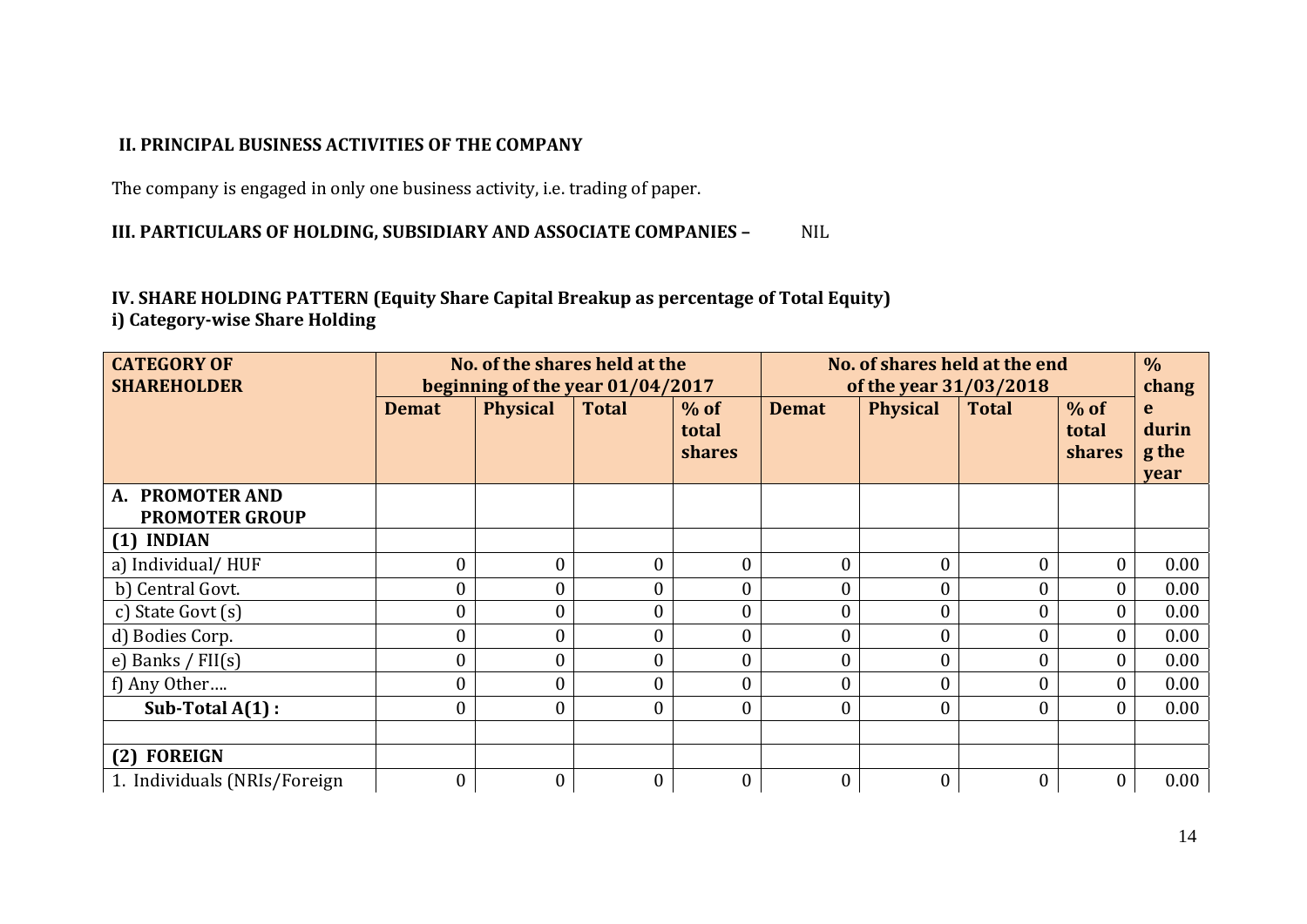| <b>CATEGORY OF</b><br><b>SHAREHOLDER</b>                 | No. of the shares held at the<br>beginning of the year 01/04/2017 |                  |                  | No. of shares held at the end<br>of the year 31/03/2018 |                  |                  | $\frac{0}{0}$    |                           |                                      |
|----------------------------------------------------------|-------------------------------------------------------------------|------------------|------------------|---------------------------------------------------------|------------------|------------------|------------------|---------------------------|--------------------------------------|
|                                                          | <b>Demat</b>                                                      | <b>Physical</b>  | <b>Total</b>     | $%$ of<br>total<br>shares                               | <b>Demat</b>     | <b>Physical</b>  | <b>Total</b>     | $%$ of<br>total<br>shares | chang<br>e<br>durin<br>g the<br>year |
| Individuals)                                             |                                                                   |                  |                  |                                                         |                  |                  |                  |                           |                                      |
| 2. Bodies Corporate                                      | $\boldsymbol{0}$                                                  | $\boldsymbol{0}$ | 0                | $\boldsymbol{0}$                                        | $\boldsymbol{0}$ | $\boldsymbol{0}$ | $\boldsymbol{0}$ | $\boldsymbol{0}$          | 0.00                                 |
| 3. Institutions                                          | $\overline{0}$                                                    | $\overline{0}$   | $\overline{0}$   | $\theta$                                                | $\overline{0}$   | $\overline{0}$   | $\theta$         | $\overline{0}$            | 0.00                                 |
| 4. Qualified Foreign Investor                            | $\mathbf{0}$                                                      | $\overline{0}$   | $\overline{0}$   | $\theta$                                                | $\overline{0}$   | $\theta$         | $\theta$         | $\mathbf{0}$              | 0.00                                 |
| 5. Others                                                | $\boldsymbol{0}$                                                  | $\boldsymbol{0}$ | $\overline{0}$   | $\mathbf{0}$                                            | $\boldsymbol{0}$ | $\boldsymbol{0}$ | $\overline{0}$   | $\boldsymbol{0}$          | 0.00                                 |
| Sub-Total $A(2)$ :                                       | $\boldsymbol{0}$                                                  | $\boldsymbol{0}$ | $\boldsymbol{0}$ | $\boldsymbol{0}$                                        | $\boldsymbol{0}$ | $\boldsymbol{0}$ | $\boldsymbol{0}$ | $\boldsymbol{0}$          | 0.00                                 |
| <b>Total Shareholding of</b><br>Promoter(A)= $A(1)+A(2)$ | $\bf{0}$                                                          | $\bf{0}$         | $\bf{0}$         | $\bf{0}$                                                | $\bf{0}$         | $\mathbf{0}$     | $\bf{0}$         | $\bf{0}$                  | 0.00                                 |
| <b>B. PUBLIC SHAREHOLDING</b>                            |                                                                   |                  |                  |                                                         |                  |                  |                  |                           |                                      |
| (1) INSTITUTIONS                                         |                                                                   |                  |                  |                                                         |                  |                  |                  |                           |                                      |
| 1. Mutual Funds                                          | $\boldsymbol{0}$                                                  | $\boldsymbol{0}$ | $\boldsymbol{0}$ | $\mathbf{0}$                                            | $\boldsymbol{0}$ | $\boldsymbol{0}$ | $\mathbf{0}$     | $\boldsymbol{0}$          | 0.00                                 |
| 2. Financial Institutions / Banks                        | $\boldsymbol{0}$                                                  | $\mathbf{0}$     | $\boldsymbol{0}$ | $\mathbf{0}$                                            | $\overline{0}$   | $\boldsymbol{0}$ | $\mathbf{0}$     | $\mathbf{0}$              | 0.00                                 |
| 3. Central Government                                    | $\mathbf{0}$                                                      | $\overline{0}$   | $\overline{0}$   | $\mathbf{0}$                                            | $\overline{0}$   | $\overline{0}$   | $\mathbf{0}$     | $\overline{0}$            | 0.00                                 |
| 4. State Government(s)                                   | $\boldsymbol{0}$                                                  | $\boldsymbol{0}$ | $\boldsymbol{0}$ | $\mathbf{0}$                                            | $\boldsymbol{0}$ | $\overline{0}$   | $\mathbf{0}$     | $\boldsymbol{0}$          | 0.00                                 |
| 5. Venture Capital Funds                                 | $\boldsymbol{0}$                                                  | $\boldsymbol{0}$ | $\boldsymbol{0}$ | $\mathbf{0}$                                            | $\boldsymbol{0}$ | $\boldsymbol{0}$ | $\mathbf{0}$     | $\boldsymbol{0}$          | 0.00                                 |
| 6. Insurance Companies                                   | $\boldsymbol{0}$                                                  | $\overline{0}$   | $\boldsymbol{0}$ | $\theta$                                                | $\boldsymbol{0}$ | $\overline{0}$   | $\mathbf{0}$     | $\boldsymbol{0}$          | 0.00                                 |
| 7. Foreign Institutional<br>Investors                    | $\mathbf{0}$                                                      | $\theta$         | $\overline{0}$   | $\theta$                                                | $\overline{0}$   | $\Omega$         | $\theta$         | $\theta$                  | 0.00                                 |
| 8. Foreign Venture Capital<br>Investors                  | $\mathbf{0}$                                                      | $\mathbf{0}$     | $\mathbf{0}$     | $\theta$                                                | $\overline{0}$   | $\theta$         | $\theta$         | $\overline{0}$            | 0.00                                 |
| 9. Others                                                | $\boldsymbol{0}$                                                  | $\boldsymbol{0}$ | $\boldsymbol{0}$ | $\boldsymbol{0}$                                        | $\boldsymbol{0}$ | $\boldsymbol{0}$ | $\boldsymbol{0}$ | $\boldsymbol{0}$          | 0.00                                 |
| Sub-Total $B(1)$ :                                       | $\bf{0}$                                                          | $\bf{0}$         | $\bf{0}$         | $\bf{0}$                                                | $\bf{0}$         | $\bf{0}$         | $\bf{0}$         | $\bf{0}$                  | 0.00                                 |
|                                                          |                                                                   |                  |                  |                                                         |                  |                  |                  |                           |                                      |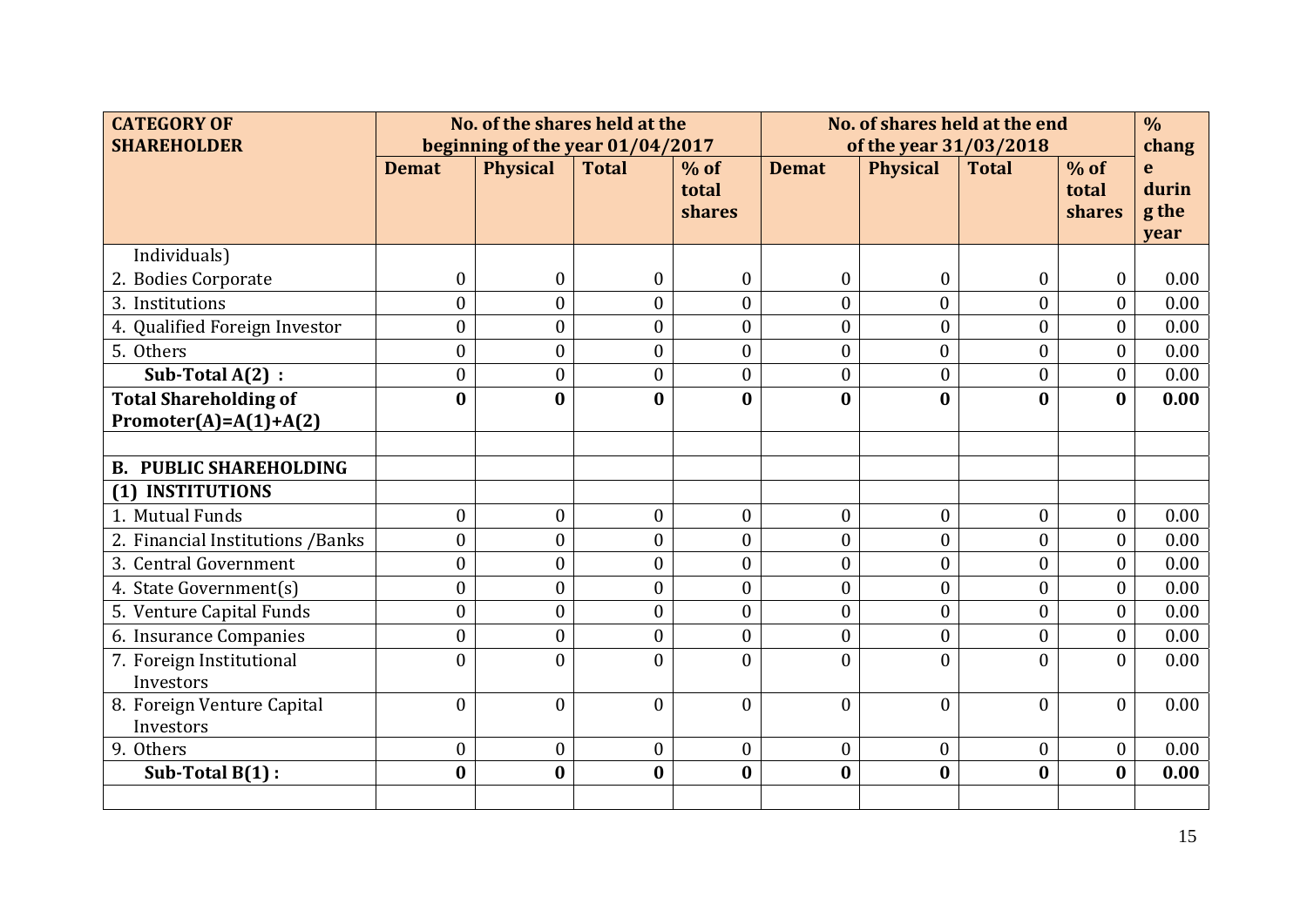| <b>CATEGORY OF</b><br><b>SHAREHOLDER</b>                                                   | No. of the shares held at the<br>beginning of the year 01/04/2017 |                  |                  | No. of shares held at the end<br>of the year 31/03/2018 |                  |                  |                  | $\frac{0}{0}$<br>chang    |                             |
|--------------------------------------------------------------------------------------------|-------------------------------------------------------------------|------------------|------------------|---------------------------------------------------------|------------------|------------------|------------------|---------------------------|-----------------------------|
|                                                                                            | <b>Demat</b>                                                      | <b>Physical</b>  | <b>Total</b>     | $%$ of<br>total<br><b>shares</b>                        | <b>Demat</b>     | <b>Physical</b>  | <b>Total</b>     | $%$ of<br>total<br>shares | e<br>durin<br>g the<br>year |
| <b>NON-INSTITUTIONS</b><br>(2)                                                             |                                                                   |                  |                  |                                                         |                  |                  |                  |                           |                             |
| a) Bodies Corporate                                                                        |                                                                   |                  |                  |                                                         |                  |                  |                  |                           |                             |
| i) Indian                                                                                  | 916543                                                            | $\boldsymbol{0}$ | 916543           | 16.61                                                   | 904137           | $\overline{0}$   | 904137           | 16.39                     | $-0.22$                     |
| ii) Overseas                                                                               | $\boldsymbol{0}$                                                  | $\overline{0}$   | $\boldsymbol{0}$ | $\boldsymbol{0}$                                        | $\boldsymbol{0}$ | $\overline{0}$   | $\boldsymbol{0}$ | $\boldsymbol{0}$          | 0.00                        |
| b) Individuals                                                                             |                                                                   |                  |                  |                                                         |                  |                  |                  |                           |                             |
| (i) Individual shareholders<br>holding nominal share<br>capital upto Rs. 1 lakh            | 905499                                                            | 297829           | 1203328          | 21.81                                                   | 923462           | 303028           | 1226490          | 22.23                     | 0.42                        |
| (ii) Individual shareholders<br>holding nominal share<br>capital in excess of Rs.1<br>lakh | 3084189                                                           | 10000            | 3094189          | 56.07                                                   | 3078716          | $\overline{0}$   | 3078716          | 55.79                     | $-0.28$                     |
| c) Others                                                                                  | 276398                                                            | $\boldsymbol{0}$ | 276398           | 5.01                                                    | 280253           | $\boldsymbol{0}$ | 280253           | 5.08                      | 0.07                        |
| i) Employees                                                                               | $\overline{0}$                                                    | $\theta$         | 0                | 0.00                                                    | $\theta$         | $\overline{0}$   | $\theta$         | 0                         | 0.00                        |
| ii) Non Resident Repatriates                                                               | 450                                                               | $\overline{0}$   | 450              | 0.01                                                    | 450              | $\overline{0}$   | 450              | 0.01                      | 0.00                        |
| iii) Non Resident Non<br>Repatriates                                                       | 520                                                               | $\theta$         | 520              | 0.01                                                    | 650              | $\theta$         | 650              | 0.01                      | 0.00                        |
| iv) Non domestic companies                                                                 | $\boldsymbol{0}$                                                  | $\overline{0}$   | $\overline{0}$   | 0.00                                                    | $\boldsymbol{0}$ | $\overline{0}$   | $\overline{0}$   | $\mathbf{0}$              | 0.00                        |
| v)Trusts                                                                                   | $\theta$                                                          | $\overline{0}$   | $\theta$         | 0.00                                                    | $\theta$         | $\overline{0}$   | $\theta$         | $\Omega$                  | 0.00                        |
| vi) Others-Clearing Members                                                                | 501                                                               | $\boldsymbol{0}$ | 501              | 0.01                                                    | 1233             | $\boldsymbol{0}$ | 1233             | 0.02                      | 0.01                        |
| vii)Directors & Their Relatives<br>& Friends                                               | 26271                                                             | $\theta$         | 26271            | 0.47                                                    | 26271            | $\theta$         | 26271            | 0.47                      | 0.00                        |
| viii) Foreign Nationals                                                                    | $\boldsymbol{0}$                                                  | $\overline{0}$   | $\theta$         | 0.00                                                    | $\theta$         | $\overline{0}$   | $\theta$         | $\Omega$                  | 0.00                        |
| Sub-Total B(2):                                                                            | 5210371                                                           | 307829           | 5518200          | 100.00                                                  | 5215172          | 303028           | 5518200          | 100.00                    | 0.00                        |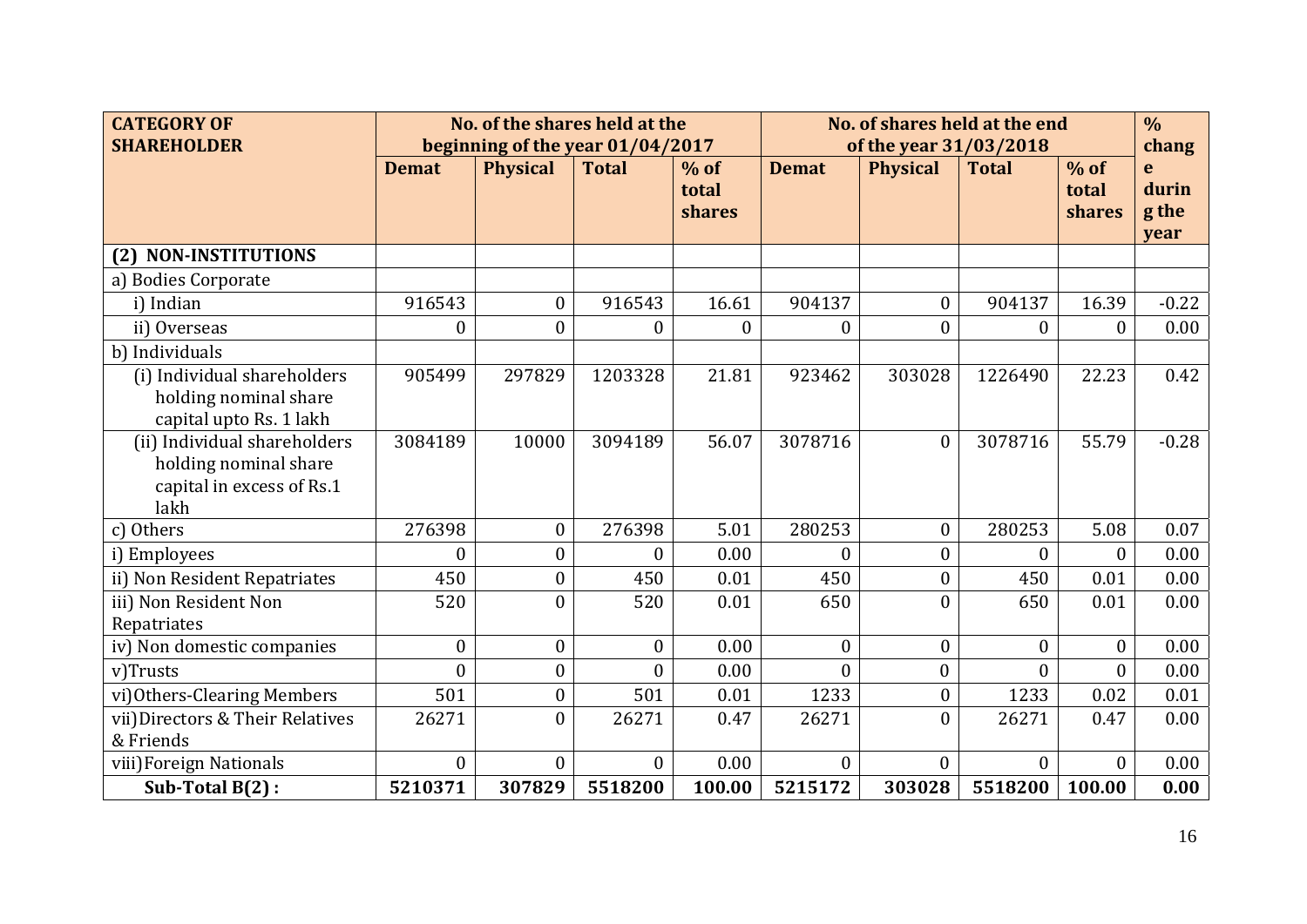| <b>CATEGORY OF</b><br><b>SHAREHOLDER</b>                              | No. of the shares held at the<br>beginning of the year 01/04/2017 |                 |              | No. of shares held at the end<br>of the year 31/03/2018 |                  |                 | $\frac{0}{0}$<br>chang |                                  |                             |
|-----------------------------------------------------------------------|-------------------------------------------------------------------|-----------------|--------------|---------------------------------------------------------|------------------|-----------------|------------------------|----------------------------------|-----------------------------|
|                                                                       | <b>Demat</b>                                                      | <b>Physical</b> | <b>Total</b> | $%$ of<br>total<br><b>shares</b>                        | <b>Demat</b>     | <b>Physical</b> | <b>Total</b>           | $%$ of<br>total<br><b>shares</b> | e<br>durin<br>g the<br>year |
|                                                                       |                                                                   |                 |              |                                                         |                  |                 |                        |                                  |                             |
| <b>Total Public Shareholding</b><br>$(B)=B(1)+B(2)$ :                 | 5210371                                                           | 307829          | 5518200      | 100.00                                                  | 5215172          | 303028          | 5518200                | 100.00                           | 0.00                        |
|                                                                       |                                                                   |                 |              |                                                         |                  |                 |                        |                                  |                             |
| (C) Shares held by<br><b>Custodians for</b><br><b>GDRs &amp; ADRs</b> |                                                                   |                 |              |                                                         |                  |                 |                        |                                  |                             |
| i) Promoters                                                          | $\overline{0}$                                                    |                 |              | $\theta$                                                | $\boldsymbol{0}$ |                 |                        |                                  | 0.00                        |
| ii)Public                                                             | $\overline{0}$                                                    |                 | 0            | O                                                       | $\overline{0}$   |                 |                        |                                  | 0.00                        |
| Sub-total (C)                                                         | $\bf{0}$                                                          | 0               |              | 0                                                       | $\bf{0}$         |                 | $\bf{0}$               | $\mathbf{0}$                     | 0.00                        |
| <b>GRAND TOTAL (A+B+C):</b>                                           | 5210371                                                           | 307829          | 5518200      | 100.00                                                  | 5215172          | 303028          | 5518200                | 100.00                           | 0.00                        |

*(ii)Shareholding of Promoters : NIL* 

**(iii) Change in Promoters' Shareholding : NIL** 

*(iv) Shareholding Pattern of top ten Shareholders (other than Directors, Promoters and Holders of GDRs and ADRs):* 

| Sl. No. |                                      | Shareholding at the beginning of the year<br>01-04-2017 |                                     |  |  |  |  |
|---------|--------------------------------------|---------------------------------------------------------|-------------------------------------|--|--|--|--|
|         | For Each of the Top 10 Shareholders  | <b>No. of shares</b>                                    | % of total shares of the<br>Company |  |  |  |  |
|         | Devkant Synthetics (India) Pvt. Ltd. | 695496                                                  | 12.60                               |  |  |  |  |
|         | Riya Vinit Agrawal                   | 665104                                                  | 12.05                               |  |  |  |  |
|         | Vinit Kumar Pawan Kumar Agrawal      | 647446                                                  | 11.73                               |  |  |  |  |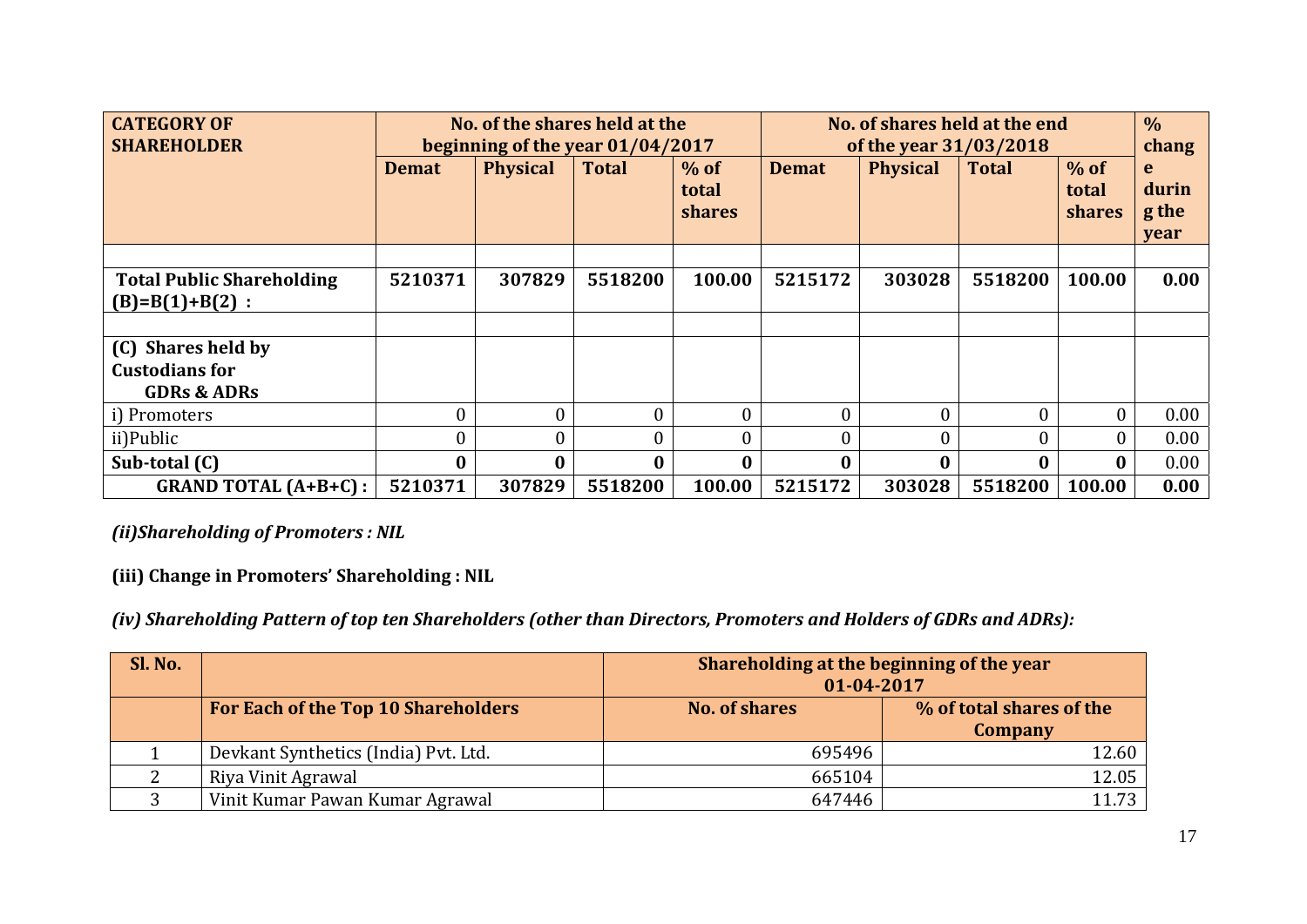|    | Anilkumar Padamprasad Jain           | 625549 | 11.33 |
|----|--------------------------------------|--------|-------|
|    | Mitin Anilkumar Jain                 | 174228 | 3.15  |
|    | Manoj C Rathod                       | 131080 | 2.37  |
|    | Namrata Mitin Jain                   | 121497 | 2.20  |
|    | Sangeeta Ajay Goenka                 | 74289  | 1.34  |
|    | Shree Mallikarjun Tradinvest Pvt Ltd | 55173  | 0.99  |
| 10 | Raghuvir Arjandas Makhija            | 46284  | 0.83  |

| Sl. No. |                                      | Shareholding at the end of the year<br>31-03-2018 |                                     |  |  |  |  |
|---------|--------------------------------------|---------------------------------------------------|-------------------------------------|--|--|--|--|
|         | For Each of the Top 10 Shareholders  | <b>No. of shares</b>                              | % of total shares of the<br>Company |  |  |  |  |
|         | Devkant Synthetics (India) Pvt. Ltd. | 685000                                            | 12.41                               |  |  |  |  |
| 2       | Riya Vinit Agrawal                   | 665104                                            | 12.06                               |  |  |  |  |
| 3       | Vinit Kumar Pawan Kumar Agrawal      | 647446                                            | 11.73                               |  |  |  |  |
| 4       | Anilkumar Padamprasad Jain           | 625549                                            | 11.34                               |  |  |  |  |
| 5       | Mitin Anilkumar Jain                 | 174228                                            | 3.16                                |  |  |  |  |
| 6       | Manoj C Rathod                       | 131080                                            | 2.38                                |  |  |  |  |
| 7       | Namrata Mitin Jain                   | 121497                                            | 2.21                                |  |  |  |  |
| 8       | Sangeeta Ajay Goenka                 | 74289                                             | 1.35                                |  |  |  |  |
| 9       | Shree Mallikarjun Tradinvest Pvt Ltd | 55173                                             | 0.99                                |  |  |  |  |
| 10      | Raghuvir Arjandas Makhija            | 46284                                             | 0.84                                |  |  |  |  |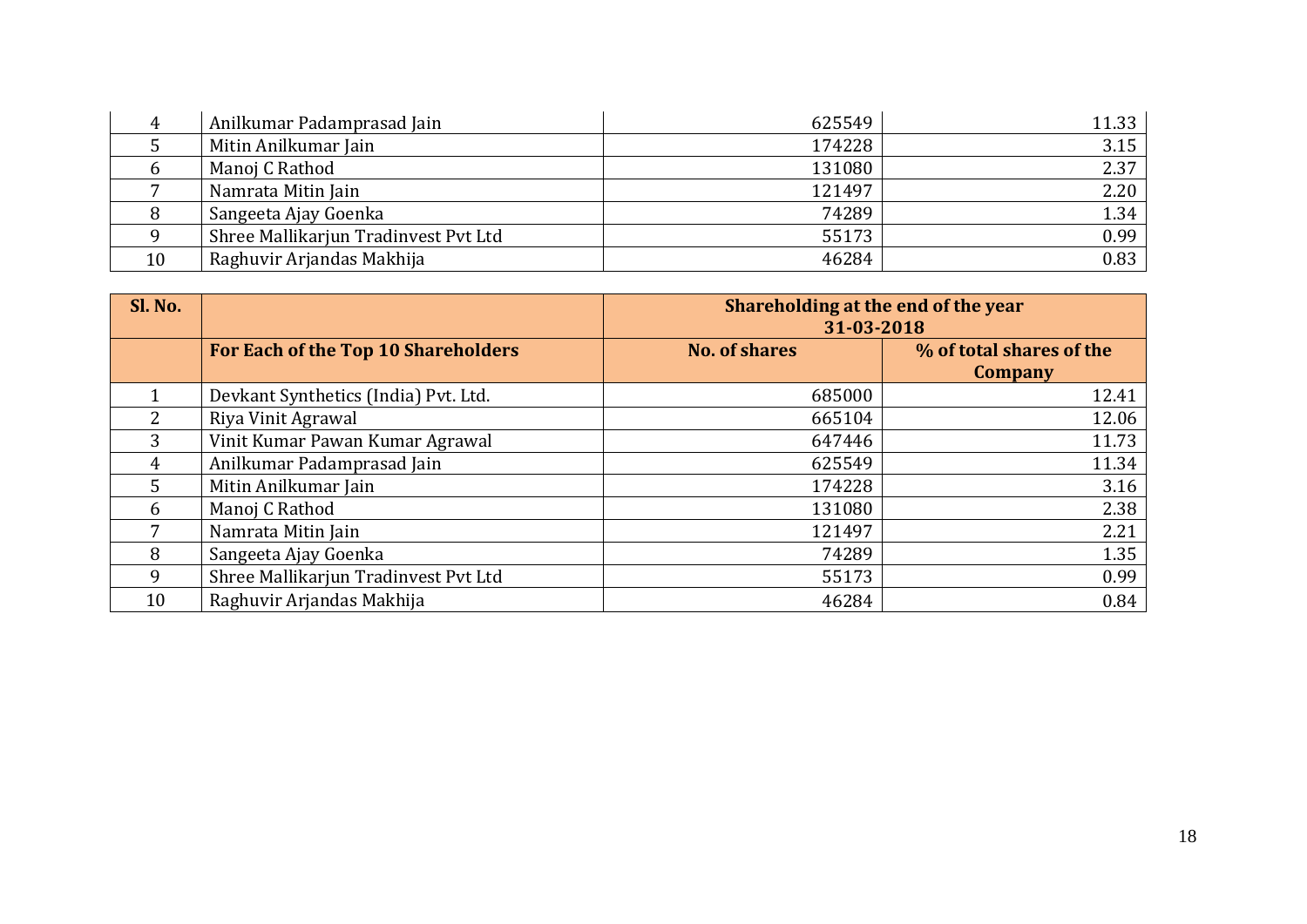*(iv) Shareholding Pattern Directors and Key Managerial Personnel:* 

| Sr. No. | <b>Name</b>              | <b>No. of Shares at the</b><br>beginning $(01/04/14)$ /<br>end of the year<br>(31/03/15) | % of total<br>shares of<br>the<br><b>Company</b> | <b>Date</b> | Increase /<br><b>Decrease</b> | <b>Reason</b> |
|---------|--------------------------|------------------------------------------------------------------------------------------|--------------------------------------------------|-------------|-------------------------------|---------------|
|         |                          |                                                                                          |                                                  |             |                               |               |
|         | A. Directors:            |                                                                                          |                                                  |             |                               |               |
|         | Shri Nikhil Rajpuria     | 26271                                                                                    | 0.48                                             | 01/04/17    | 0                             |               |
|         |                          | 26271                                                                                    | 0.48                                             | 31/03/18    | 0                             |               |
|         |                          |                                                                                          |                                                  |             |                               |               |
|         | <b>B. Key Managerial</b> |                                                                                          |                                                  |             |                               |               |
|         | Personnel:               | <b>NIL</b>                                                                               |                                                  |             |                               |               |
|         |                          |                                                                                          |                                                  |             |                               |               |
|         |                          |                                                                                          |                                                  |             |                               |               |

## *V. INDEBTEDNESS*

**Indebtedness of the Company including interest outstanding/accrued but not due for payment : NIL** 

## **VI. REMUNERATION OF DIRECTORS AND KEY MANAGERIAL PERSONNEL**

**A. Remuneration to Managing Director, Whole-time Directors and/or Manager: NIL**

*B. Remuneration to other directors: NIL*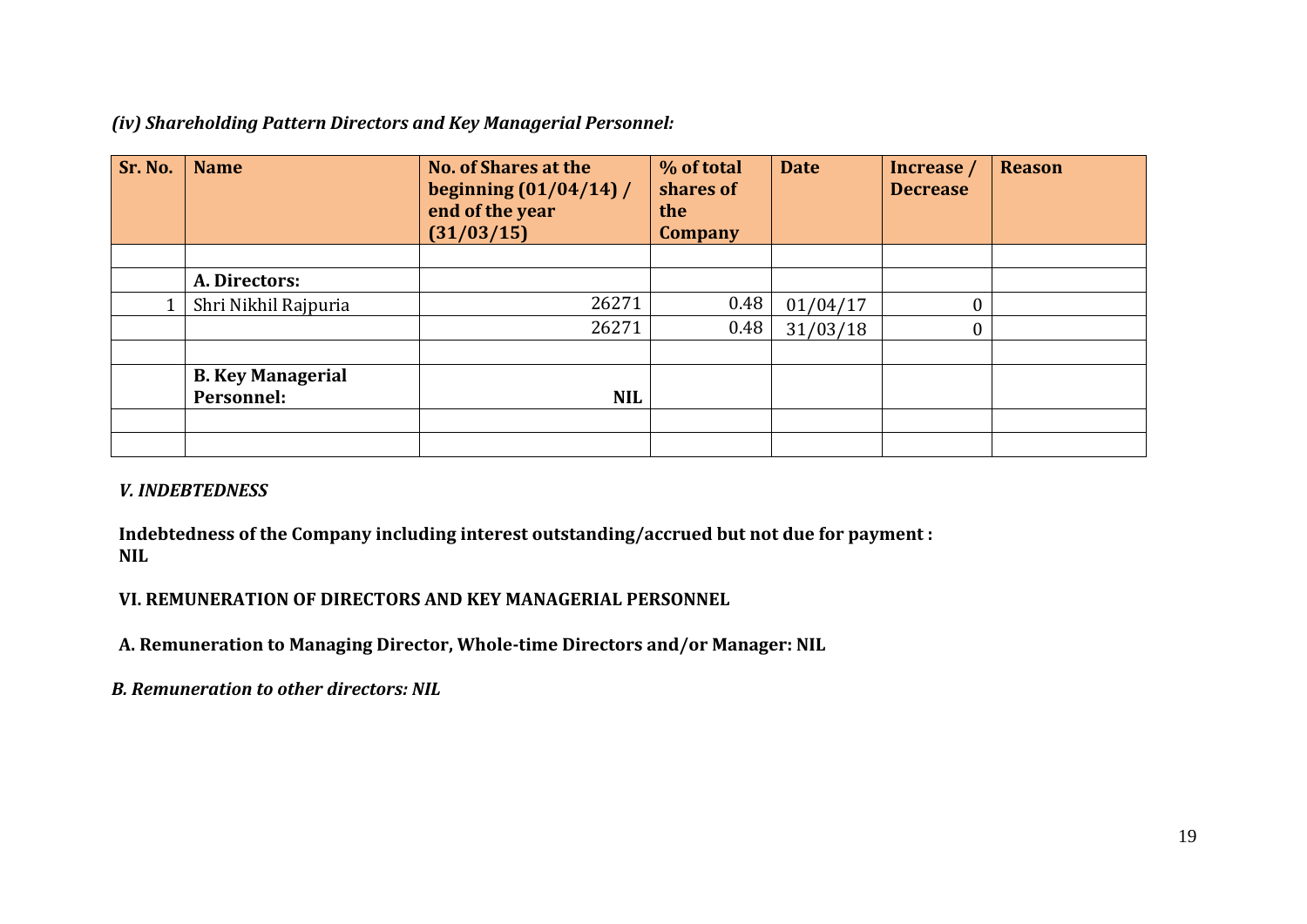## *C. REMUNERATION TO KEY MANAGERIAL PERSONNEL OTHER THAN MD/MANAGER/WTD*

**(Rs. In Lacs)**

| Sl. No.        |                                                                                                           |            | <b>Key Managerial Personnel</b>    |            |              |
|----------------|-----------------------------------------------------------------------------------------------------------|------------|------------------------------------|------------|--------------|
|                | <b>Particulars of Remuneration</b>                                                                        | <b>CEO</b> | <b>Company</b><br><b>Secretary</b> | <b>CFO</b> | <b>Total</b> |
|                | Gross salary<br>(a) Salary as per provisions<br>contained in section 17(1) of the<br>Income-tax Act, 1961 |            | 2.99                               |            | 2.99         |
|                | (b) Value of perquisites $u/s$ 17(2)<br>ofthe Income Tax, Act 1961                                        |            |                                    |            |              |
|                | (c) Profits in lieu of salary under<br>section 17(3) Income tax Act, 1961                                 |            |                                    |            |              |
| $\overline{2}$ | <b>Stock Option</b>                                                                                       |            |                                    |            |              |
| 3              | <b>Sweat Equity</b>                                                                                       |            |                                    |            |              |
| $\overline{4}$ | Commission<br>- as % of profit<br>- others specify                                                        |            |                                    |            |              |
| 5              | Others, please specify                                                                                    |            |                                    |            |              |
|                | Total                                                                                                     |            | 2.99                               |            | 2.99         |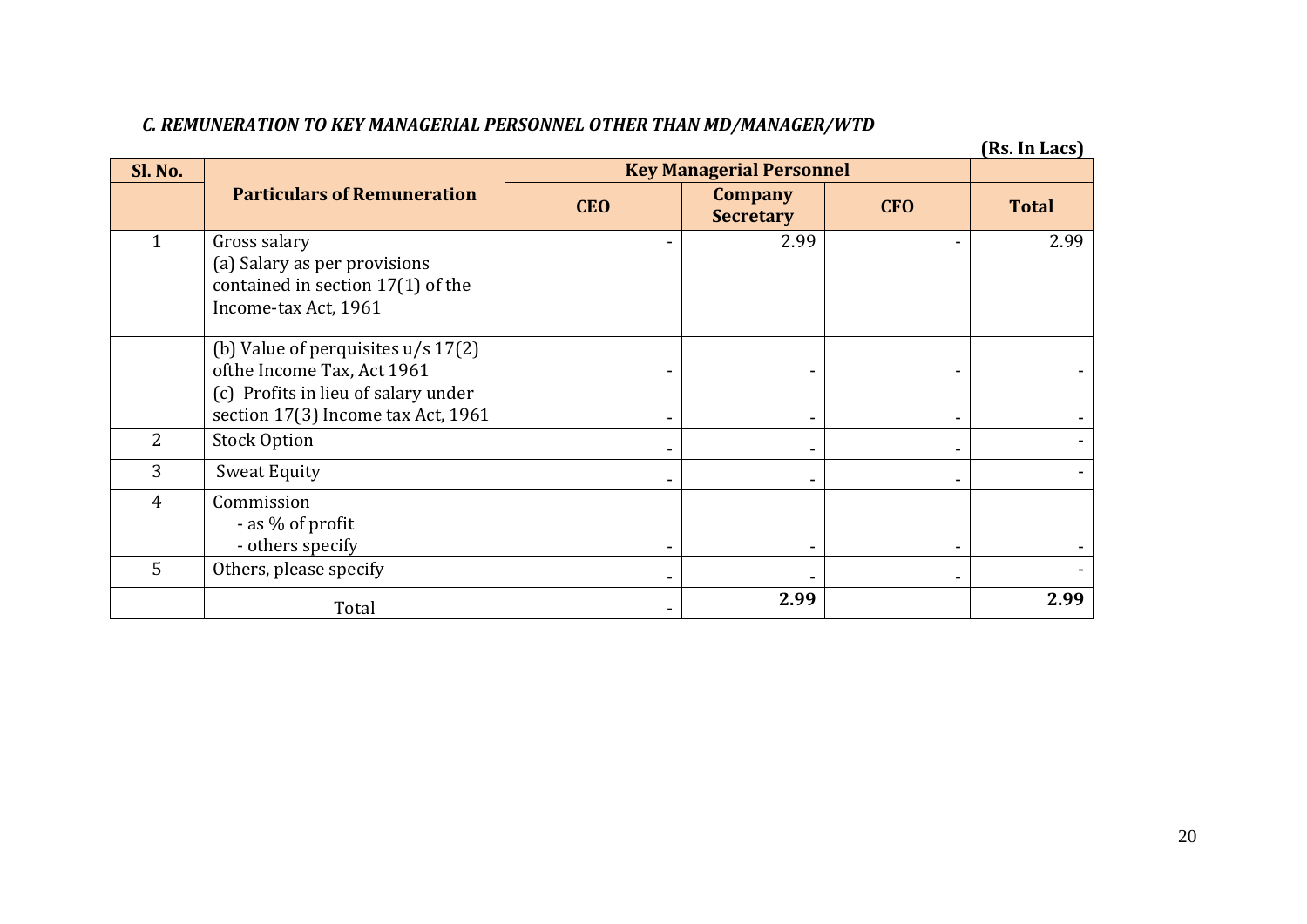## *VII. PENALTIES / PUNISHMENT/ COMPOUNDING OF OFFENCES:*

| <b>Type</b>                         | <b>Section of</b><br><b>Companies Act</b> | <b>Brief</b><br>description | <b>Details of</b><br>penalty/punishment/<br><b>Componding fees</b><br>imposed | <b>Authority</b><br>$\sqrt{\text{RD}}$<br>NCLT/Cou<br>rt | Appeal made, if<br>any give details |
|-------------------------------------|-------------------------------------------|-----------------------------|-------------------------------------------------------------------------------|----------------------------------------------------------|-------------------------------------|
| A. COMPANY                          |                                           |                             |                                                                               |                                                          |                                     |
| Penalty                             |                                           |                             |                                                                               |                                                          |                                     |
| Punishment                          |                                           |                             |                                                                               |                                                          |                                     |
| Compounding                         |                                           |                             | Nil                                                                           |                                                          |                                     |
| <b>B. DIRECTORS</b>                 |                                           |                             |                                                                               |                                                          |                                     |
| Penalty                             |                                           |                             |                                                                               |                                                          |                                     |
| Punishment                          |                                           |                             |                                                                               |                                                          |                                     |
| Compounding                         |                                           |                             | Nil                                                                           |                                                          |                                     |
| <b>C. OTHER OFFICERS IN DEFAULT</b> |                                           |                             |                                                                               |                                                          |                                     |
| Penalty                             |                                           |                             |                                                                               |                                                          |                                     |
| Punishment                          |                                           |                             |                                                                               |                                                          |                                     |
| Compounding                         |                                           |                             | Nil                                                                           |                                                          |                                     |

**For and on behalf of the Board of Directors** 

**Ahmedabad Rushal Patel Date: 13/08/2018 Chairman** 

**DIN: 06575447**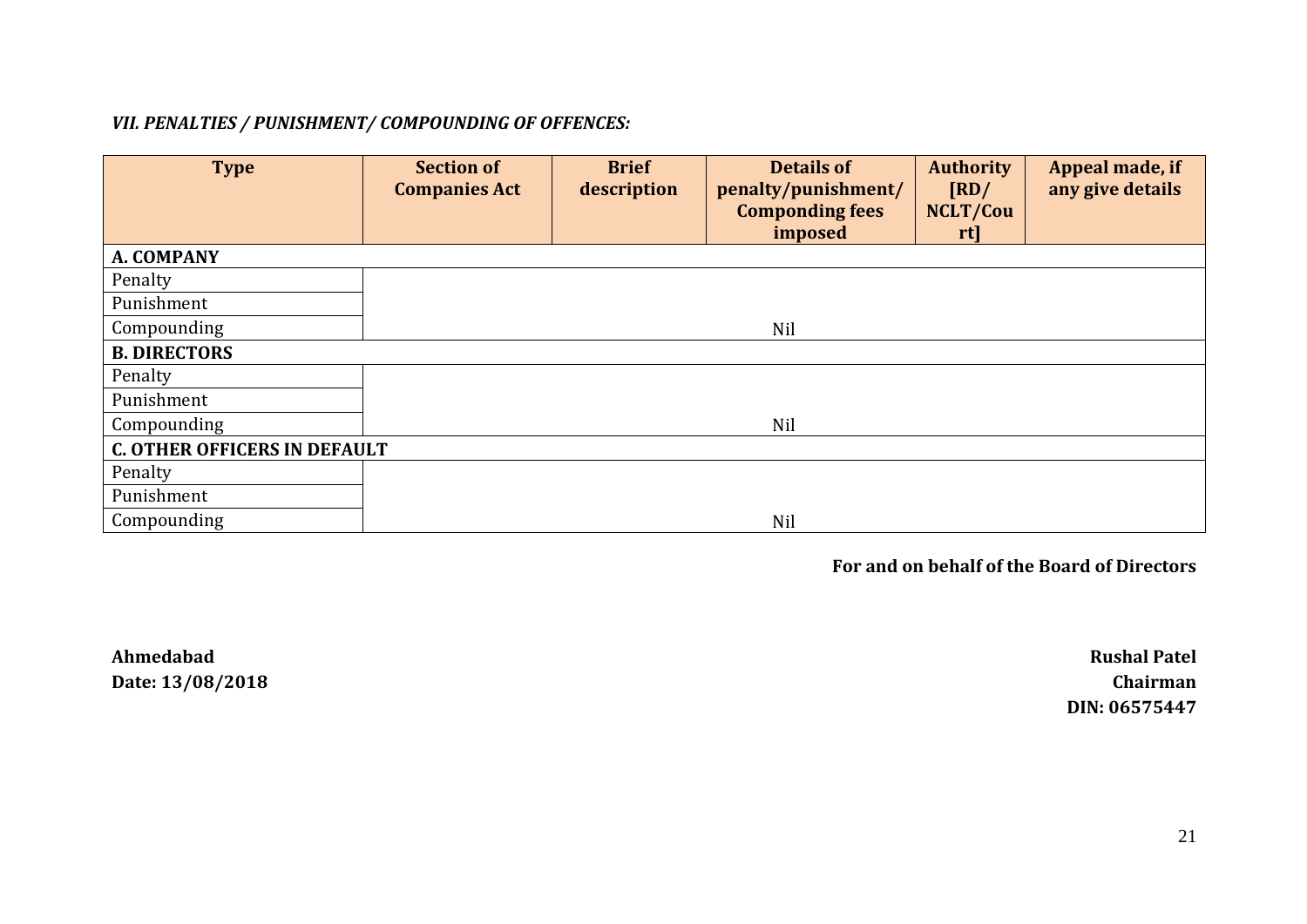## **VIRAL A. GARACHH,**

## **Company Secretary.**

A-110, Oxford Avenue, Opp. C U Shah College, Ashram Road, Ahmedabad-380014 Phone: + **91 79 40324877** M: +**91 9510922037** E: csviral.garachh@gmail.com

## **Form No. MR-3**

## **SECRETARIAL AUDIT REPORTFOR THE FINANCIAL YEAR ENDED 31.03.2018**

*[Pursuant to section 204(1) of the Companies Act, 2013 and rule No.9 of the Companies (Appointment and Remuneration Personnel) Rules, 2014]* 

## **SECRETARIAL AUDIT REPORT**

## **FOR THE FINANCIAL YEAR ENDED 31.03.2018**

To, The Members, Arms PaperLimited

I have conducted the secretarial audit of the compliance ofapplicable statutory provisions and the adherence to goodcorporate practices by Arms Paper Limited (hereinaftercalled the company). Secretarial Audit was conducted in amanner that provided me a reasonable basis for evaluating thecorporate conducts/statutory compliances and expressing myopinion thereon.Based on my verification of the Company's books, papers, minute books, forms andreturns filed and other records maintained by the company andalso the information provided by the Company, its officers, agentsand authorized representatives during the conduct of secretarialaudit, I hereby report that in my opinion, the companyhas, during the audit period covering the financial year ended on31st March 2018, complied with the statutory provisions listedhereunder and also that the Company has proper Board-processesand compliance-mechanism in place to the extent, in the mannerand subject to the reporting made hereinafter:

I have examined the books, papers, minute books, forms andreturns filed and other records maintained by theCompany for the financial year ended on 31st March, 2018 accordingto the provisions of

- I. The Companies Act, 2013 (the Act) and the rules madethereunder;
- II. The Securities Contracts (Regulation) Act, 1956 ('SCRA') and the rules made there under;
- III. The Depositories Act, 1996 and the Regulations and Bye-laws Framed there under.
- IV. The following Regulations and Guidelines prescribed under the Securities and ExchangeBoard of India Act, 1992 ('SEBI Act'):-

Page **1** of **4**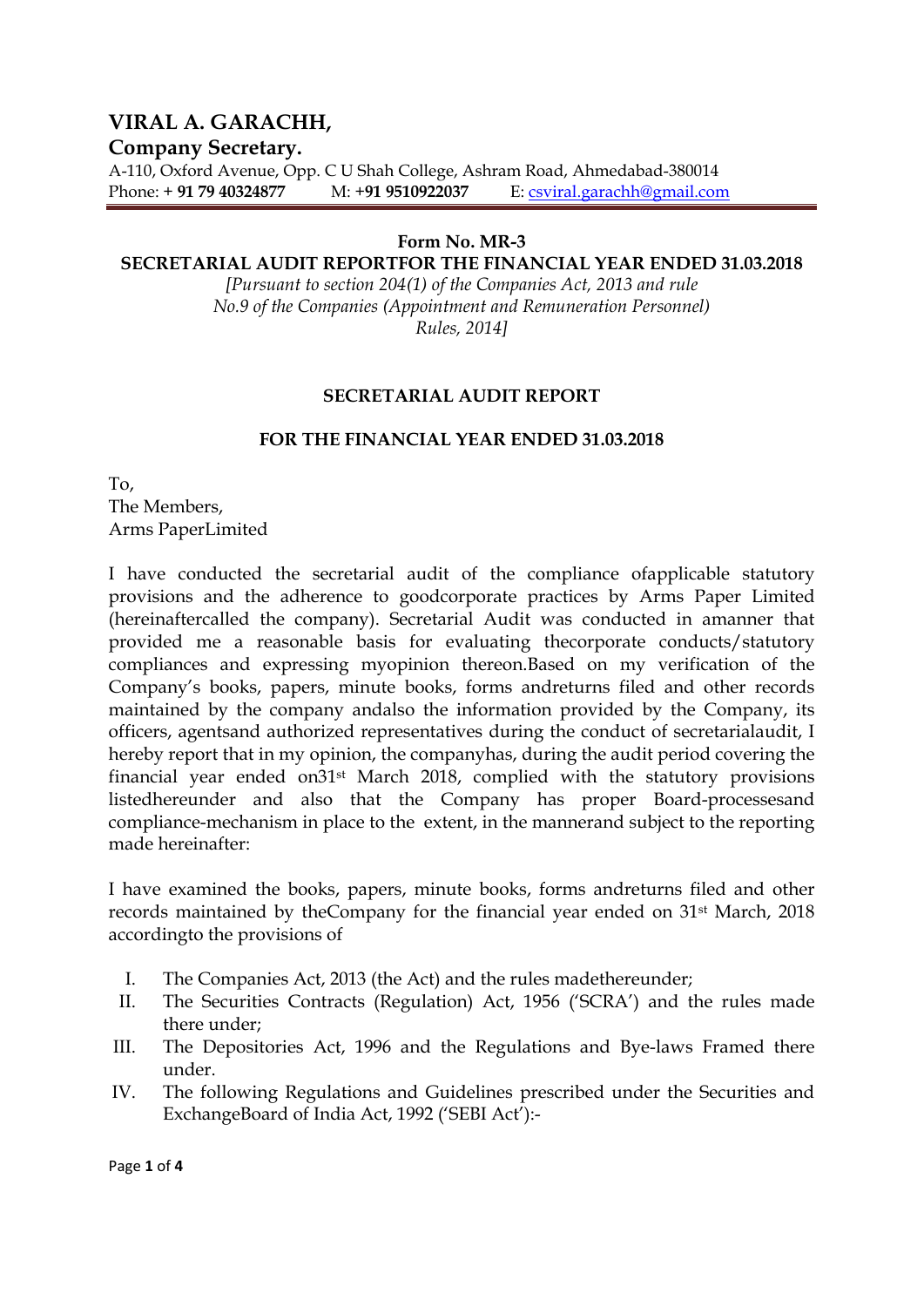## **VIRAL A. GARACHH,**

## **Company Secretary.**

A-110, Oxford Avenue, Opp. C U Shah College, Ashram Road, Ahmedabad-380014 Phone: + **91 79 40324877** M: +**91 9510922037** E: csviral.garachh@gmail.com

- a. The Securities and Exchange Board of India (Substantial Acquisition of Shares andTakeovers) Regulations, 2011;
- b. The Securities and Exchange Board of India (Prohibition of InsiderTrading)Regulations, 1992;
- c. The Securities and Exchange Board of India (Registrars to an Issue and Share TransferAgents) Regulations, 1993 regarding the Companies Act and dealing with client;
- d. Securities And Exchange Board Of India (Listing Obligations And Disclosure Requirements) Regulations, 2015

I have also examined compliance with the applicable clauses ofthe following:

- I. Secretarial Standards issued by The Institute of CompanySecretaries of India.
- II. The Listing Agreements entered into by the Company with Bombay Stock Exchange;

During the period under review the Company has complied withthe provisions of the Act, Rules, Regulations, Guidelines,Standards, etc. mentioned above subject to the followingobservations:

*The Company has not complied with the provisions of section 203 of the Companies Act, 2013 with regards to appointment of the key managerial personnel.* 

*Except the above qualification, following activities/proceduresundertaken by the company came to the notice during the audit of the Company:* 

- *i. During the year, the board of director resolved to change the name of the company pursuant to name availability from Ministry of Corporate affairs and the company was allotted the name "ARMS DYNAMIC LIMITED". However, no further actions were taken by the board of director.*
- *ii. During the year registered office of the company was changed.*

I further report thatthe Board of Directors of the Company isduly constituted with proper balance of Executive Directors, Non-Executive Directors and Independent Directors. There were no changes in the composition of theBoard of Directors during the period under review.

Adequate notice is given to all directors to schedule the BoardMeetings, agenda and detailed notes on agenda were sent at leastseven days in advance, and a system exists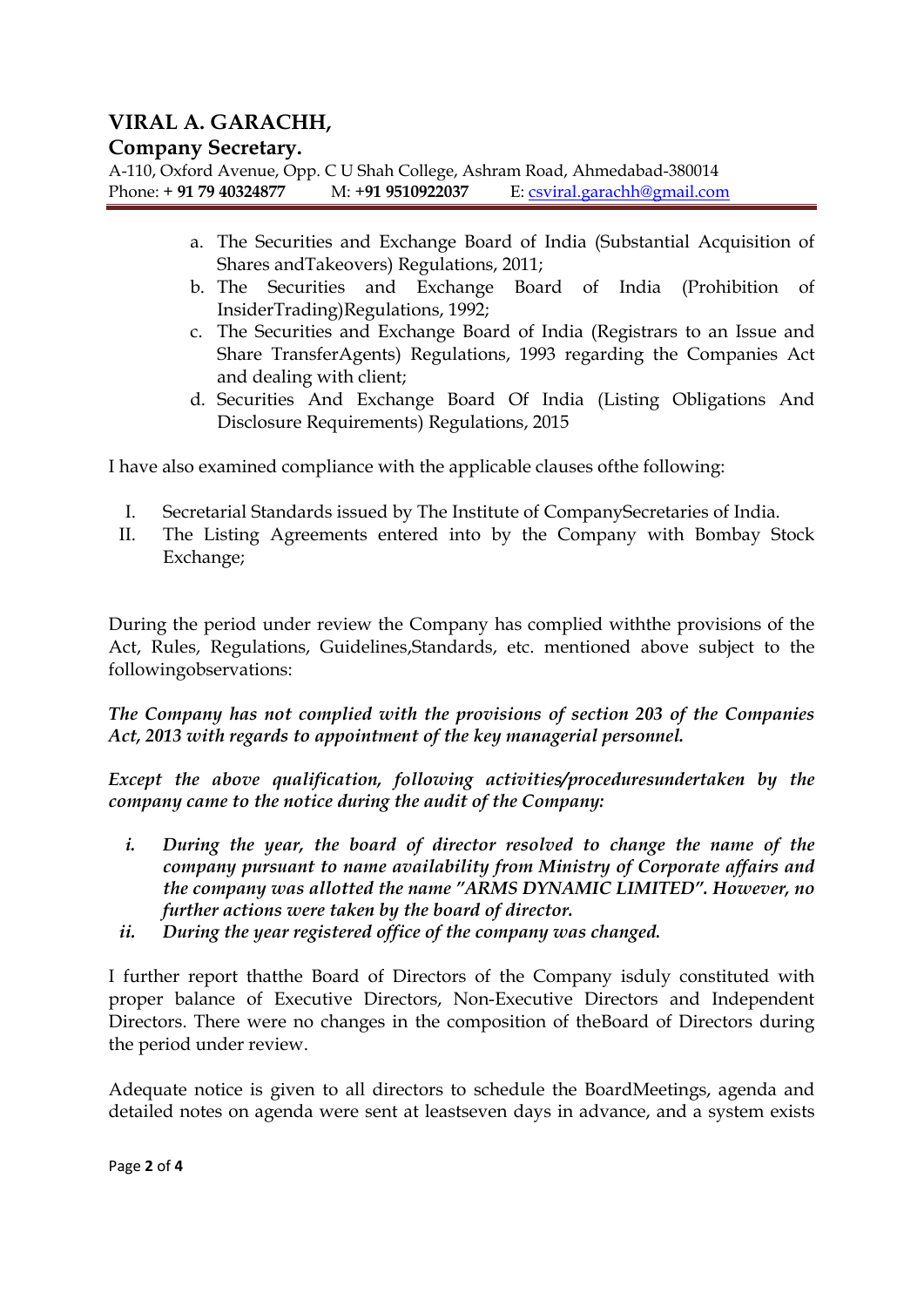## **VIRAL A. GARACHH, Company Secretary.**  A-110, Oxford Avenue, Opp. C U Shah College, Ashram Road, Ahmedabad-380014 Phone: + **91 79 40324877** M: +**91 9510922037** E: csviral.garachh@gmail.com

for seeking andobtaining further information and clarifications on the agendaitems before the meeting and for meaningful participation at themeeting.Majority decision is carried through while the dissenting members'views are captured and recorded as part of the minutes.

I further report that there are adequate systems andprocesses in the company commensurate with the size andoperations of the company to monitor and ensure compliance withapplicable laws, rules, regulations and guidelines.

*Place* : Ahmedabad *Date* :13.08.2018

Viral A Garachh

Company Secretary, ACSNo. 39943 C P No.: 15293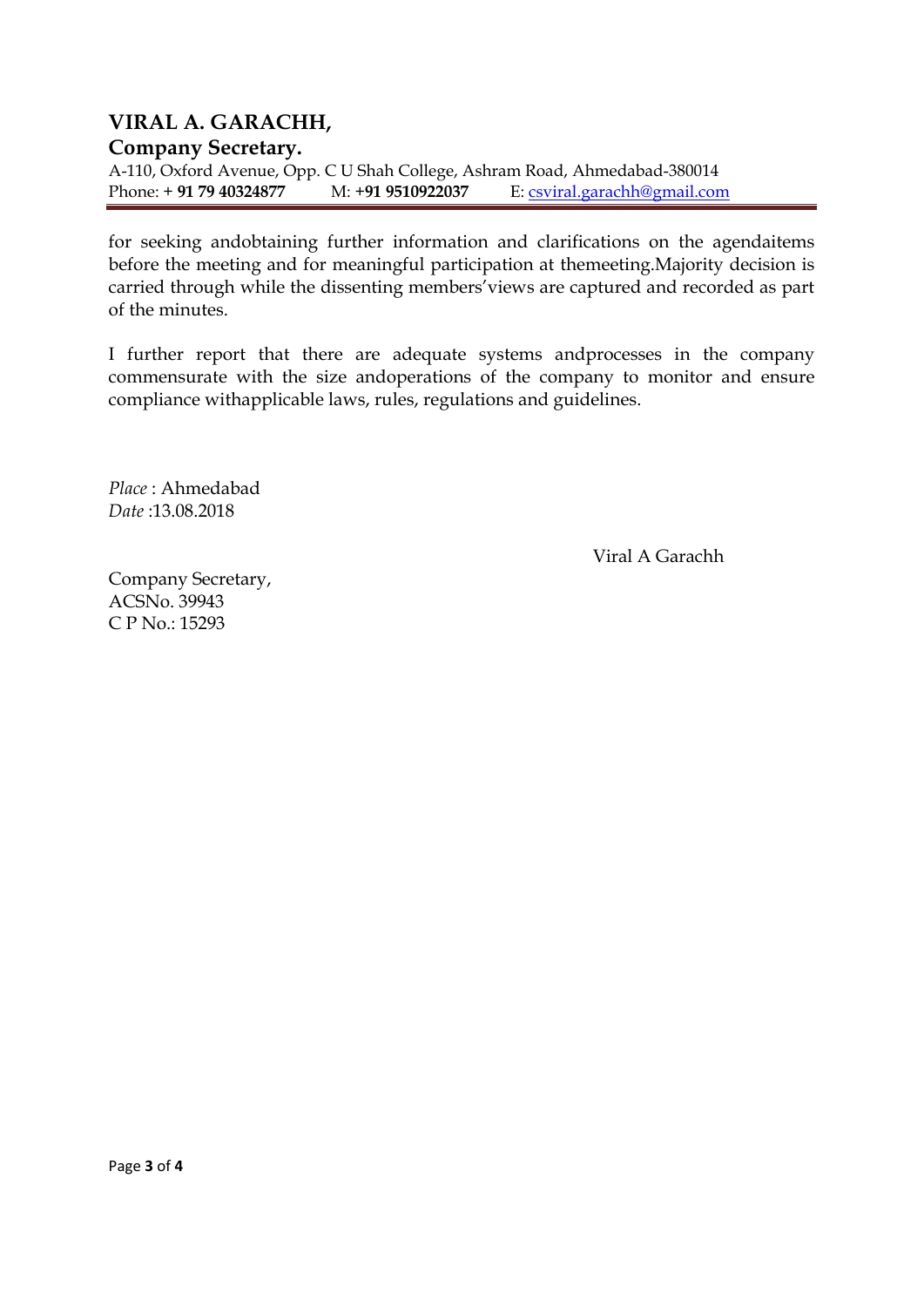## **VIRAL A. GARACHH,**

## **Company Secretary.**

A-110, Oxford Avenue, Opp. C U Shah College, Ashram Road, Ahmedabad-380014 Phone: + **91 79 40324877** M: +**91 9510922037** E: csviral.garachh@gmail.com

This report to be read with my letter of even date which is annexed as annexure and forms an integral part of the report

### **ANNEXURE A**

**To, The Members, Arms Paper Limited** 

My report of even date is to be read along with this letter:

- 1. Maintenance of the secretarial records is the responsibility of the management of the company. My responsibility is to be express as opinion on these secretarial records based on my audit.
- 2. I have followed the audit practice and process as were appropriate to obtain reasonable assurance about the correctness of the contents of the Secretarial records. The verification was done on test basis to ensure that correct facts are reflected in secretarial record. I believe that the processes and the practices, I followed provide a reasonable basis for my opinion.
- 3. I have not verified the correctness and appropriateness of financial records and books of accounts of the company.
- 4. Whenever required I have obtained the management representation about the compliance of laws, rules and regulation and happening of the events etc.
- 5. The compliance of the provisions of corporate and other applicable law, Rules, Regulation, Standard is the responsibility of management. My examination was limited to the verification of procedure on test basis.
- 6. The Secretarial audit report is neither an assurance as to the future viability of the company nor of the efficacy or effectiveness with which the management has conducted the affairs of the company.

Place : Ahmedabad Date :13.08.2018

> Viral A Garachh Company Secretary,

ACSNo. 39943 COP No.: 15293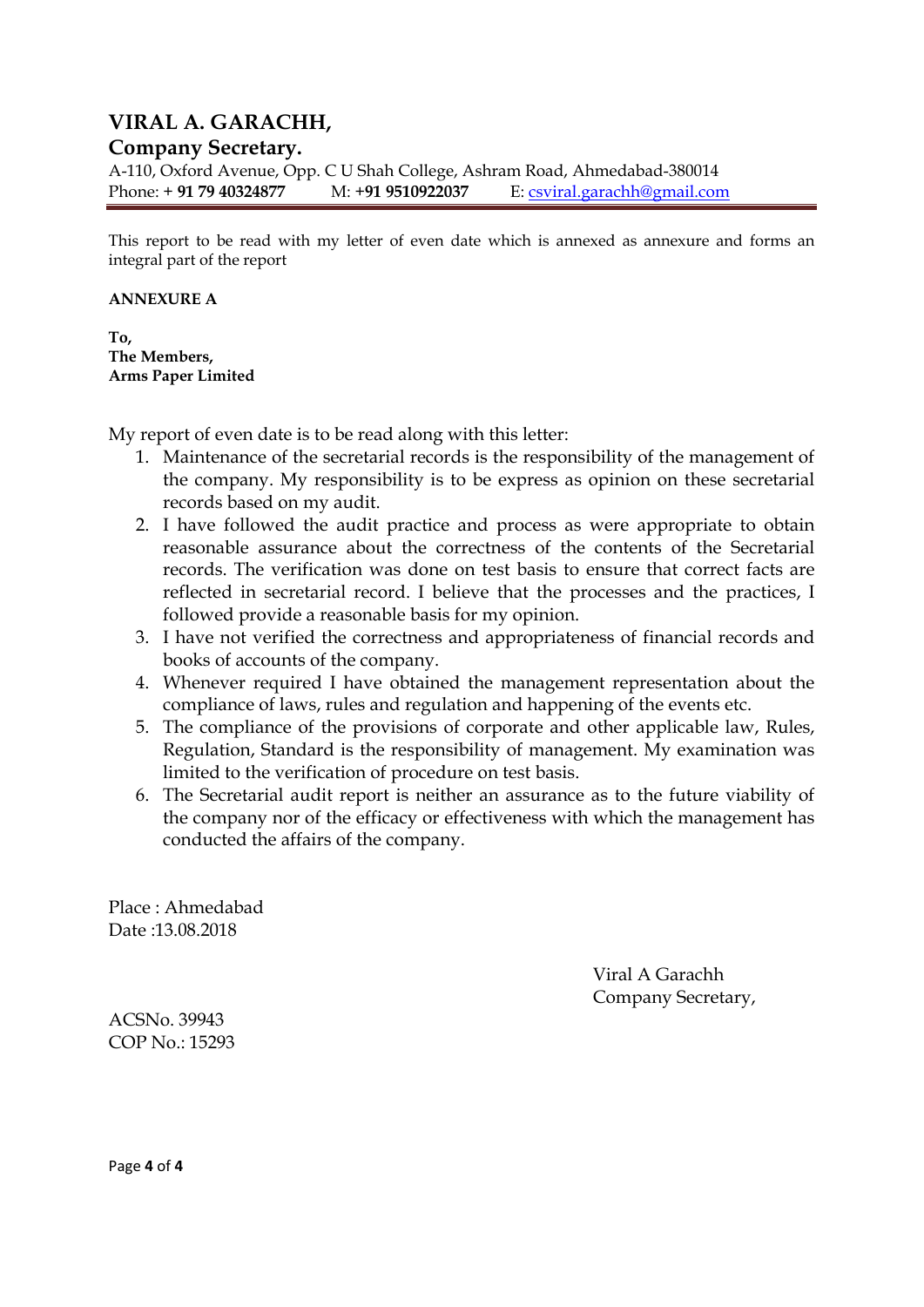## **INDEPENDENT AUDITOR'S REPORT To THE MEMBERS OF ARMS PAPER LIMITED**

## **REPORT ON THE AUDIT OF IND AS FINANCIAL STATEMENTS**

We have audited the accompanying Ind AS financial statements of ARMS PAPER LIMITED ("the Company"), which comprise the Balance Sheet as at 31st March, 2018, the Statement of Profit and Loss, the Statement of Changes in Equity and the Cash Flows Statement for the year then ended, and a summary of significant accounting policies and other explanatory information (hereinafter referred to as "Ind AS financial statements").

## **MANAGEMENT'S RESPONSIBILITY FOR THE FINANCIAL STATEMENTS**

The Company's Board of Directors is responsible for the matters stated in Section 134(5) of the Companies Act, 2013 ("the Act") with respect to the preparation of these Ind AS financial statements that give a true and fair view of the financial position, financial performance including other comprehensive income, cash flows and changes in equity of the Company in accordance with the accounting principles generally accepted in India, including the Indian Accounting Standards (Ind AS) specified under Section 133 of the Act, read with relevant rules issued thereunder.

This responsibility also includes maintenance of adequate accounting records in accordance with the provisions of the Act for safeguarding of the assets of the Company and for preventing and detecting frauds and other irregularities; selection and application of appropriate accounting policies; making judgments and estimates that are reasonable and prudent; and design, implementation and maintenance of adequate internal financial controls, that were operating effectively for ensuring the accuracy and completeness of the accounting records, relevant to the preparation and presentation of the Ind AS financial statements that give a true and fair view and are free from material misstatement, whether due to fraud or error.

## **AUDITOR'S RESPONSIBILITY**

Our responsibility is to express an opinion on these Ind AS financial statements based on our audit.

We have taken into account the provisions of the Act, the accounting and auditing standards and matters which are required to be included in the audit report under the provisions of the Act and the Rules made thereunder.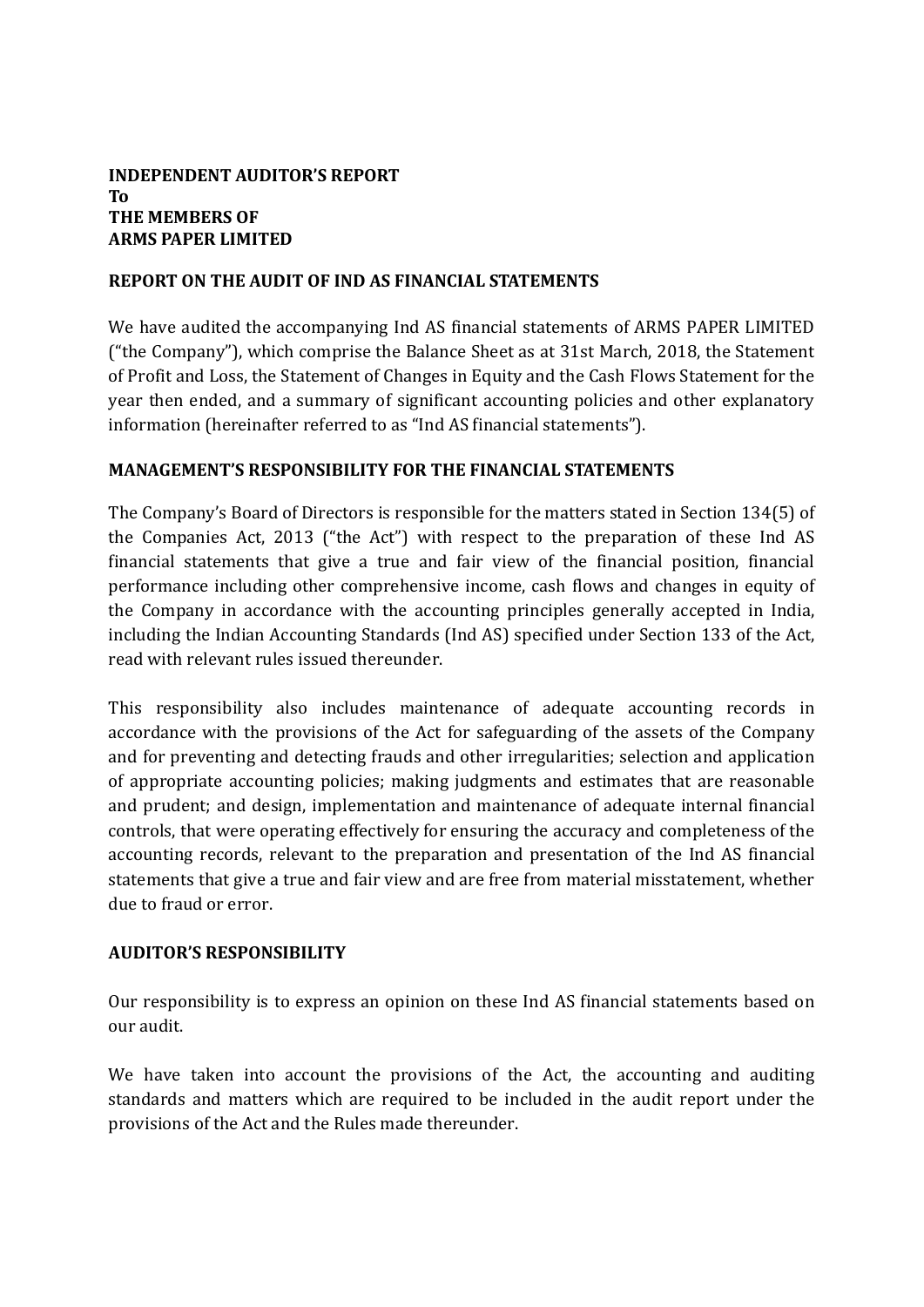We conducted our audit in accordance with the Standards on Auditing specified under Section 143(10) of the Act. Those Standards require that we comply with ethical requirements and plan and perform the audit to obtain reasonable assurance about whether the financial statements are free from material misstatement.

An audit involves performing procedures to obtain audit evidence about the amounts and the disclosures in the Ind AS financial statements. The procedures selected depend on the auditor's judgment, including the assessment of the risks of material misstatement of the Ind AS financial statements, whether due to fraud or error. In making those risk assessments, the auditor considers internal financial control relevant to the Company's preparation of the Ind AS financial statements that give a true and fair view in order to design audit procedures that are appropriate in the circumstances.An audit also includes evaluating the appropriateness of the accounting policies used and the reasonableness of the accounting estimates made by the Company's Directors, as well as evaluating the overall presentation of the Ind AS financial statements.

We believe that the audit evidence we have obtained is sufficient and appropriate to provide a basis for our audit opinion on the financial statements.

## **OPINION**

In our opinion and to the best of our information and according to the explanations given to us, the aforesaid Ind AS financial statements give the information required by the Act in the manner so required and give a true and fair view in conformity with the accounting principles generally accepted in India, of the state of affairs of the Company as at 31st March, 2018, its loss, changes in equity and cash flows for the year ended on that date.

## **REPORT ON OTHER LEGAL AND REGULATORY REQUIREMENTS**

- 1. As required by the Companies (Auditor's Report) Order, 2016 ("theOrder"), issued by the Central Government of India in terms of sub-section(11) of section 143 of the Companies Act, 2013, we give in the "Annexure - A"astatement on the matters specified in paragraphs 3 and 4 of the Order, tothe extent applicable.
- 2. As required by Section 143 (3) of the Act, we report that:
	- (a) We have sought and obtained all the information and explanations which to the best of our knowledge and belief were necessary for the purpose of our audit.
	- (b) In our opinion, proper books of account as required by law have been kept by the Company so far as it appears from our examination of those books.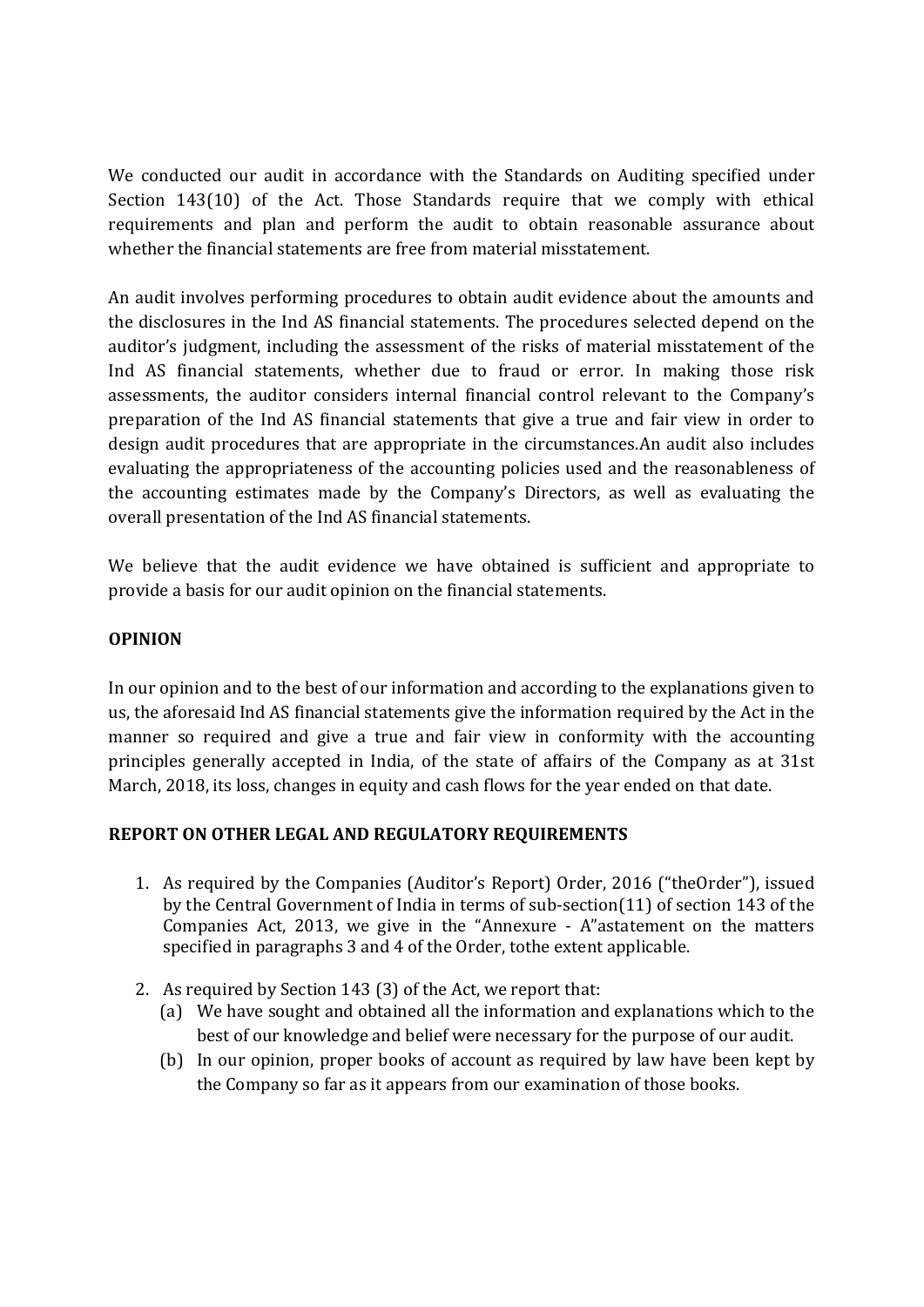- (c) The Balance Sheet, the Statement of Profit and Loss, the statement of changes in Equity and the Cash Flow Statement dealt with by this Report are in agreement with the books of account.
- (d) In our opinion, the aforesaid financial statements comply with the Accounting Standards specified under Section 133 of the Act, read with Rule 7 of the Companies (Accounts) Rules, 2014.
- (e) On the basis of the written representations received from the directors as on 31st March, 2018 taken on record by the Board of Directors, none of the directors is disqualified as on 31st March, 2018 from being appointed as a director in terms of Section 164 (2) of the Act.
- (f) With respect to the adequacy of the internal financial controls over financial reporting of the Company and the operating effectiveness of such controls, refer to our separate Report in "Annexure -B"
- (g) With respect to the other matters to be included in the Auditor's Report in accordance with Rule 11 of the Companies (Audit and Auditors) Rules, 2014, in our opinion and to the best of our information and according to the explanations given to us:
	- i. The Company does not have any pending litigations which would impact its financial position;
	- ii. The Company did not have any long term contracts including derivative contracts for which there were any material foreseeable losses;
	- iii. There were no amounts which were required to be transferred to the Investor Education and Protection Fund by the Company.

For **J. R. PUROHIT & CO. Chartered Accountants** (Firm Regn No: 111841W)

**Vikas Purohit**  (Partner) Mem No: 131959

Date: May 28, 2018 Place: Ahmedabad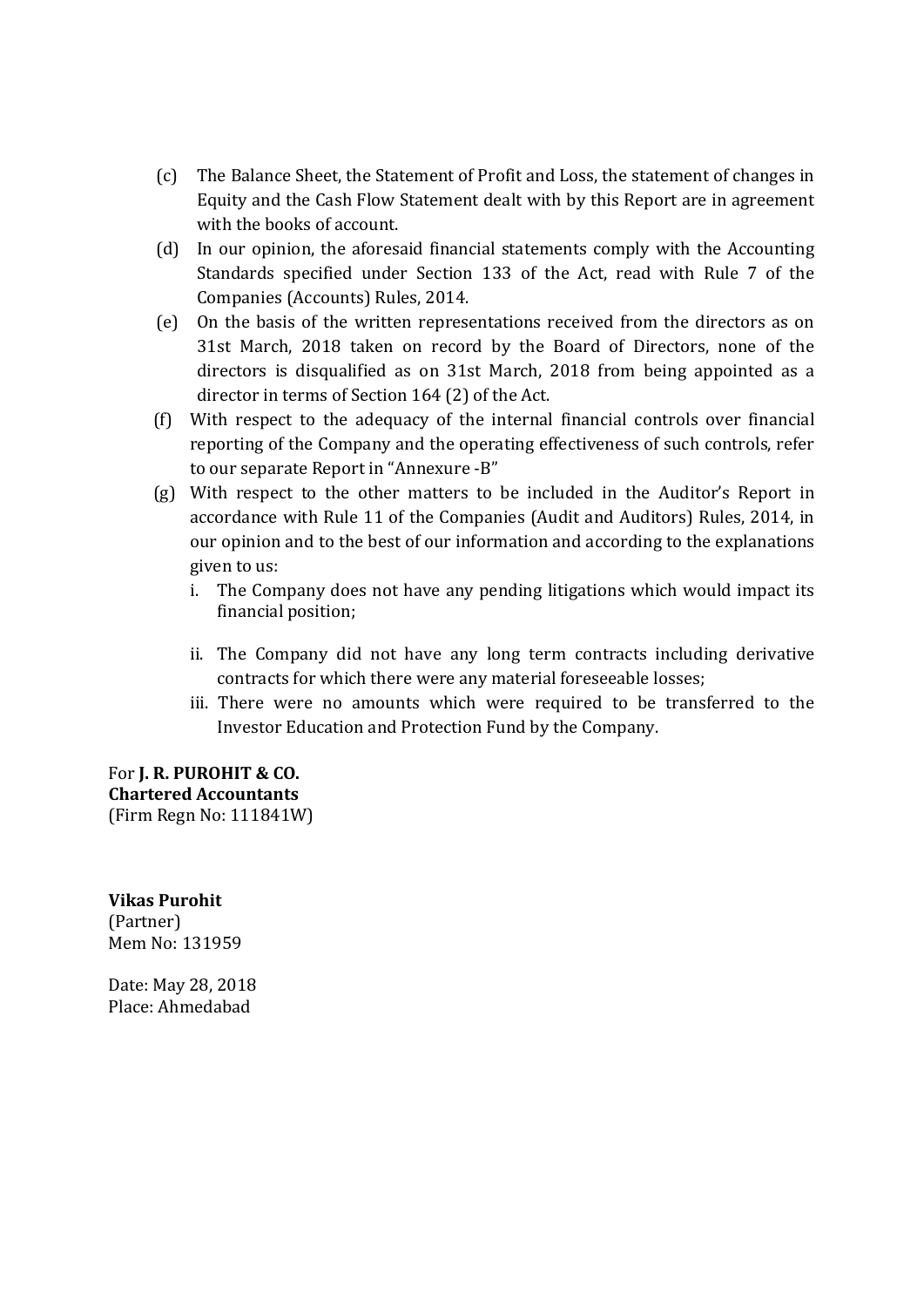## **ANNEXURE A TO INDEPENDENT AUDITOR'S REPORT**

With reference to the "Annexure A" referred to in the Independent Auditor's Report to the members of the Company on the Ind AS Financial statements for the year ended 31st March, 2018, we report the following:

(Referred to in paragraph 1 under the heading of "Report on Other Legal and Regulatory Requirements" of our report of even date.)

- (i) In respect of its fixed assets:
	- (a) The Company has maintained proper records showing full particulars, including quantitative details and situation of fixed assets on the basis of available information;
	- (b) As explained to us, the Company has a phased program of physical verification of its fixed assets, which in our opinion, is reasonable, having regard to the size of the Company and the nature of its business. During the year, the Company has physically verified some of the assets and no material discrepancies were noticed on such verification.
	- (c) The Company does not have any immovable properties hence clause (i)(c) is not applicable.
- (ii) The inventories have been physically verified during the year by the management.In our opinion, the frequency of verification is reasonable. As explained to us there were no material discrepancies noted on physical verification of inventories as compared to book records.
- (iii)During the year the Company has not given any loans secured or unsecured to the companies, firms, LLP or other parties covered in the register maintained under section 189 of the Companies Act, 2013. Hence Clause (iii) (a), (b) and (c) are not applicable to the Company.
- (iv) Based on our audit procedures and on the basis of information and explanations given to us by the management,provisions of section 185 and 186 of the Companies Act, 2013 in respect of loans, investments, guarantees, and security have been complied with.
- (v) In our opinion and according to the information and explanations given to us, the Company has not accepted any deposit and hence the provisions of Section 73 to 76 or any other relevant provisions of the Companies Act and the Companies (Acceptance of Deposits) Rules, 2014, with regard to the deposits accepted are not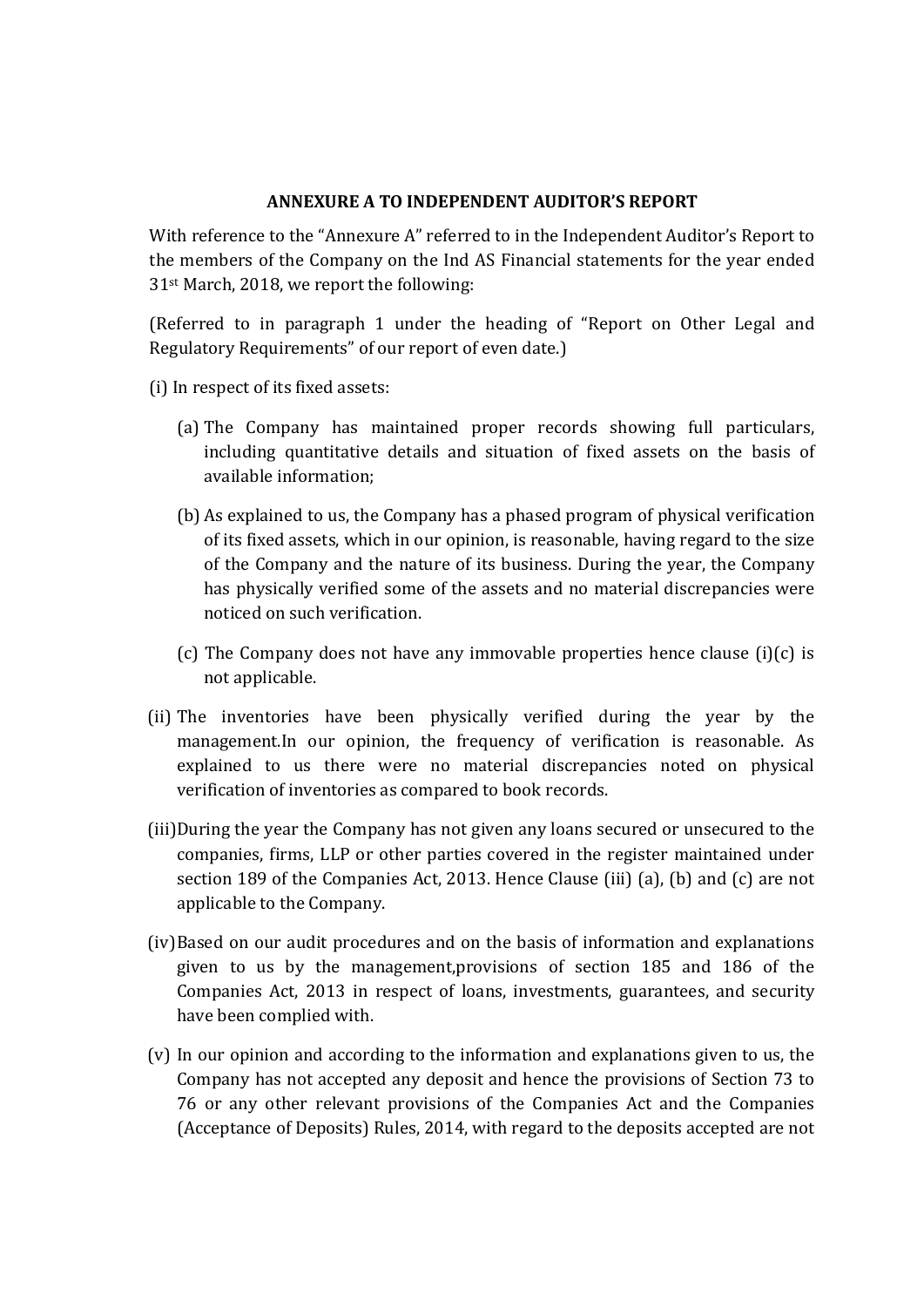applicable to the Company. Therefore, the provisions of clause (v) of paragraph 3 of the Order are not applicable to the company. According to the information and explanations given to us, no order has been passed by Company Law Board or National Company Law Tribunal or Reserve Bank of India or any Court or any other Tribunal.

- (vi) The Central Government has not prescribed maintenance of cost records under section 148(1) of the Companies Act, 2013 in respect of the Company.
- (vii) In respect of statutory dues:
	- (a) According to the records of the Company, the Company is generallyregular in depositing with appropriate authorities undisputed statutory dues including Provident Fund, Employees' State Insurance, Sales Tax, Service Tax, Duty of Customs, Duty of Excise, Value Added Tax, Cessexcept for the TDS. According to the information and explanations given to us, there are undisputed amounts payable in respect of above dues which were in arrears as at 31st March 2018 for a period of more than six months from the date they became payable.

| Nature of the Nature |  |                              | of   Amount | Periods<br>which<br>to            |  |
|----------------------|--|------------------------------|-------------|-----------------------------------|--|
| <b>Statue</b>        |  | <b>Dues</b>                  |             | <b>Amount Relates</b>             |  |
|                      |  | Income Tax Act, Tax Deducted |             | 35,047/-   AY 2014-15 to AY 2017- |  |
| 1961                 |  | at Source                    |             | 18                                |  |

- (b) According to the information and explanation given to us, the Company does not have any disputed Statutory dues of income tax or sales tax or wealth tax or service tax or duty of customs or duty of excise or value added tax or cess.
- (viii) According to the information and explanation given to us, the Company has not taken any borrowings from the financial institution or banks or debenture holders during the year. Therefore clause (viii) is not applicable to the Company.
- (ix) The Company has not raised any money by way of initial public offer or further public offer (including debt instruments) during the year under audit. According to the information and explanation given to us, the Company has not taken any term loan during the year. Therefore clause (ix) is not applicable.
- (x) Based on the audit procedures performed and representation obtained from management we report that, no case of material fraud by the Company or on the Company by its officer or employee has been noticed or reported for the year under audit.
- (xi) Based on our audit procedures and on the basis of information and explanations given to us by the management, managerial remuneration has been paid or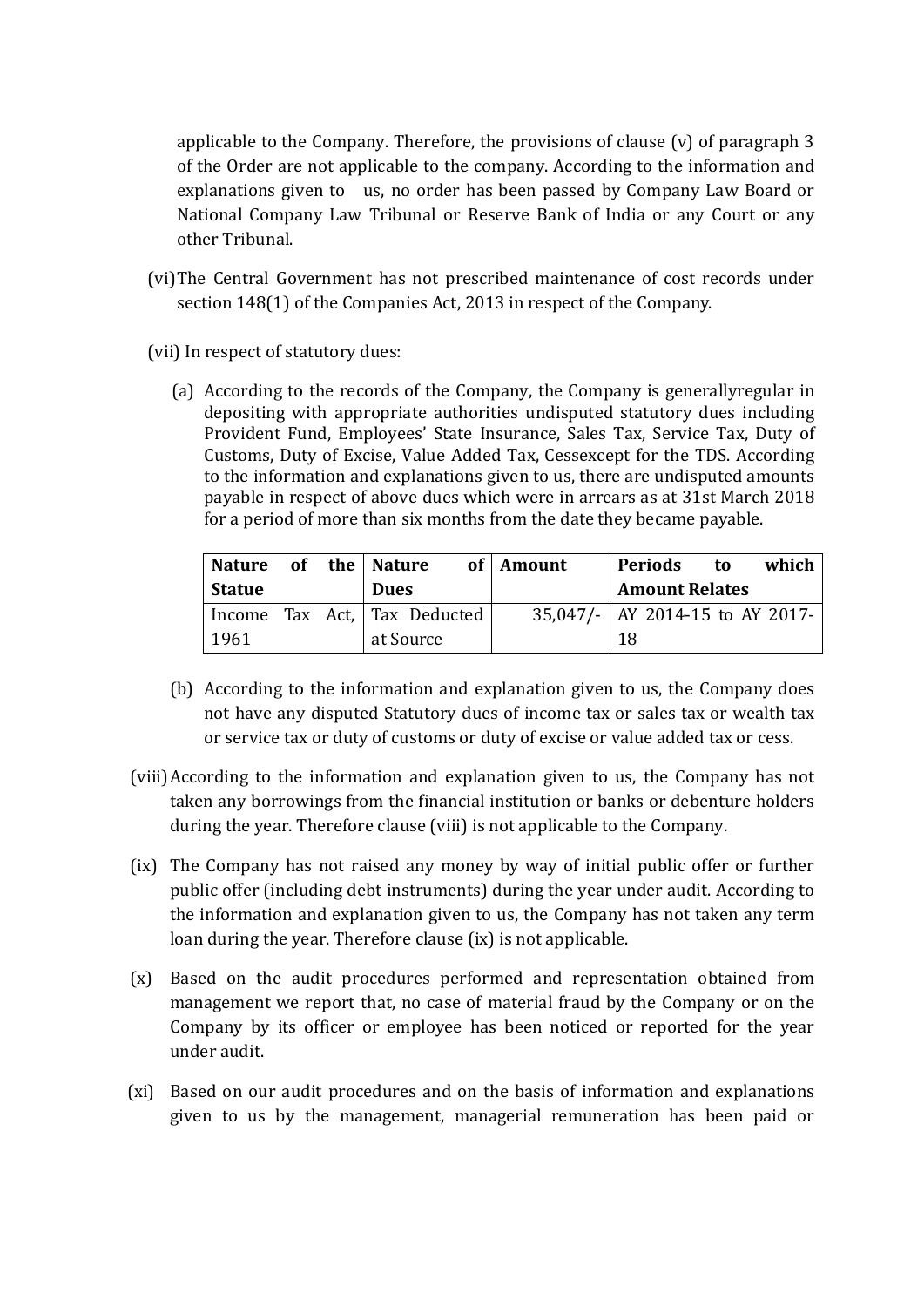provided in accordance with the requisite approvalsmandated by the provisions of section 197 read with Schedule V to the Companies Act.

- (xii) The Company is not a Nidhi Company.Therefore; the provisions of clause (xii) of paragraph 3 of the Order are not applicable to the Company.
- (xiii) Based on our audit procedures and on the basis of information and explanations given to us by the management, all transactions with the related parties are in compliance with sections 177 and 188 of Companies Act,2013 wherever applicable and the details have been disclosed in the Financial Statements etc., as required by the applicableaccounting standards;
- (xiv) Based on our audit procedures and on the basis of information and explanations given to us by the management, the Company has not made any preferential allotment or private placement of shares or fully or partlyconvertible debentures during the year under review. Therefore, the provisions of clause (xiv) of paragraph 3 of the Order are not applicable to the Company.
- (xv) Based on our audit procedures and on the basis of information and explanations given tous by the management,the Company has not entered into any non-cash transactions with Directors or persons connected with him.
- (xvi) The Company is not required to be registered under section 45-IA of the Reserve Bank of India Act, 1934.

For **J. R. PUROHIT & CO. Chartered Accountants** (Firm Regn No: 111841W)

**Vikas Purohit**  (Partner) Mem No: 131959

Date: May 28, 2018 Place: Ahmedabad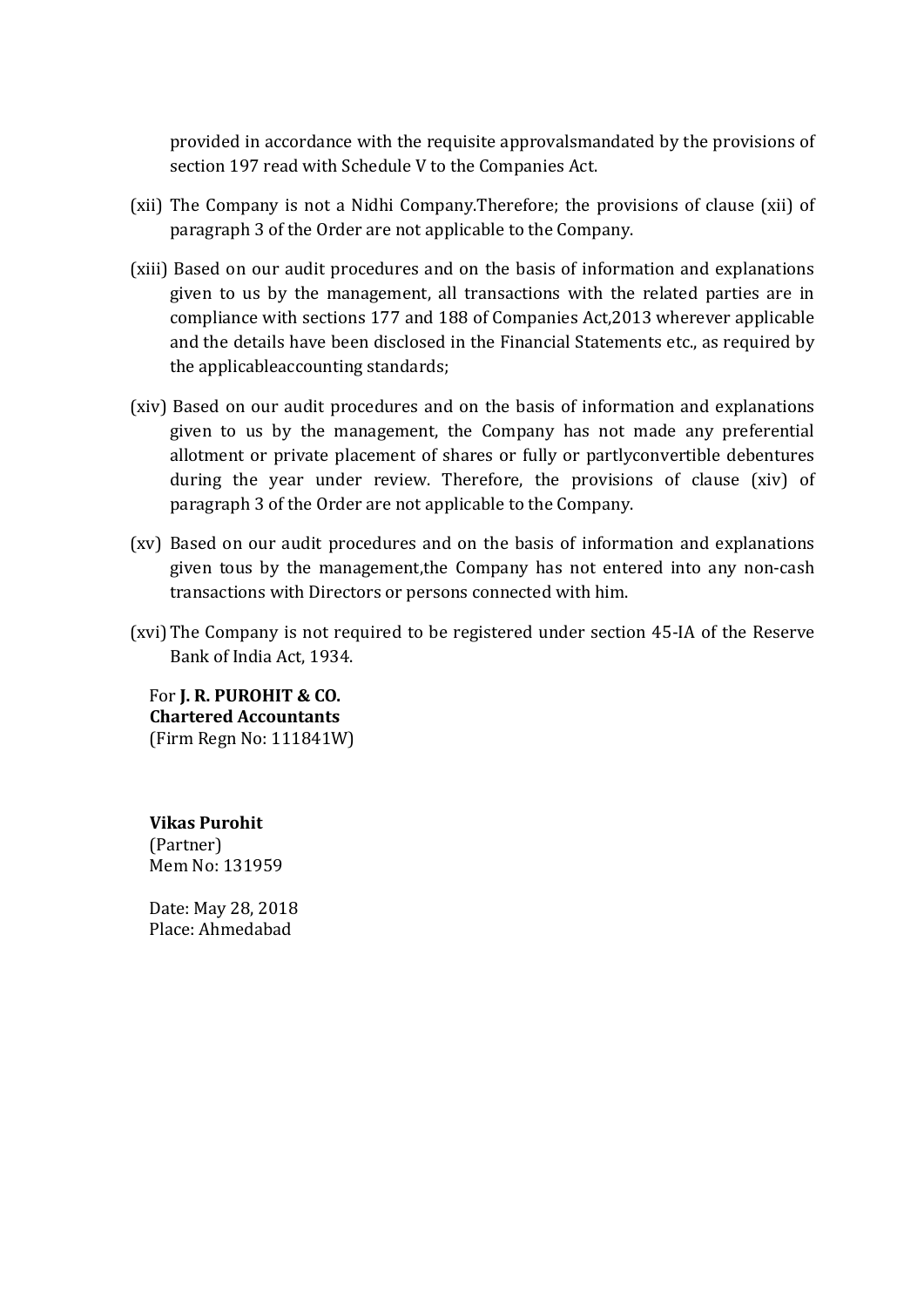### **ANNEXURE B TO INDEPENDENT AUDITORS' REPORT**

(Referred to in paragraph 2(f) under the heading of "Report on Other Legal and Regulatory Requirements" of our report of even date.)

## **REPORT ON THE INTERNAL FINANCIAL CONTROLS UNDER CLAUSE (I) OF SUB-SECTION 3 OF SECTION 143 OF THE COMPANIES ACT, 2013 ("THE ACT")**

We have audited the Internal Financial Controls over financial reporting of Arms Paper Limited ("the Company") as of 31st March, 2018 in conjunction with our audit of the Ind AS financial statements of the Company for the year ended on that date.

### **MANAGEMENT'S RESPONSIBILITY FOR INTERNAL FINANCIAL CONTROLS**

The Company's management is responsible for establishing and maintaining Internal Financial Controls based on the internal control over financial reporting criteria established by the Company considering the essential components of internal control stated in the Guidance Note on audit of internal financial controls over financial reporting(the "Guidance Note") issued by the Institute of Chartered Accountants of India. These responsibilities include the design, implementation and maintenance of adequate internal financial controls that were operating effectively for ensuring the orderly and efficient conduct of its business, including adherence to company's policies, the safeguarding of its assets, the prevention and detection of frauds and errors, the accuracy and completeness of the accounting records, and the timely preparation of reliable financial information, as required under the Companies Act, 2013.

### **AUDITORS' RESPONSIBILITY**

Our responsibility is to express an opinion on the Company's internal financial controls over financial reporting based on our audit. We conducted our audit in accordance with the Guidance Note on audit of internal financial controls over financial reporting and the Standards on Auditing,both issued by ICAI and deemed to be prescribed under section 143(10) of the Companies Act, 2013, to the extent applicable to an audit of internal financial controls.Those Standards and the Guidance Note require that we comply with ethical requirements and plan and perform the audit to obtain reasonable assurance about whether adequate internal financial controls over financial reporting was established and maintained and if such controls operated effectively in all material respects.

Our audit involves performing procedures to obtain audit evidence about the adequacy of the internal financial controls system over financial reporting and their operating effectiveness. Our audit of internal financial controls over financial reporting included obtaining an understanding of internal financial controls over financial reporting, assessing the risk that a material weakness exists and testing and evaluating the design and operating effectiveness of internal control based on the assessed risk. The procedures selected depend on the auditor's judgment, including the assessment of the risks of material misstatement of the Ind AS financial statements, whether due to fraud or error.

We believe that the audit evidence we have obtained is sufficient and appropriate to provide a basis for our audit opinion on the Company's internal financial controls system over financial reporting.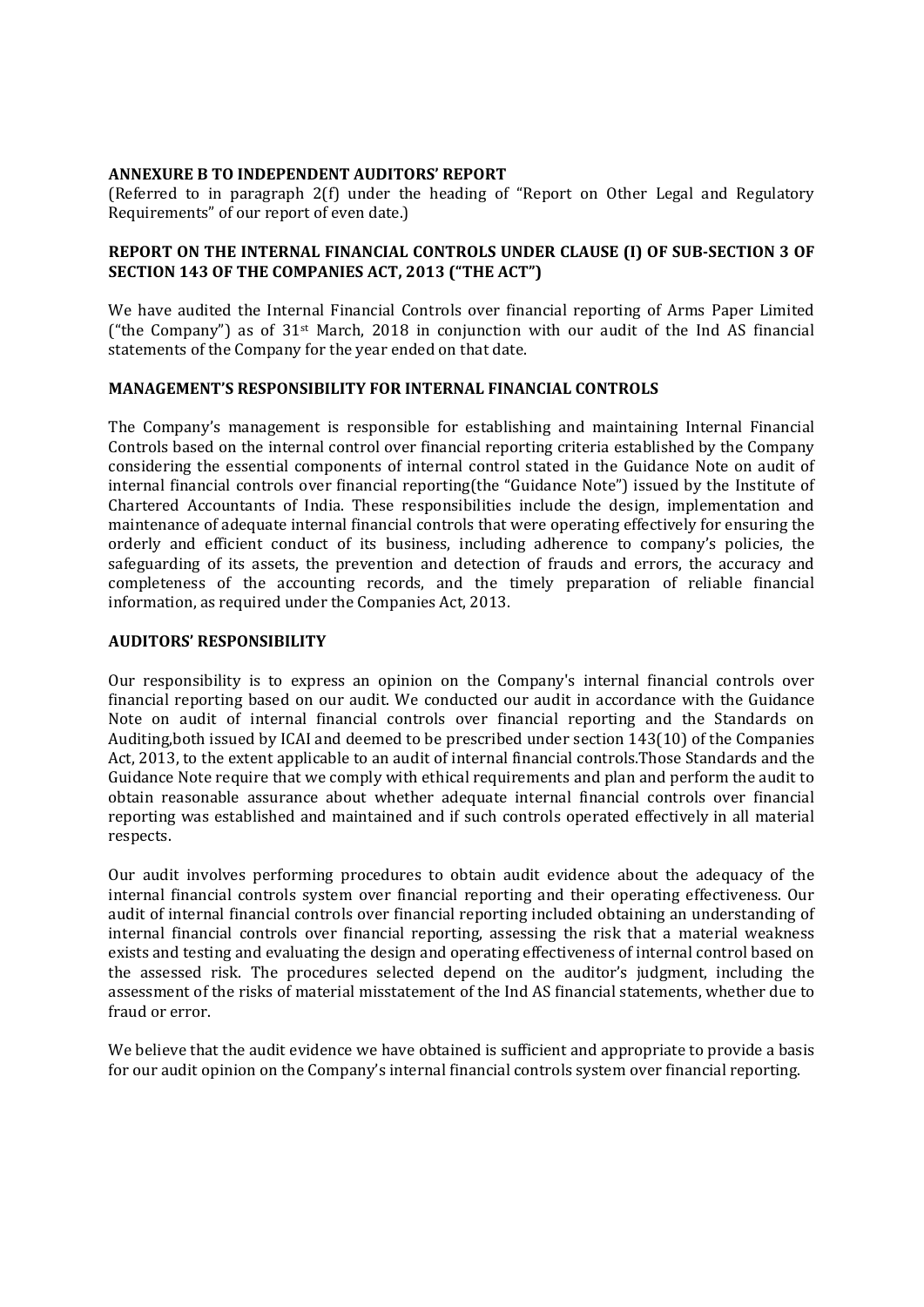### **MEANING OF INTERNAL FINANCIAL CONTROLS OVER FINANCIAL REPORTING**

A company's internal financial control over financial reporting is a process designed to provide reasonable assurance regarding the reliability of financial reporting and the preparation of Ind AS financial statements for external purposes in accordance with generally accepted accounting principles. A company's internal financial control over financial reporting includes those policies and procedures that (1) pertain to the maintenance of records that, in reasonable detail, accurately and fairly reflect the transactions and dispositions of the assets of the company; (2) provide reasonable assurance that transactions are recorded as necessary to permit preparation of Ind AS financial statements in accordance with generally accepted accounting principles and that receipts and expenditures of the Company are being made only in accordance with authorizations of Management and Directors of the Company; and (3) provide reasonable assurance regarding prevention or timely detection of unauthorized acquisition, use or disposition of the Company's assets that could have a material effect on the Ind AS financial statements.

### **INHERENT LIMITATIONS OF INTERNAL FINANCIAL CONTROLS OVER FINANCIAL REPORTING**

Because of the inherent limitations of internal financial controls over financial reporting, including the possibility of collusion or improper management override of controls, material misstatements due to error or fraud may occur and not be detected. Also, projections of any evaluation of the internal financial controls over financial reporting to future periods are subject to the risk that the internal financial control over financial reporting may become inadequate because of changes in conditions, or that the degree of compliance with the policies or procedures may deteriorate.

### **OPINION**

In our opinion, the Company has, in all material respects, an adequate internal financial controls system over financial reporting and such internal financial controls over financial reporting were operating effectively as at 31stMarch, 2018, based onthe internal control over financial reporting criteria established by the Company considering the essential components of internal control stated in the Guidance Note on audit of internal financial controls over financial reporting issued by the Institute of Chartered Accountants of India.

For **J. R. PUROHIT & CO. Chartered Accountants** (Firm Regn No: 111841W)

**Vikas Purohit**  (Partner) Mem No: 131959

Date: May 28, 2018 Place: Ahmedabad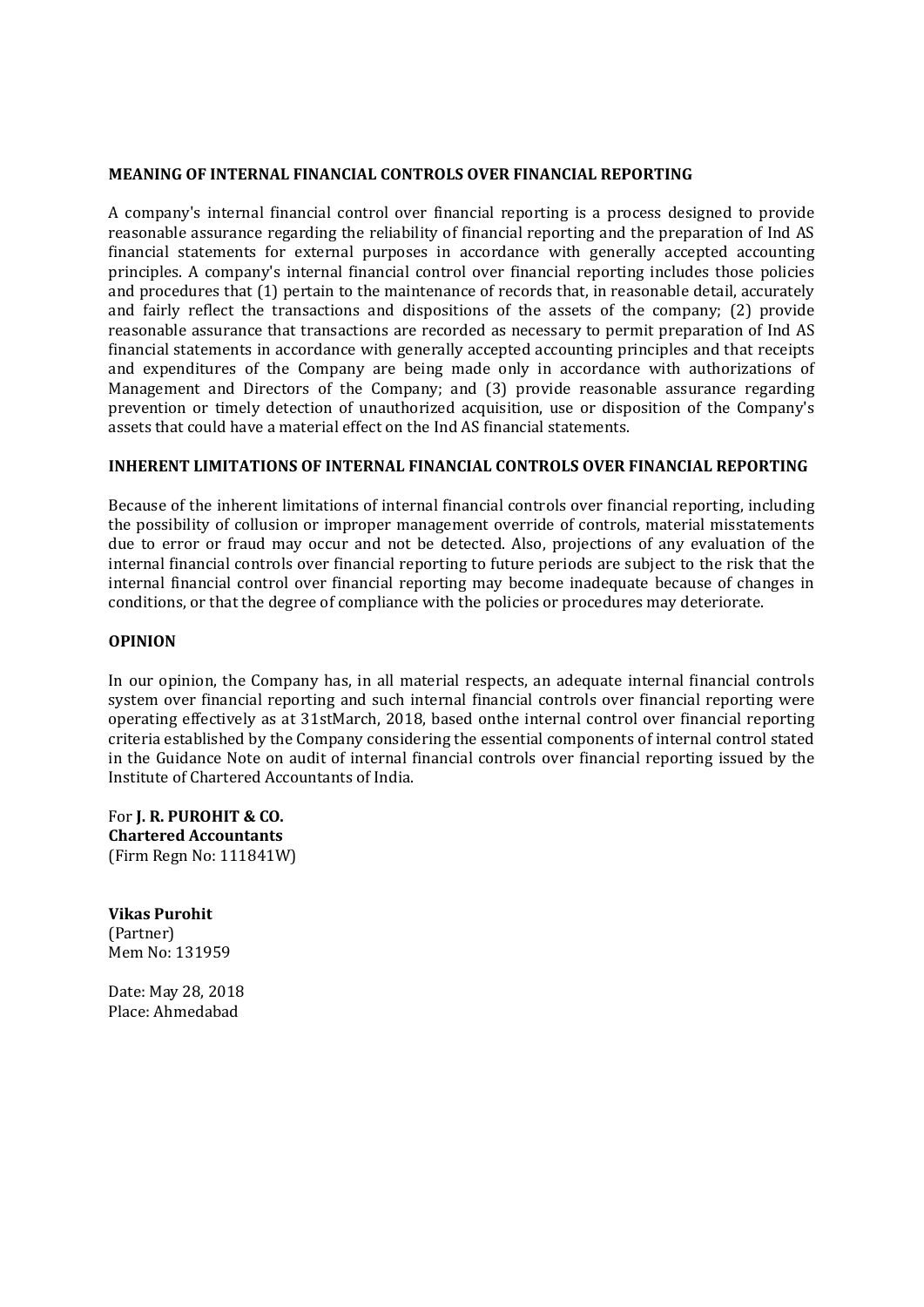### **ARMS PAPER LIMITED CIN - L21098GJ1983PLC006041 Balance Sheet as at March 31, 2018**

|                                     |                |              |                                         | (Amount in Rupees)     |
|-------------------------------------|----------------|--------------|-----------------------------------------|------------------------|
| <b>Particulars</b>                  | <b>Note</b>    | 2018         | As at March 31, As at March 31,<br>2017 | As at April 1,<br>2016 |
| <b>ASSETS</b>                       |                |              |                                         |                        |
| I. Non-current assets               |                |              |                                         |                        |
| (a) Property, plant and equipment   | $\overline{4}$ | 5,005        | 5,005                                   | 60,380                 |
| (b) Deferred Tax Assets             | 26             | 25,839       | 11,269                                  |                        |
| (c) Other Non-current assets        | 5              | 17,288       | 17,288                                  | 1,90,750               |
|                                     |                | 48,132       | 33,562                                  | 2,51,130               |
| <b>II.Current assets</b>            |                |              |                                         |                        |
| (a) Inventories                     | 6              | 3,31,724     |                                         |                        |
| (b) Financial assets                |                |              |                                         |                        |
| (i) Trade Receivables               | 7              | 14,55,75,041 | 8,69,22,921                             | 15, 15, 31, 876        |
| (ii) Cash and Cash Equivalents      | 8              | 3,06,381     | 61,267                                  | 47,193                 |
| (c) Other Current Assets            | $\mathbf Q$    | 69,87,023    | 8,19,24,074                             | 9,70,56,416            |
|                                     |                | 15,32,00,169 | 16,89,08,262                            | 24,86,35,485           |
| <b>Total Assets</b>                 |                | 15,32,48,301 | 16,89,41,824                            | 24,88,86,615           |
| <b>EQUITY AND LIABILITIES</b>       |                |              |                                         |                        |
| Equity                              |                |              |                                         |                        |
| (a) Equity share capital            | 10             | 5,50,40,000  | 5,50,40,000                             | 5,50,40,000            |
| (b) Other equity                    | 11             | 2,12,23,619  | 2,16,26,890                             | 2,20,08,495            |
|                                     |                | 7,62,63,619  | 7,66,66,890                             | 7,70,48,495            |
| <b>LIABILITIES</b>                  |                |              |                                         |                        |
| I. Non-current liabilities          |                |              |                                         |                        |
| (a) Deferred Tax Liabilities        | 26             |              |                                         | 10,833                 |
| (b) Provisions                      | 12             | 88,428       | 32,644                                  | 10,235                 |
|                                     |                | 88,428       | 32,644                                  | 21,068                 |
| <b>II.Current liabilities</b>       |                |              |                                         |                        |
| (a) Financial liabilities           |                |              |                                         |                        |
| (i) Trade Payables                  | 13             | 7,63,41,376  | 7,52,85,485                             | 15,07,63,258           |
| (b) Other current liabilities       | 14             | 5,33,165     | 1,69,47,055                             | 2,10,10,907            |
| (c) Provisions                      | 15             | 21,713       | 9,750                                   | 42,887                 |
|                                     |                | 7,68,96,254  | 9,22,42,290                             | 17, 18, 17, 052        |
|                                     |                |              |                                         |                        |
| <b>Total Equity and Liabilities</b> |                | 15,32,48,301 | 16,89,41,824                            | 24,88,86,615           |

The accompanying notes are an integral part of the Financial Statements. As per our report of even date.

## **J.R. Purohit & Co. Arms Paper Limited Chartered Accountants (Firm Reg. No. : 111841W)**

**For For and on behalf of the Board of Directors of**

**Vikas Purohit Rushal Patel Nikhil Rajpuria Partner Chairman Director**<br>**M** No. 131959 **Chairman DIN** - 06575447 **DIN** - 010 **M No. 131959 DIN - 06575447 DIN - 01009330**

> **Udit Vora Company Secretary**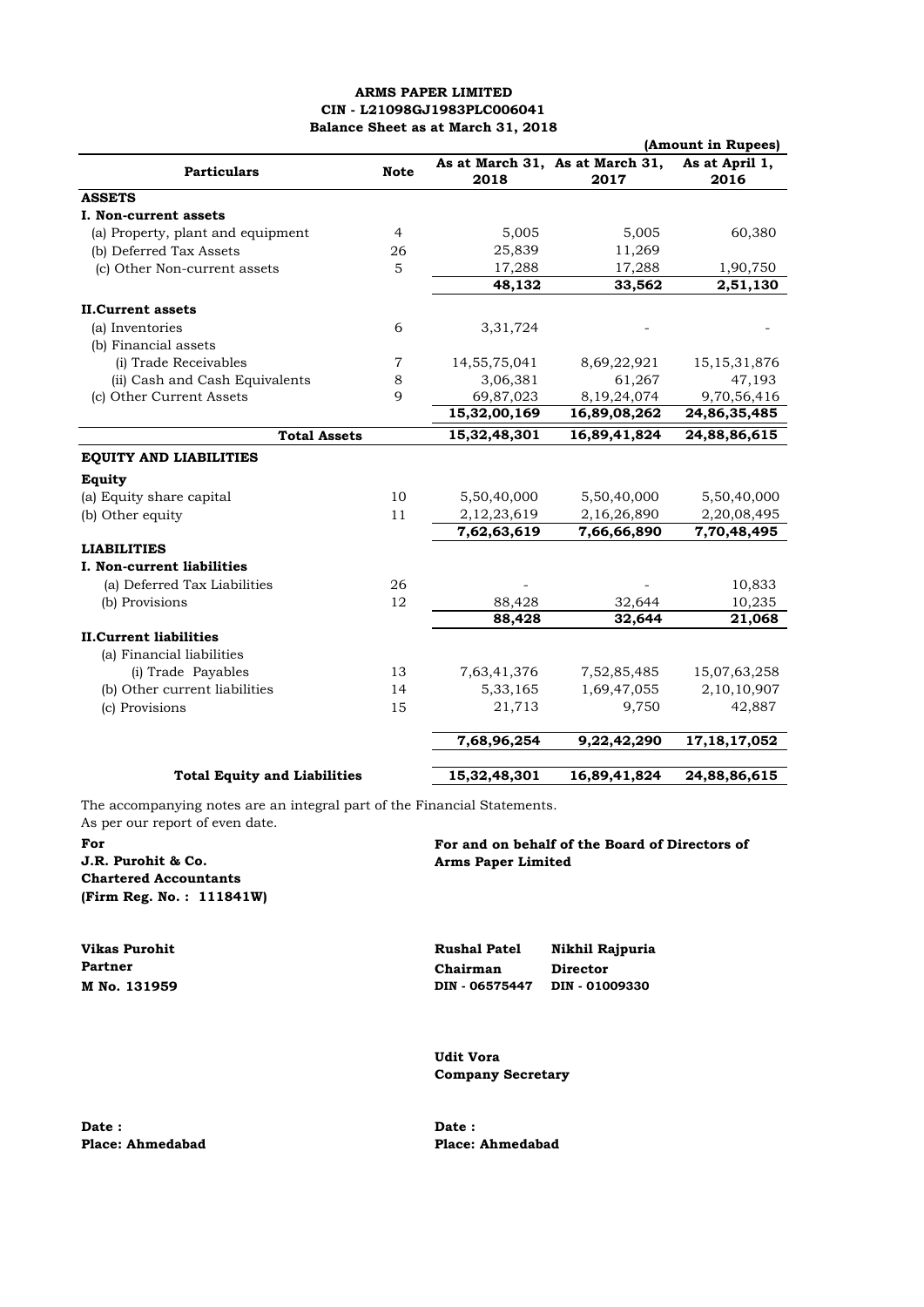### **ARMS PAPER LIMITED CIN - L21098GJ1983PLC006041 Statement of Profit & Loss for the year ended March 31, 2018**

|             |                                                                                  | (Amount in Rupees |                                         |                                         |  |
|-------------|----------------------------------------------------------------------------------|-------------------|-----------------------------------------|-----------------------------------------|--|
|             | <b>Particulars</b>                                                               | <b>Note</b>       | For the year<br>ended<br>March 31, 2018 | For the year<br>ended<br>March 31, 2017 |  |
| I           | Revenue from Operations                                                          | 16                | 58,61,82,756                            | 15,49,03,605                            |  |
| $_{\rm II}$ | Other Income                                                                     | 17                |                                         | 48,241                                  |  |
| III         | Total income (I+II)                                                              |                   | 58,61,82,756                            | 15,49,51,846                            |  |
| IV          | <b>Expenses</b>                                                                  |                   |                                         |                                         |  |
|             | (a) Purchase of Traded Goods                                                     |                   | 58, 14, 52, 779                         | 15,36,47,779                            |  |
|             | (b) Changes in Inventory of Finished Goods, Work<br>in Progress and Traded Goods | 18                | (3,31,724)                              |                                         |  |
|             | (c) Employee benefit expense                                                     | 19                | 9,05,185                                | 4,64,281                                |  |
|             | (d) Finance Costs                                                                | 20                | 11,202                                  | 8,937                                   |  |
|             | (e) Depreciation and amortization expense                                        | $\overline{4}$    |                                         | 33,615                                  |  |
|             | (f) Other expense                                                                | 21                | 32,13,900                               | 12,00,940                               |  |
|             | Total expense (IV)                                                               |                   | 58, 52, 51, 342                         | 15,53,55,552                            |  |
| V           | Profit/(Loss) before exceptional items & Tax (III-IV)                            |                   | 9,31,415                                | (4,03,706)                              |  |
| VI          | <b>Exceptional</b> items                                                         |                   |                                         |                                         |  |
|             | VII Profit/(loss) before tax (V-VI)                                              |                   | 9,31,415                                | (4,03,706)                              |  |
|             | VIII Tax Expense:                                                                |                   |                                         |                                         |  |
|             | (1) Current Tax                                                                  |                   |                                         |                                         |  |
|             | (2) Deferred Tax                                                                 |                   | (14, 569)                               | 22,102                                  |  |
|             | (3) Prior Period Tax Expense                                                     |                   | 13,49,254                               |                                         |  |
|             | Income tax expense (VIII)                                                        |                   | 13,34,685                               | 22,102                                  |  |
|             | VIII Profit/(loss) for the period (VII-VIII)                                     |                   | (4,03,271)                              | (3,81,604)                              |  |
|             | IX Other Comprehensive Income                                                    |                   |                                         |                                         |  |
|             | Items that will not be recalssified to profit or loss                            |                   |                                         |                                         |  |
|             | Items that will be recalssified to profit or loss                                |                   | 6,544                                   | (2, 917)                                |  |
|             | Income tax relating to items that will be classified<br>to profit or loss        |                   |                                         |                                         |  |
|             | Total Other Comprehensive Income (IX)                                            |                   | 6,544                                   | (2, 917)                                |  |
| x           | Total Comprehensive Income for the year (VIII+IX)                                |                   | (3,96,727)                              | (3,84,521)                              |  |
| XI          | Earnings per equity share (Face Value of Rs 10 each 28)<br>Basic & Diluted       |                   | (0.073)                                 | (0.069)                                 |  |

The accompanying notes are an integral part of the Financial Statements. As per our report of even date.

|                              | For and on behalf of the Board of |
|------------------------------|-----------------------------------|
| For                          | Directors of                      |
| J.R. Purohit & Co.           | <b>Arms Paper Limited</b>         |
| <b>Chartered Accountants</b> |                                   |
| (Firm Reg. No.: 111841W)     |                                   |

| Vikas Purohit | <b>Rushal Patel</b> | Nikhil Rajpuria |
|---------------|---------------------|-----------------|
| Partner       | Chairman            | Director        |
| M No. 131959  | DIN - 06575447      | DIN - 01009330  |

**Udit Vora Company Secretary**

**Date : Date : Date :** 

**Place: Ahmedabad Place: Ahmedabad**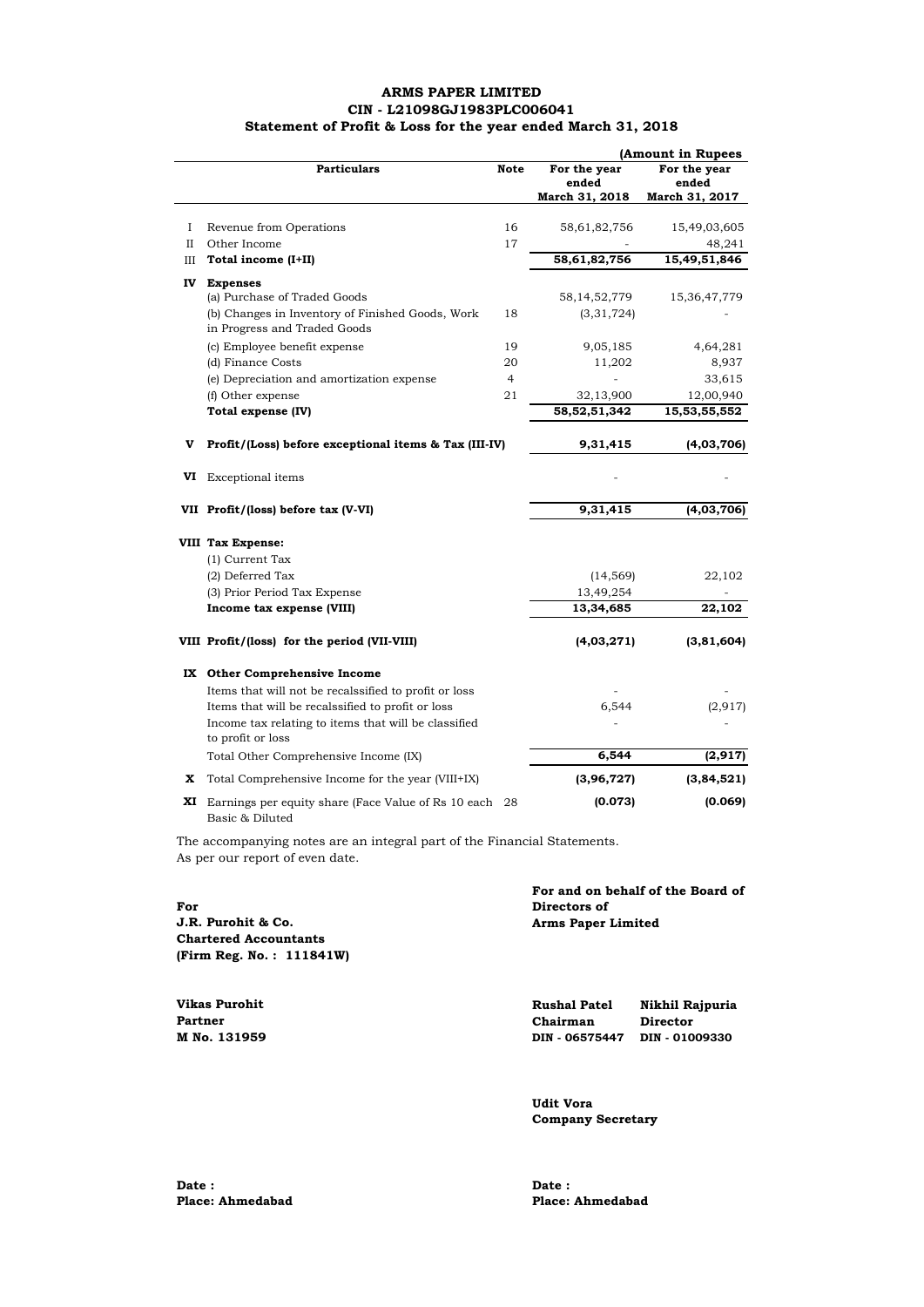### **ARMS PAPER LIMITED CIN - L21098GJ1983PLC006041 Cash Flow Statement for the year ended March 31, 2018**

|                                                           |                          | Amount(Rs)       |
|-----------------------------------------------------------|--------------------------|------------------|
| <b>Particulars</b>                                        | March 31, 2018           | March 31, 2017   |
| Cash flow from operating activities                       |                          |                  |
| Profit/(Loss) for the year before Tax                     | 9,31,415                 | (4,03,706)       |
| Adjustment for                                            |                          |                  |
| Depreciation                                              |                          | 33,615           |
| <b>Finance Cost</b>                                       | 11,202                   | 8,937            |
| Other Non Cash Items                                      |                          | 21,759           |
| Prior Period Tax Adjustments                              | (13, 49, 254)            |                  |
| Increase / (Decrease) in Provisions                       | 55,783                   | 22,409           |
| Increase / (Decrease) in Non Current Assets               |                          | 1,73,462         |
| Operating profit before working capital changes           | (3,50,854)               | (1, 43, 524)     |
| (Increase) / Decrease in Current Assets                   |                          |                  |
| Inventories                                               | (3,31,724)               |                  |
| <b>Trade Receivables</b>                                  | (5,86,52,120)            | 6,46,08,955      |
| Other current assets                                      | 7,51,37,051              | 1,51,32,342      |
| Increase / (Decrease) in Current Liabilities              |                          |                  |
| <b>Trade Payables</b>                                     | 10,55,892                | (7, 54, 77, 773) |
| Other current liabilities                                 | (1,64,13,893)            | (40, 63, 852)    |
| Provisions                                                | 11,963                   | (33, 138)        |
| Cash generated from /(used in) operations                 | 4,56,316                 | 23,010           |
| Direct taxes paid (net of refunds)                        | (2,00,000)               |                  |
| Net cash flow from/ (used in) operating activities (A)    | 2,56,316                 | 23,010           |
| Cash flows from investing activities                      |                          |                  |
| Net cash flow from/ (used in) investing activities (B)    | $\overline{\phantom{a}}$ |                  |
| Cash flows from financing activities                      |                          |                  |
| <b>Finance Cost</b>                                       | (11,202)                 | (8,936)          |
| Proceeds/Repayment from short-term borrowings             |                          |                  |
| Net cash flow from/ (used in) in financing activities (c) | (11,202)                 | (8,936)          |
| Net increase/(decrease) in cash and cash equivalents (A   | 2,45,114                 | 14,074           |
| $+ B + C$                                                 |                          |                  |
| Cash and cash equivalents at the beginning of the year    | 61,267                   | 47,193           |
| Cash and cash equivalents at the end of the year          | 3,06,381                 | 61,267           |
| Components of cash and cash equivalents                   |                          |                  |
| Cash on hand                                              | 360                      | 20               |
| With banks- on current account                            | 3,06,021                 | 61,247           |
| Total cash and cash equivalents                           | 3,06,381                 | 61,267           |

The accompanying notes are an integral part of the Financial Statements. As per our report of even date.

**For J.R. Purohit & Co. Arms Paper Limited Chartered Accountants (Firm Reg. No. : 111841W)**

**Partner Chairman Director M No. 131959 DIN - 06575447 DIN - 01009330**

# **For and on behalf of the Board of Directors of**

**Vikas Purohit Rushal Patel Nikhil Rajpuria**

**Udit Vora Company Secretary**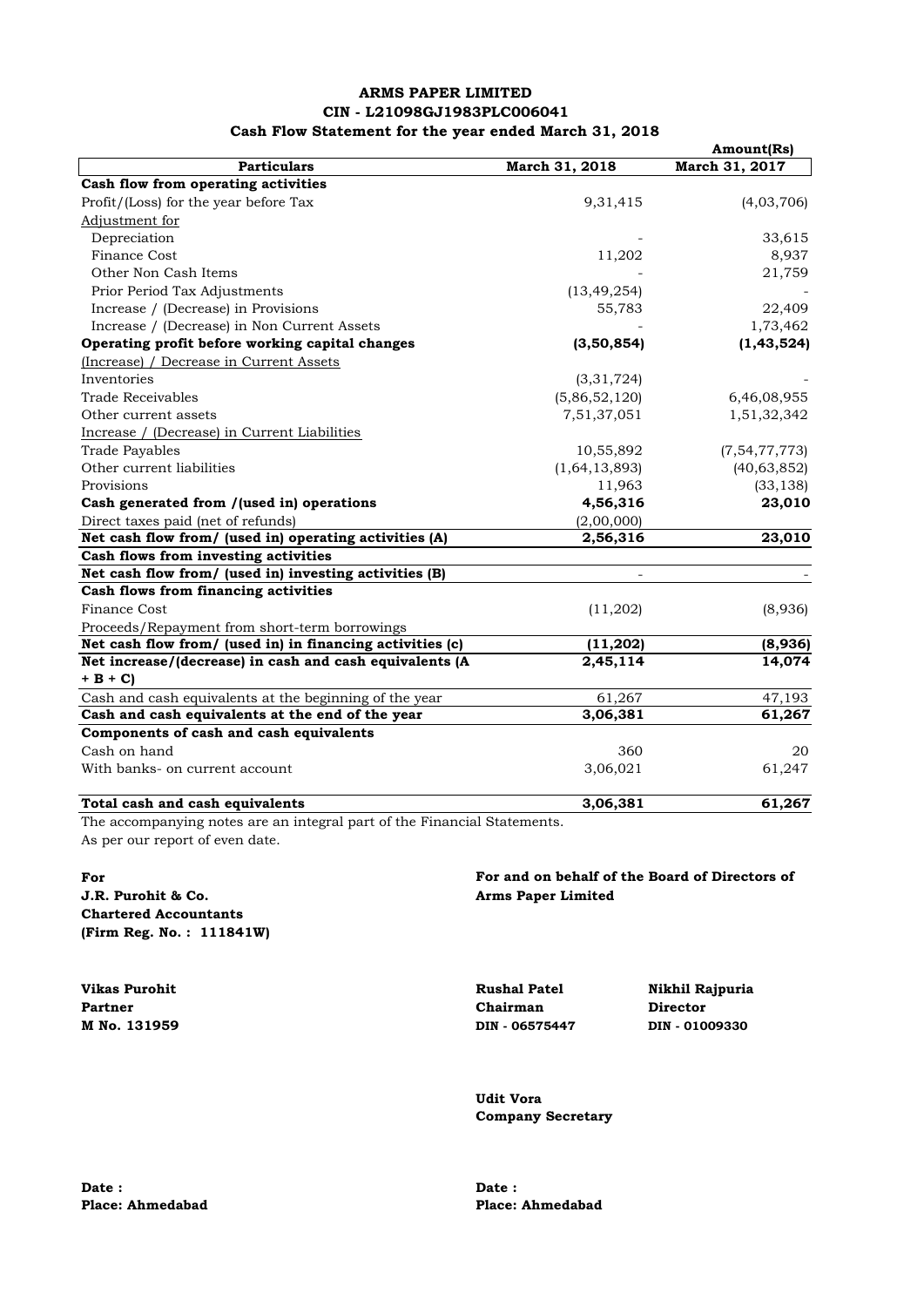### **ARMS PAPER LIMITED CIN - L21098GJ1983PLC006041 Statement of Changes in Equity for the year ended March 31, 2018**

### **A. Equity Share Capital**

|                              |               | Amount      |
|------------------------------|---------------|-------------|
| <b>Particulars</b>           | No. of Shares | (Rs)        |
| Balance as at April 1, 2016  | 55,18,200     | 5,50,40,000 |
| Changes during the year -    |               |             |
| Balance as at March 31, 2017 | 55,18,200     | 5,50,40,000 |
| Changes during the year -    |               |             |
| Balance as at March 31, 2018 | 55,18,200     | 5,50,40,000 |

### **B. Other Equity**

|                              |                            |                             |                                   | (Amount in Rs) |
|------------------------------|----------------------------|-----------------------------|-----------------------------------|----------------|
| <b>Particulars</b>           | Reserves & Surplus         |                             | Other<br>Comprehen-sive<br>Income | <b>Total</b>   |
|                              | Capital<br><b>Reserves</b> | Retained<br><b>Earnings</b> |                                   |                |
| Balance as at April 1, 2016  | 54,67,796                  | 1,65,40,699                 | $\overline{\phantom{a}}$          | 2,20,08,495    |
| Profit for the year          |                            | (3,81,604)                  | ۰                                 | (3,81,604)     |
| Balance as at March 31, 2017 | 54,67,796                  | 1,61,59,094                 | ٠                                 | 2,16,26,890    |
| Profit for the year          |                            | (4,03,271)                  | ۰                                 | (4,03,271)     |
| Balance as at March 31, 2018 | 54,67,796                  | 1,57,55,823                 | ۰                                 | 2,12,23,619    |

**Chartered Accountants (Firm Reg. No. : 111841W)**

Date : **Date : Date : Date : Place: Ahmedabad Place: Place: Place: Place: Place: Place: Place: Place: Place: Place: Place: Place: Place: Place: Place: Place: Place: Place: Plac** 

For<br>
For and on behalf of the Board of Directors of<br> **J.R. Purohit & Co.**<br> **Arms Paper Limited Arms Paper Limited** 

**Vikas Purohit Rushal Patel Nikhil Rajpuria Partner Chairman Director M** No. 131959 **M** No. 131959 **M** No. 131959 **M** No. 131959 **M M No. 131959 DIN - 06575447 DIN - 01009330**

> **Udit Vora Company Secretary**

**Place: Ahmedabad Place: Ahmedabad**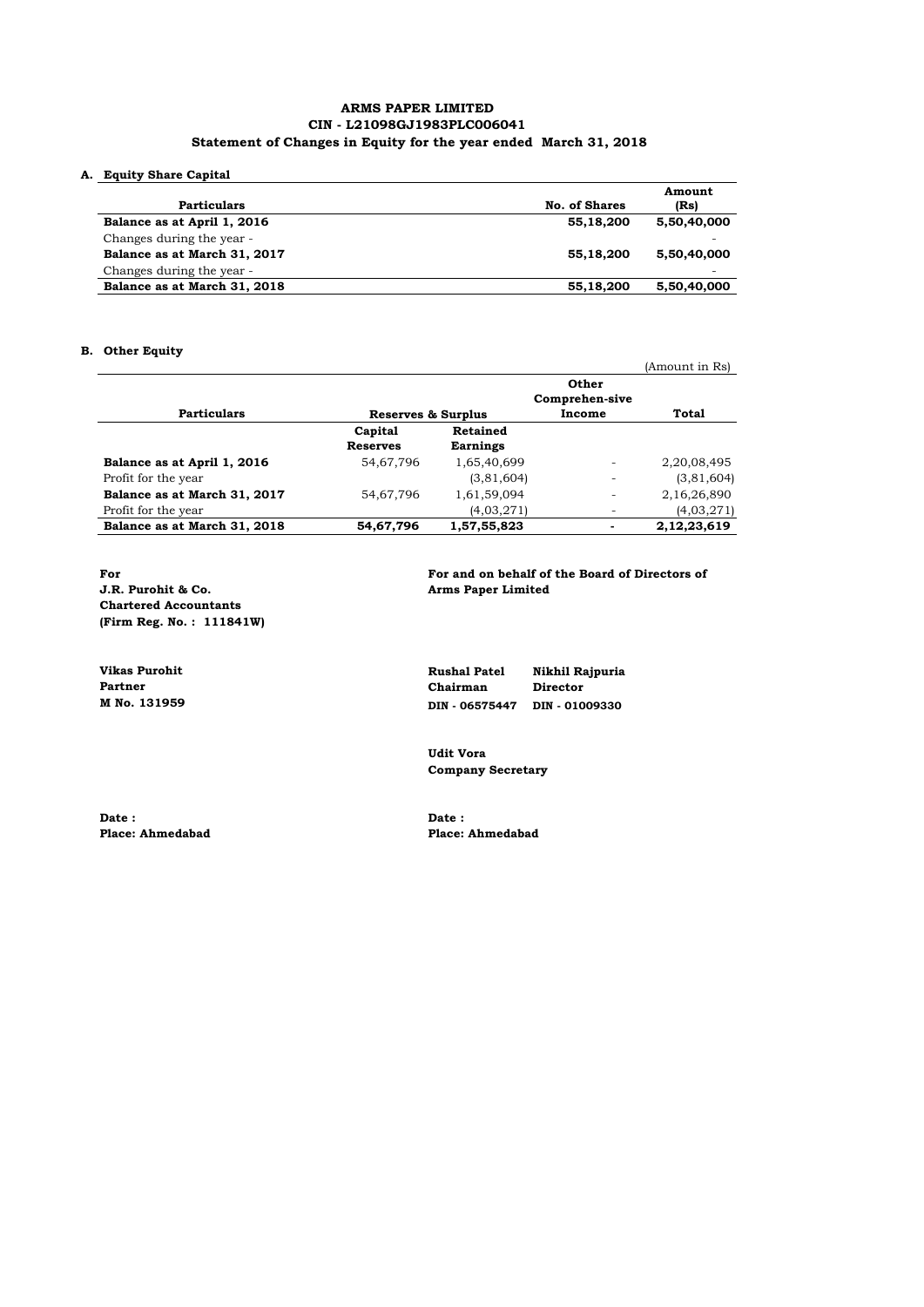### **Company Overview & Significant Accounting Policies**

### **1 Reporting Entity**

Arms Paper Limited is a public limited company has been incorporated under the provisions of the Companies Act, 1956 having its registered office at Ahmedabad, Gujarat. Its shares are listed on the stock exchange. The company is primarily engaged in trading and marketing of paper.

### **2 Basis of preparation**

### (a) **Statement of compliance with Ind AS**

These financial statements are prepared in accordance with Indian Accounting Standards (Ind AS) as per the Companies (Indian Accounting Standards) Rules, 2015 and Companies (Indian Accounting Standards) (Amendment) Rules, 2016 notified under Section 133 of Companies Act, 2013 (the 'Act') and other relevant provisions of the Act. The Company has adopted all the relevant Ind AS and the adoption was carried out in accordance with Ind AS 101, "First Time Adoption of Indian Accounting Standards". The transition was carried out from Indian Accounting Principles generally accepted in India as prescribed under Section 133 of the Act, read with Rule 7 of the Companies (Accounts) Rules, 2014 (IGAAP), which was the previous GAAP. There being no effect of such transition, hence reconciliation for the same is not required.

The transition to Ind AS has resulted in changes in the presentation of the financial statements, disclosures in the notes thereto and accounting policies and principles.

### (b) **Functional and presentation currency**

These financial statements are presented in Indian Rupees (INR), which is also the functional currency. All the amounts have been rounded off to the nearest rupee.

### (c) **Basis of Measurement**

The financial statements have been prepared on the historical cost basis.

### (d) **Use of Estimates and Judgments**

In preparing these financial statements, management has made judgments, estimates, and assumptions that affect the application of accounting policies and the reported amounts of assets, liabilities, incomes and expenses. Actual results may differ from these estimates.

### **Estimates**

Estimates and underlying assumptions are reviewed on an ongoing basis. They are based on historical experience and

other factors including expectations of future events that may have a financial impact on the Company and that are

believed to be reasonable under the circumstances. Revisions to the accounting estimates are recognised prospectively.

### **Judgments**

Information about judgments made in applying accounting policies that have the most significant effects on the

amounts recognized in the financial statements is included in the respective note.

### **Assumptions and Estimation Uncertainties:**

Information about assumptions and estimation uncertainties that have a significant risk of resulting in a material

adjustment within the next financial year are included in the respective note.

### (e) **Measurement of Fair Values**

The Company has established control framework with respect to the measurement of fair values. The Company regularly reviews significant unobservable inputs and valuation adjustments (if any). If third party information, such as broker quotes or pricing services, is used to measure fair values, then the Company assesses the evidence obtained from the third parties to support the conclusion that these valuations meet the requirements of Ind AS, including the level in fair value hierarchy in which the valuations should be classified.

Significant valuation issues are reported to the Company's Board of Directors.

Fair values are categorised into different levels in a fair value hierarchy based on the inputs used in the valuation techniques as follows:

- Level 1 quoted (unadjusted) market prices in active markets for identical assets or liabilities.
- Level 2 inputs other than quoted prices included in Level 1 that are observable for the asset or liability, either directly (i.e as prices) or indirectly (i.e derived from prices).
- Level 3 inputs for the asset or liability that are not based on observable market data (unobservable inputs).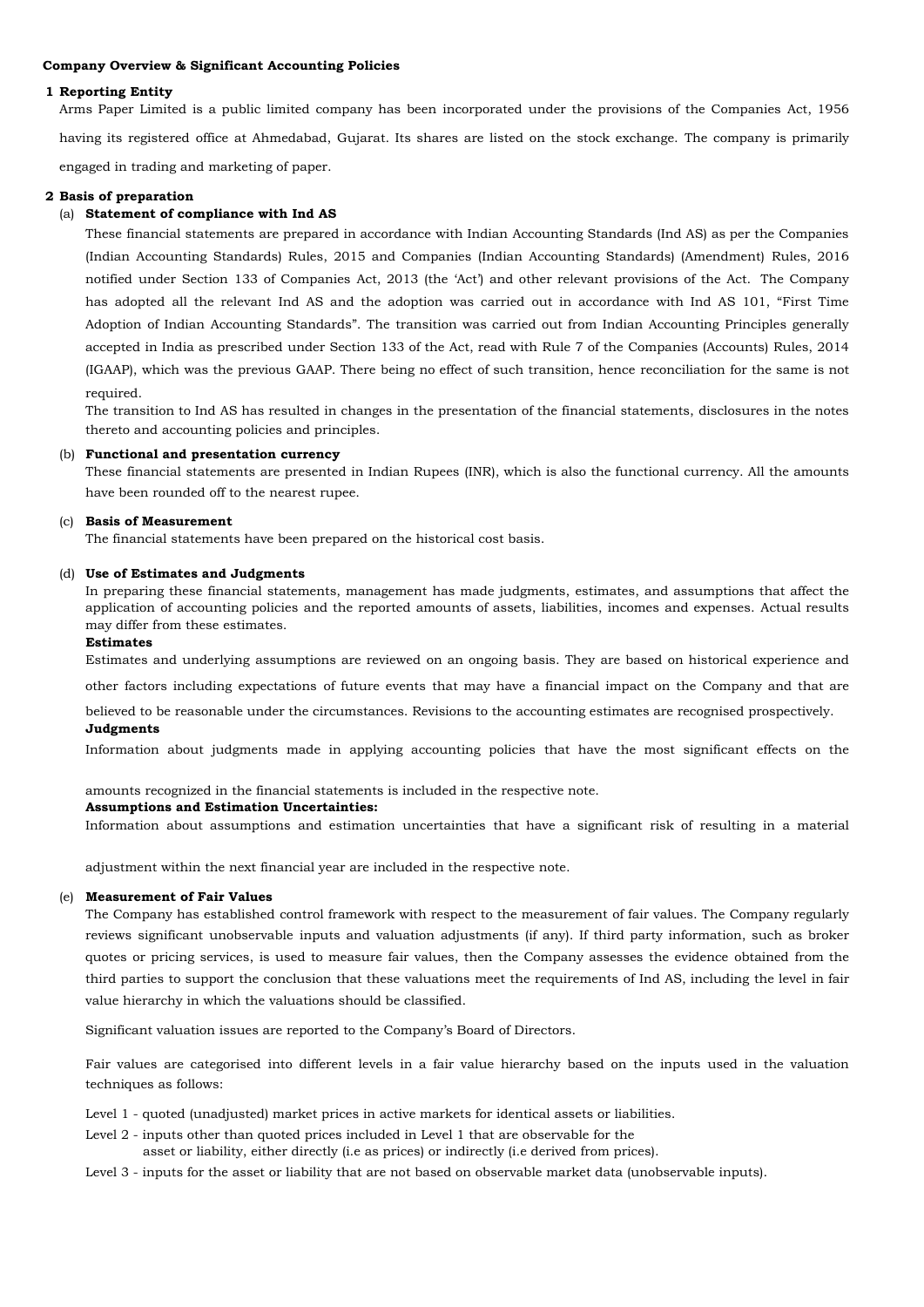When measuring the fair value of an asset or a liability, the Company uses observable market data as far as possible. If

the inputs used to measure the fair value of an asset or a liability fall into different levels of the fair value hierarchy,

then the fair value measurement is categorised in its entirety in the same level of the fair value hierarchy as the lowest

level input that is significant to the entire measurement.

The Company recognises transfers between levels of the fair value hierarchy at the end of the reporting period during which the change has occurred.

### **3 Significant**

#### **a Financial Instruments**

- **1** Financial Assets
	- i Classification

The Company classifies its financial assets in the following measurement categories:

► Those measured at amortized cost and Those to be measured subsequently at fair value (either through other

comprehensive income or through profit or loss)

The classification depends on the Company's business model for managing the financial assets and the contractual terms of the cash flows.

► A financial asset is measured at amortized cost if it meets both of the following conditions and is not

designated as at Fair Value through Profit and Loss Account (FVTPL):

- the asset is held within a business model whose objective is to hold assets to collect contractual cash flows; and

- the contractual terms of a financial asset give rise on specified dates to cash flows that are solely payments

of principal and interest on the principal amount outstanding.

► A debt investment is measured at Fair Value through other comprehensive income (FVOCI) if it meets both of

the following conditions and is not designated as at FVTPL:

- the asset is held within a business model whose objective is achieved by both collecting contractual cash

flows and selling financial assets; and

- the contractual terms of the financial asset give rise on specified dates to cash flows that are solely
- payments of principal and interest on the principal amount outstanding.

► Financial assets are not reclassified subsequent to their initial recognition except if and in the period the

Company changes its business model for managing financial assets.

ii Measurement

At initial recognition, the Company measures a financial asset when it becomes a party to the contractual provisions of the instruments and measures at its fair value except trade receivables which are initially measured at transaction price. Transaction costs are incremental costs that are directly attributable to the acquisition of the financial asset. Transaction costs of financial assets carried at fair value through profit or loss are expensed in profit or loss. A regular way purchase and sale of financial assets are accounted for at trade date.

### **iii Subsequent Measurement and Gains and Losses**

| Financial    | These assets are subsequently measured at fair value. Net gains including any interest or dividend                                                                                                                             |
|--------------|--------------------------------------------------------------------------------------------------------------------------------------------------------------------------------------------------------------------------------|
| assets       | at income, are recognized in profit or loss.                                                                                                                                                                                   |
| <b>FVTPL</b> |                                                                                                                                                                                                                                |
| Financial    | These assets are subsequently measured at amortized cost using the effective interest method. The                                                                                                                              |
| assets       | at at a term at a term of the set of the set of the set of the set of the set of the set of the set of the set of the set of the set of the set of the set of the set of the set of the set of the set of the set of the set o |
| amortized    | and impairment are recognized in profit or loss. Any gain or loss on de-recognition is recognized in                                                                                                                           |
| cost         | profit or loss.                                                                                                                                                                                                                |

### **iv Derecognition**

The Company derecognises a financial asset when the contractual rights to the cash flows from the financial asset expire, or it transfers the rights to receive the contractual cash flows in a transaction in which substantially all of the risks and rewards of ownership of the financial asset are transferred or in which the Company neither transfers nor retains substantially all of the risks and rewards of ownership and does not retain control of the financial asset.

If the Company enters into transactions whereby it transfers assets recognised on its balance sheet, but retains either all or substantially all of the risks and rewards of the transferred assets, the transferred assets are not derecognised.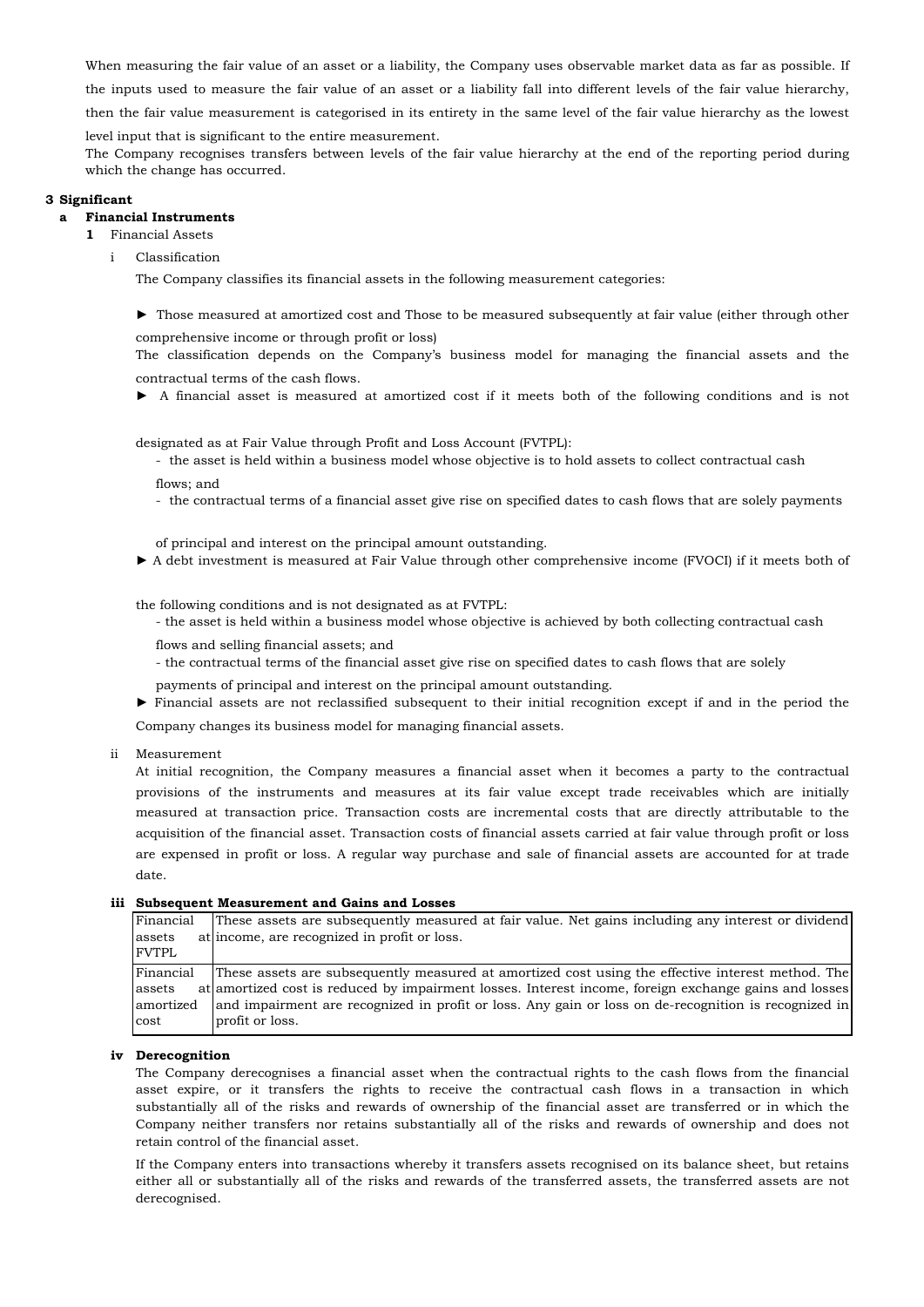### **2 Financial Liabilities**

#### **i Classification, Subsequent Measurement and Gains and Losses**

Financial liabilities are classified as measured at amortized cost or FVTPL. A financial liability is classified as at FVTPL if it is classified as held- for- trading, or it is a derivative or it is designated as such on initial recognition. Financial liabilities at FVTPL are measured at fair value and net gains and losses, including any interest expense, are recognized in profit or loss. Other financial liabilities are subsequently measured at amortized cost using the effective interest method. Interest expense and foreign exchange gains and losses are recognized in profit or loss. Any gain or loss on derecognition is also recognized in profit or loss.

### **ii Derecognition**

The Company derecognizes a financial liability when its contractual obligations are discharged or cancelled, or expire.

The Company also derecognises a financial liability when its terms are modified and the cash flows under the modified terms are substantially different. In this case, a new financial liability based on the modified terms is recognised at fair value. The difference between the carrying amount of the financial liability extinguished and the new financial liability with modified terms is recognised in the profit or loss.

### **iii Offsetting**

Financial assets and financial liabilities are off set and the net amount presented in the Balance Sheet when, and only when, the Company currently has a legally enforceable right to set off the amounts and it intends either to settle them on a net basis or to realise the asset and settle the liability simultaneously.

#### **b Property, Plant and Equipment**

#### **i Recognition and Measurement**

Items of property, plant and equipment are measured at cost, which includes capitalised borrowing costs, less accumulated depreciation, and accumulated impairment losses, if any, except freehold land which is carried at historical cost.

Cost of an item of property, plant and equipment comprises its purchase price, including import duties and nonrefundable purchase taxes, after deducting trade discounts and rebates, any directly attributable cost of bringing the item to its working condition for its intended use and estimated costs of dismantling and removing the

item and restoring the site on which it is located.

The cost of a self-constructed item of property, plant and equipment comprises the cost of materials and direct labor, any other costs directly attributable to bringing the item to working condition for its intended use, and estimated costs of dismantling and removing the item and restoring the site on which it is located.

If significant parts of an item of property, plant and equipment have different useful lives, then they are accounted for as separate items (major components) of property, plant and equipment.

Useful lives have been determined in accordance with Schedule II to the Companies Act, 2013. The residual values are not more than 5% of the original cost of the asset.

Capital Work-in-progress includes cost of assets at sites and constructions expenditure.

Any gain or loss on disposal of an item of property, plant and equipment is recognised in profit or loss.

### **ii Transition to Ind AS**

On transition to Ind AS, the Company has elected to continue with the carrying value of all of its property, plant and equipment recognised as at 1st April, 2015, measured as per the previous GAAP, and use that carrying value as the deemed cost of such property, plant and equipment.

### **iii Subsequent Expenditure**

Subsequent expenditure is capitalised only if it is probable that the future economic benefits associated with the expenditure will flow to the Company.

### **iv Depreciation/Amortisation**

Depreciation is calculated on cost of items of property, plant and equipment (other than freehold land and properties under construction) less their estimated residual values over their estimated useful lives using the straight-line method and is generally recognised in the statement of profit and loss. Amortization on leasehold land is provided over the period of lease.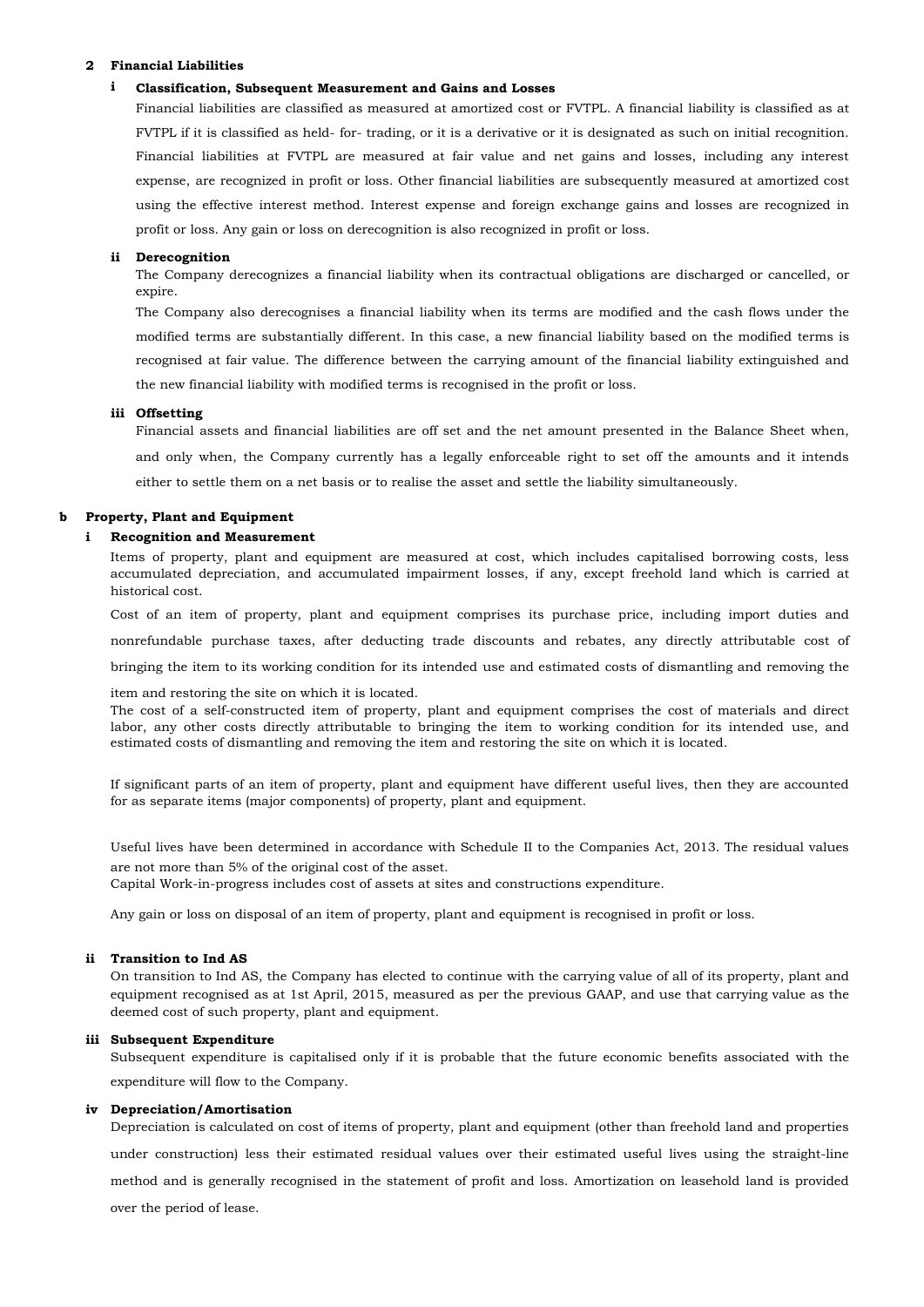Depreciation method, useful lives and residual values are reviewed at each financial year-end and adjusted if

appropriate. Based on technical evaluation and consequent advice, the management believes that its estimates of

useful lives best represent the period over which management expects to use these assets. Depreciation on additions (disposals) is provided on a pro-rata basis i.e. from (up to) the date on which asset is ready for use (disposed of).

#### **v Derecognition**

An item of Property, Plant and Equipment is derecognised upon disposal.

### **c. Inventories**

Inventories are measured at the lower of cost and net realisable value. The cost of inventories includes expenditure

incurred in acquiring the inventories, production or conversion costs and other costs incurred in bringing them to their

present location and condition. In the case of manufactured inventories and work-in-progress, cost includes an

appropriate share of fixed production overheads based on normal operating capacity.

Cost of raw materials, stores and spares are determined on First In First Out (FIFO) basis

Net realisable value is the estimated selling price in the ordinary course of business, less the estimated costs of completion and selling expenses.

The net realisable value of work-in-progress is determined with reference to the selling prices of related finished products.

Raw materials, components and other supplies held for use in the production of finished products are not written down below cost except in cases where material prices have declined and it is estimated that the cost of the finished products will exceed their net realisable value.

The comparison of cost and net realisable value is made on an item-by-item basis.

Excess/shortages if any, arising on physical verification are absorbed in the respective consumption accounts.

### **d. Impairment**

#### **i Impairment of Financial Assets**

The Company recognizes loss allowances for financial assets measured at amortized cost using expected credit loss model.

At each reporting date, the Company assesses whether financial assets carried at amortized cost are credit impaired. A financial asset is 'credit- impaired' when one or more events that have a detrimental impact on the estimated future cash flows of the financial asset have occurred.

For trade receivables, the Company always measures the loss allowance at an amount equal to lifetime expected credit losses.

For all other financial assets, the Company measures loss allowances at an amount equal to twelve months expected credit losses unless there has been a significant increase in credit risk from initial recognition in which those are measured at lifetime expected credit risk.

Lifetime expected credit losses are the expected credit losses that result from all possible default events over the expected life of a financial asset. Twelve months expected credit losses are the portion of lifetime expected credit losses that represent the expected credit losses that result from default events on a financial instrument that are possible within the twelve months after the reporting date (or a shorter period if the expected life of the instrument is less than twelve months).

When determining whether the credit risk of a financial asset has increased significantly since initial recognition and when estimating expected credit losses, the Company considers reasonable and supportable information that is relevant and available without undue cost or effort. This includes both quantitative and qualitative information and analysis, based on the Company's historical experience and informed credit assessment and including forwardlooking information.

The Company assumes that the credit risk on a financial asset has increased significantly if it is more than 360 days past due. The Company considers a financial asset to be in default when the borrower is unlikely to pay its credit obligations to the Company in full.

Measurement of Expected Credit Losses Expected credit losses are a probability-weighted estimate of credit losses. Credit losses are measured as the present value of all cash shortfalls (i.e. the difference between the cash flows due to the Company in accordance with the contract and the cash flows that the Company expects to receive).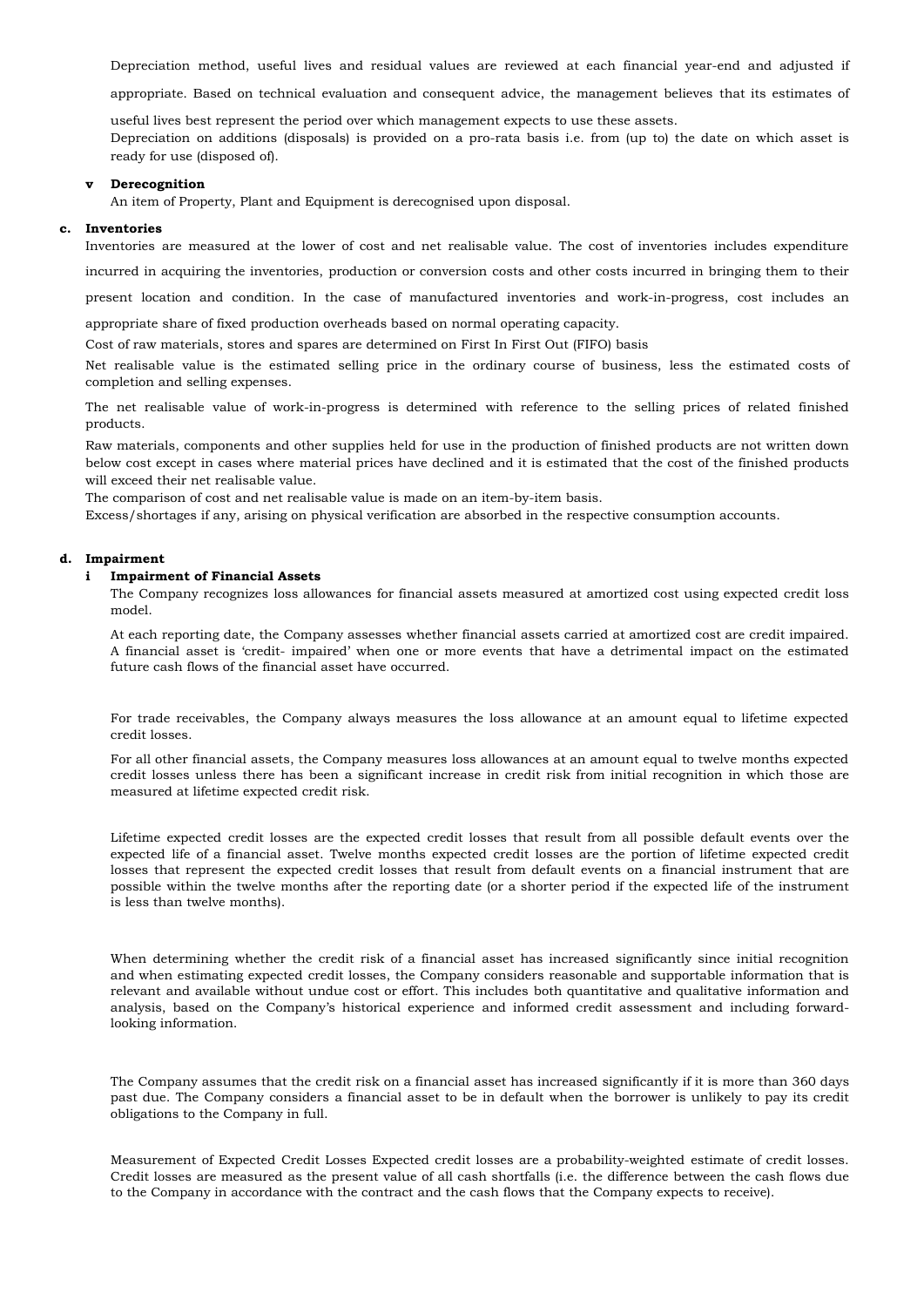Presentation of Allowance for Expected Credit Losses in the Balance Sheet

Loss allowances for financial assets measured at amortised cost are deducted from the gross carrying amount of the assets.

### Write-off

The gross carrying amount of a financial asset is written off (either partially or in full) to the extent that there is no realistic prospect of recovery. This is generally the case when the Company determines (on the basis of availability of the information) that the debtor does not have assets or sources of income that could generate sufficient cash flows to repay the amounts subject to the write- off. However, financial assets that are written off could still be subject to

enforcement activities in order to comply with the Company's procedures for recovery of amounts due.

### **ii Impairment of Non-Financial Assets**

The Company's non-financial assets are reviewed at each reporting date to determine whether there is any indication of impairment. If any such indication exists, then the asset's recoverable amount is estimated.

An impairment loss is recognised if the carrying amount of an asset exceeds its estimated recoverable amount. Impairment losses are recognised in the Statement of Profit and Loss.

In respect of assets for which impairment loss has been recognised in prior periods, the Company reviews at each reporting date whether there is any indication that the loss has decreased or no longer exists. An impairment loss is reversed if there has been a change in the estimates used to determine the recoverable amount. Such a reversal is made only to the extent that the asset's carrying amount does not exceed the carrying amount that would have been determined, net of depreciation or amortisation, if no impairment loss had been recognised.

### **e. Employee Benefits**

- **i.** Short Term Employee Benefits
	- Short-term employee benefit obligations are measured on an undiscounted basis and are expensed as the related service is provided.
- **ii** Long term Employee Benefits:

Provident Fund and Superannuation Contribution are accrued each year in terms of contracts with the employees. Provision for Gratuity is determined and accrued on the basis of actuarial valuation by Life Insurance Corporation of India. Leave encashment benefit to employees has been provided on an estimated basis.

### **f. Provisions (other than Employee Benefits), Contingent Liabilities and Contingent Assets**

A provision is recognized when the Company has a present legal obligation as a result of past event and it is probable that an outflow of resources will be required to settle the obligation, in respect of which reliable estimate can be made. Provisions are determined based on best estimate required to settle the obligation at the Balance Sheet date. These are reviewed at each Balance Sheet date and adjusted to reflect the current best estimates. Contingent liabilities are not recognized but are disclosed in the notes to the financial statements. A contingent asset is neither recognized nor disclosed if inflow of economic benefit is probable.

### **g. Revenue Recognition**

Revenue from the sale of goods in the course of ordinary activities is measured at the fair value of the consideration received or receivable, net of returns, trade discounts and volume rebates. Revenue is recognised when the significant risks and rewards of ownership have been transferred to the buyer, recovery of the consideration is probable, the associated costs and possible return of goods can be estimated reliably, there is no continuing effective control over, or managerial involvement with, the goods, and the amount of revenue can be measured reliably.

### **h. Recognition of Dividend Income, Interest Income**

i. Interest Income Interest income on deposits, securities and loans is recognised at the agreed rate on time proportionate basis.

### ii. Dividend income:

Dividend income on investments is recognised as and when received.

#### **i. Income Tax**

Income tax comprises current and deferred tax. It is recognised in profit or loss except to the extent that it relates to a business combination or to an item recognised directly in equity or in other comprehensive income.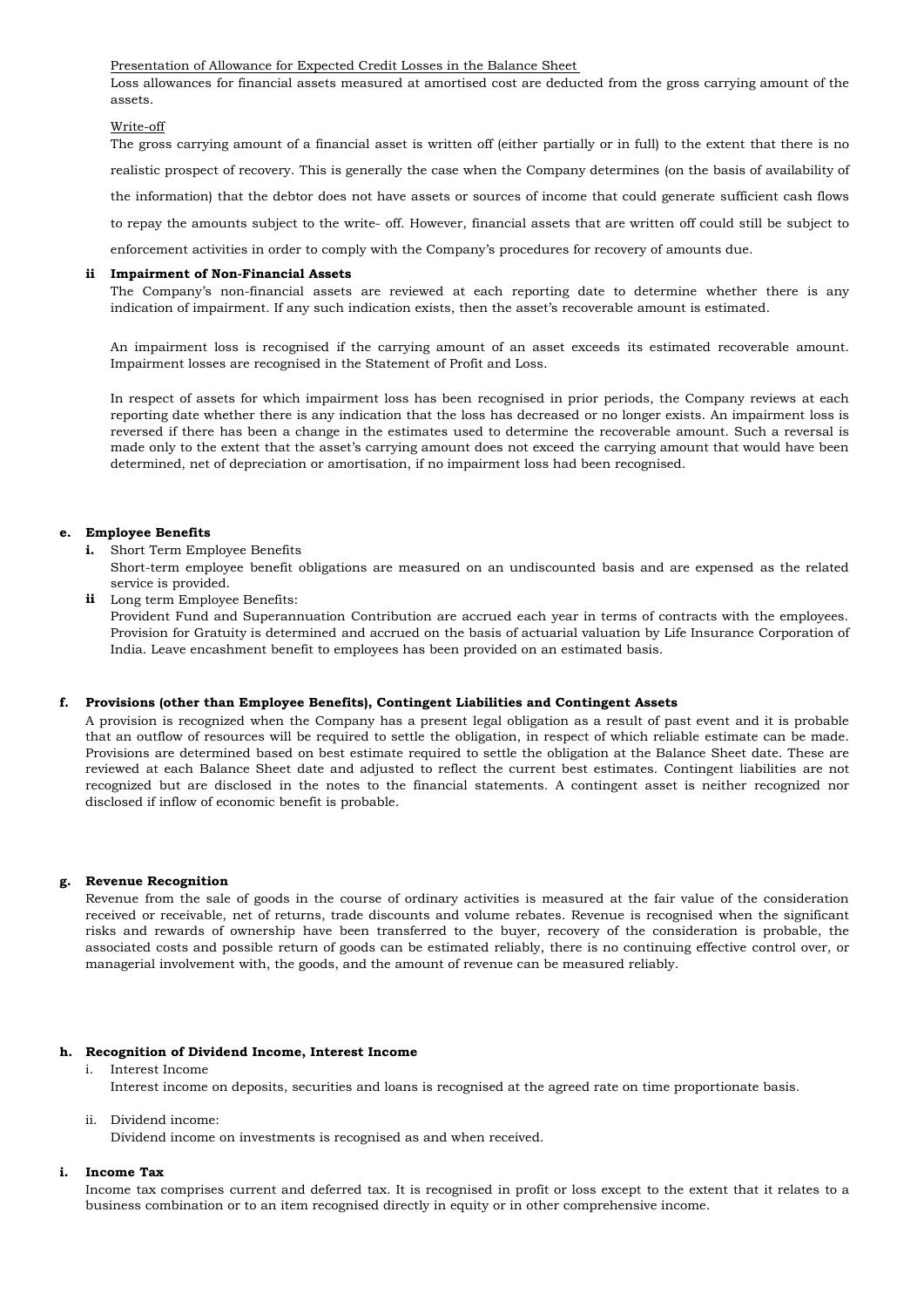### i. **Current Tax**

Current tax comprises the expected tax payable or receivable on the taxable income or loss for the year and any adjustment to the tax payable or receivable in respect of previous years. The amount of current tax reflects the best estimate of the tax amount expected to be paid or received after considering the uncertainty, if any, related to income taxes. It is measured using tax rates (and tax laws) enacted or substantively enacted by the reporting date.

Current tax assets and current tax liabilities are offset only if there is a legally enforceable right to set off the recognised amounts, and it is intended to realise the asset and settle the liability on a net basis or simultaneously.

### ii **Deferred Tax**

Deferred tax is recognised in respect of temporary differences between the carrying amounts of assets and liabilities for financial reporting purposes and the corresponding amounts used for taxation purposes. Deferred tax is also recognised in respect of carried forward tax losses and tax credits.

Deferred tax assets are recognised to the extent that it is probable that future taxable profits will be available against which they can be used. The existence of unused tax losses is strong evidence that future taxable profit may not be available. Therefore, in case of a history of recent losses, the Company recognises a deferred tax asset only to the extent that it has sufficient taxable temporary differences or there is convincing other evidence that sufficient taxable profit will be available against which such deferred tax asset can be realised. Deferred tax assets unrecognised or recognised, are reviewed at each reporting date and are recognised/ reduced to the extent that it is probable/ no longer probable respectively that the related tax benefit will be realised.

Deferred tax is measured at the tax rates that are expected to apply to the period when the asset is realised or the liability is settled, based on the laws that have been enacted or substantively enacted by the reporting date.

The measurement of deferred tax reflects the tax consequences that would follow from the manner in which the Company expects, at the reporting date, to recover or settle the carrying amount of its assets and liabilities.

Deferred tax assets and liabilities are offset only if there is a legally enforceable right to offset current tax liabilities and assets, and they relate to income taxes levied by the same tax authority on the same taxable entity, or on different taxable entities, but they intend to settle current tax liabilities and assets on net basis or their tax assets and liabilities will be realised simultaneously.

#### **j. Cash and Cash Equivalents**

Cash and cash equivalents include cash and cheques in hand, bank balances, demand deposits with banks and other short term highly liquid investments that are readily convertible to know amounts of cash and which are subject to an insignificant risk of changes in value where original maturity is three months or less.

### **k. Borrowing Cost**

Borrowing cost are interest and other costs (including exchange differences relating to foreign currency borrowings to the extent that they are regarded as an adjustment to interest cost) incurred in connection with the borrowing of funds. Borrowing costs directly attributable to acquisition or construction of asset which necessarily take a substantial period of time to get ready for their intended use are capitalised as part of cost of asset until such time the assets are substantially ready for their intended use. Other borrowing costs are recognised as an expense in the period in which they are incurred.

#### **l. Earnings Per Share**

Basic earnings per share is calculated by dividing the net profit after tax for the year attributable to equity shareholders of the Company by the weighted average number of equity shares outstanding during the year. Diluted earnings per share is calculated by dividing net profit attributable to equity shareholders (after adjustment for diluted earnings) by average number of weighted equity shares outstanding during the year plus potential equity shares.

### **m. Cash Flow Statement**

Cash flows are reported using the indirect method whereby the profit before tax is adjusted for the effect of the transactions of a non cash nature, any deferrals or accruals of past and future operating cash receipts or payments and items of income or expenses associated with investing or financing cash flows. The cash flows from operating, investing and financing activities of the Company are segregated.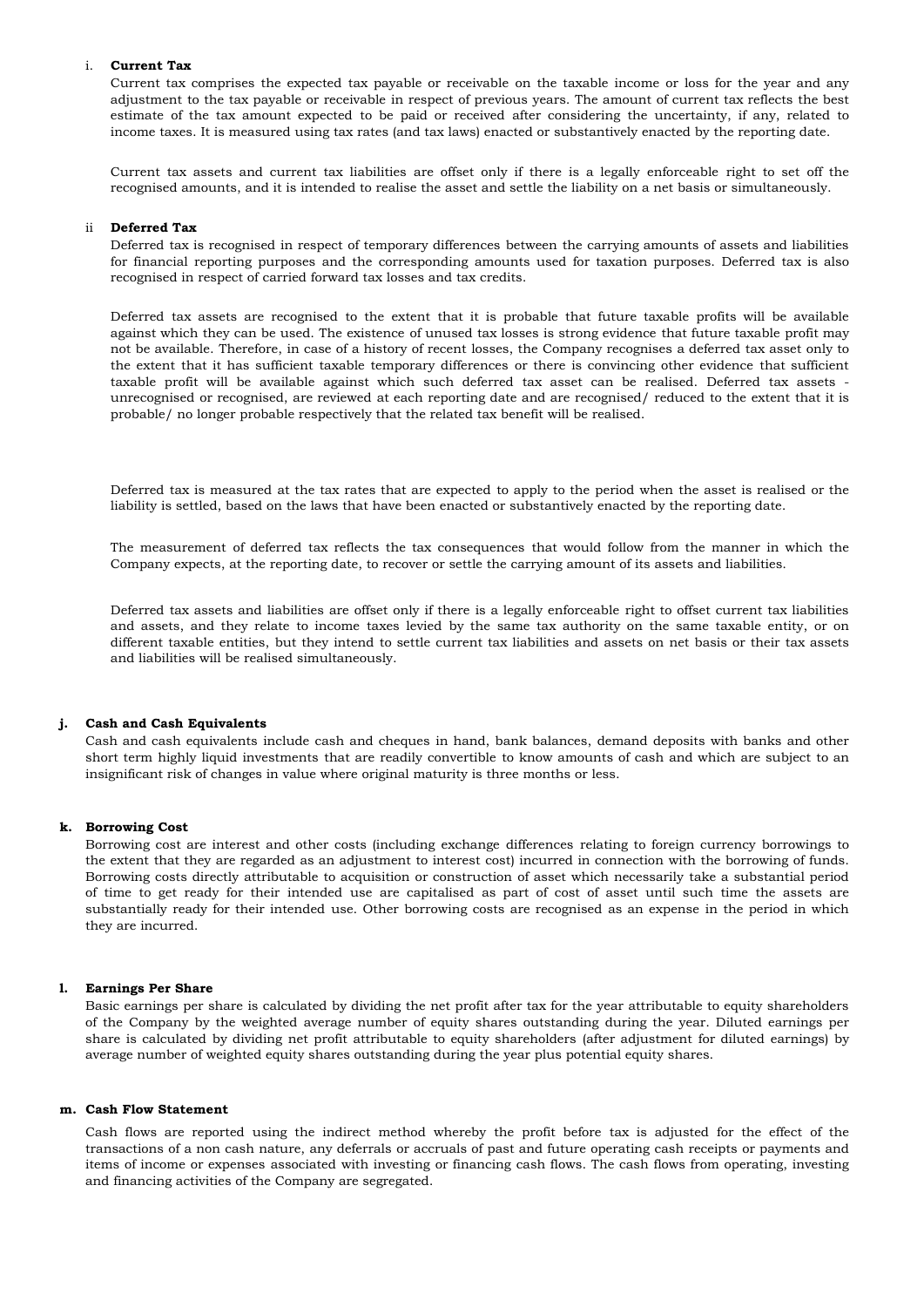| As at 31st         | As at 31st March, | As at 1st April, |
|--------------------|-------------------|------------------|
| <b>March, 2018</b> | 2017              | 2016             |
|                    |                   |                  |
| 16,000             | 16.000            | 61,500           |
|                    |                   |                  |
| 1,288              | 1.288             | 1,29,250         |
| 17,288             | 17,288            | 1,90,750         |
|                    |                   |                  |

| Note 6 - Inventories |                                  |                           |                          |
|----------------------|----------------------------------|---------------------------|--------------------------|
| <b>Particulars</b>   | As at 31st<br><b>March, 2018</b> | As at 31st March,<br>2017 | As at 1st April,<br>2016 |
| Traded Goods         | 3,31,724                         | -                         |                          |
|                      | 3,31,724                         | $\overline{a}$            |                          |

| <b>Particulars</b>               | As at 31st         | As at 31st March, | As at 1st April, |
|----------------------------------|--------------------|-------------------|------------------|
|                                  | <b>March, 2018</b> | 2017              | 2016             |
| <b>Current Trade Receivables</b> |                    |                   |                  |
| Unsecured, considered good       | 14, 55, 75, 041    | 8.69.22.921       | 15, 15, 31, 876  |
|                                  | 14,55,75,041       | 8,69,22,921       | 15, 15, 31, 876  |

### **Note 8 - Cash and Cash Equivalents**

| <b>Particulars</b>                      | As at 31st         | As at 31st March, | As at 1st April, |
|-----------------------------------------|--------------------|-------------------|------------------|
|                                         | <b>March, 2018</b> | 2017              | 2016             |
| Cash on hand                            | 360                | 20                | 194              |
| Balance with Banks - In current account | 3,06,021           | 61.247            | 46.999           |
|                                         | 3,06,381           | 61,267            | 47,193           |

### **Note 9 - Other Current Assets**

| <b>Particulars</b>                     | As at 31st         | As at 31st March, | As at 1st April, |
|----------------------------------------|--------------------|-------------------|------------------|
|                                        | <b>March, 2018</b> | 2017              | 2016             |
| Advance to suppliers                   |                    |                   | 62,43,903        |
| Balances with government authorities   |                    |                   | 3,99,726         |
| Advances recoverable in cash or kind   | 33,30,000          | 7,71,25,535       | 8,56,18,038      |
| Advance tax and MAT credit entitlement | 36,45,495          | 47.94.749         | 47.94.749        |
| Prepaid expenses                       | 11,528             | 3.790             |                  |
|                                        | 69,87,023          | 8,19,24,074       | 9,70,56,416      |

### **Note 10 - Share Capital**

| <b>Particulars</b>                         | As at March 31, 2018 |                | As at March 31, 2017<br>As at March 31, 2016 |                |               |                |
|--------------------------------------------|----------------------|----------------|----------------------------------------------|----------------|---------------|----------------|
|                                            | <b>Number</b>        | R <sub>s</sub> | Number                                       | R <sub>s</sub> | <b>Number</b> | R <sub>S</sub> |
| <b>Authorised Share capital</b>            |                      |                |                                              |                |               |                |
| Equity Shares of Rs. 10<br>each            | 60,00,000            | 6,00,00,000    | 60,00,000                                    | 6,00,00,000    | 60,00,000     | 6,00,00,000    |
|                                            |                      | 6,00,00,000    |                                              | 6,00,00,000    |               | 6,00,00,000    |
| Issued, Subscribed & Paid up Share Capital |                      |                |                                              |                |               |                |
| Equity Shares of Rs. 10<br>each            | 55,18,200            | 5,51,82,000    | 55,18,200                                    | 5,51,82,000    | 55,18,200     | 5,51,82,000    |
| Less: Calls in Arrears                     |                      | (1, 42, 000)   |                                              | (1, 42, 000)   |               | (1, 42, 000)   |
|                                            | 55,18,200            | 5,50,40,000    | 55,18,200                                    | 5,50,40,000    | 55,18,200     | 5,50,40,000    |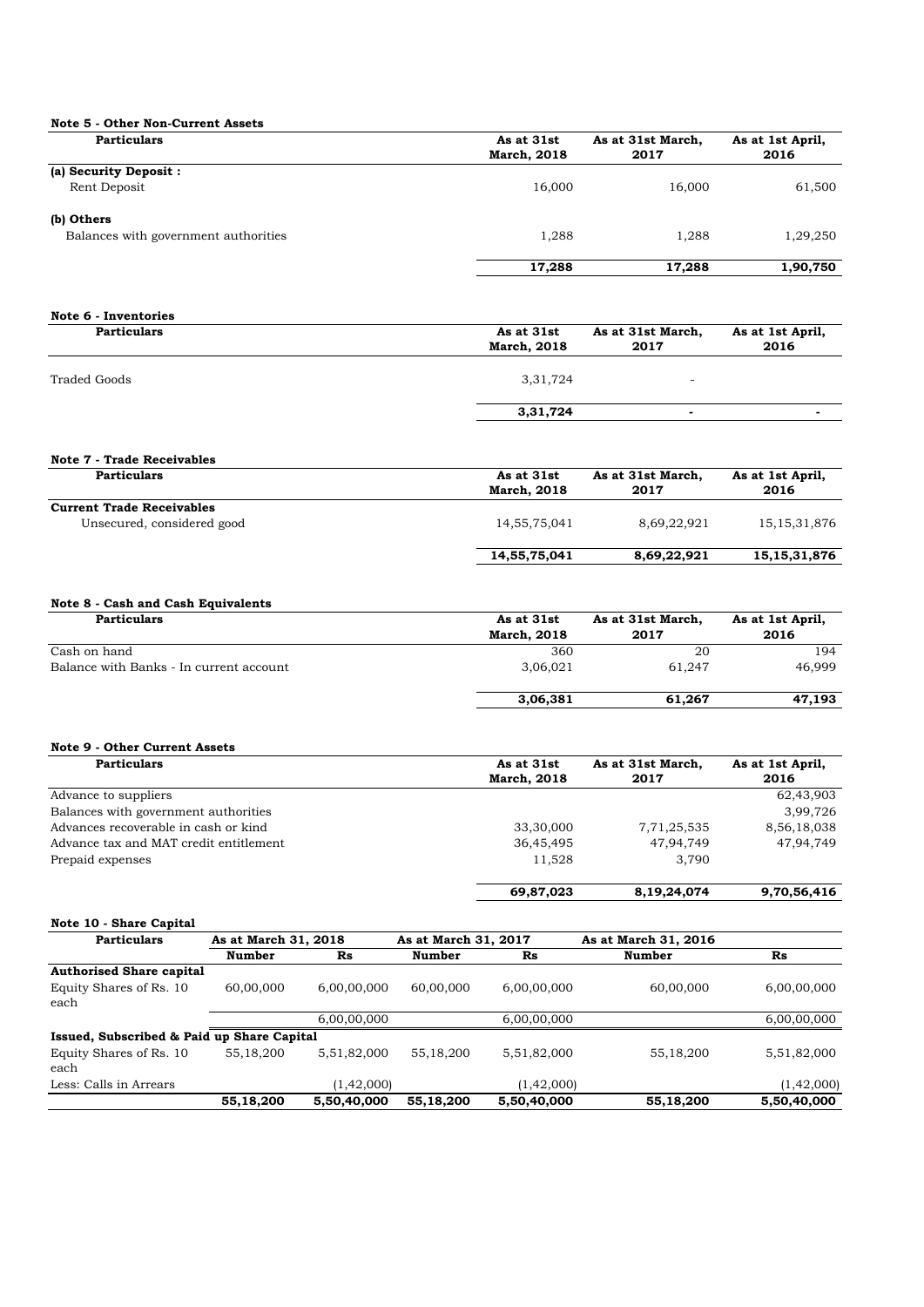### **(a) Reconciliation of the nos of shares & amount outstanding as at the beginning and at the end of the year.**

| <b>Particulars</b>                                 | As at March 31, 2018     |                          | As at March 31, 2017     |                          | As at March 31, 2016     |             |
|----------------------------------------------------|--------------------------|--------------------------|--------------------------|--------------------------|--------------------------|-------------|
|                                                    | <b>Number</b>            | R <sub>S</sub>           | Number                   | R <sub>S</sub>           | Number                   | Rs          |
| Shares outstanding at the<br>beginning of the year | 55,18,200                | 5,51,82,000              | 55,18,200                | 5,51,82,000              | 55,18,200                | 5,51,82,000 |
| Add: Shares Issued during<br>the year              | $\overline{\phantom{a}}$ | ٠                        | $\overline{\phantom{a}}$ | $\overline{\phantom{a}}$ | ٠                        |             |
| Shares bought back<br>during the year              | $\overline{\phantom{a}}$ | $\overline{\phantom{a}}$ | $\overline{\phantom{0}}$ | $\overline{\phantom{0}}$ | $\overline{\phantom{a}}$ | -           |
| Shares outstanding at the<br>end of the year       | 55,18,200                | 5,51,82,000              | 55,18,200                | 5,51,82,000              | 55,18,200                | 5,51,82,000 |

### **(b) Terms / rights attached to equity shares**

The Company has only one class of equity shares having a par value of Rs10 per share. Each holder of equity share is entitled to one vote per share and ranks pari passu.In the event of liquidation, the equity share holders are eligible to receive the remaining assets of the company after distribution of all preferential dues, in proportion to their shareholding.

### **(c) Details of Shareholders holding more than 5% of the shares in the Company**

| <b>Particulars</b>                    |              | As at March 31, 2018 |              | As at March 31, 2017 | As at April 1, 2016 |              |
|---------------------------------------|--------------|----------------------|--------------|----------------------|---------------------|--------------|
| Name of Equity Share<br>Holders       | No of shares | % of Holding         | No of shares | $%$ of Holding       | No of shares        | % of Holding |
| Sangeeta Ajay Goenka                  |              |                      |              |                      | 7,08,477            | 12.84%       |
| Devkant Synthetics (India)<br>Pvt Ltd | 6,95,496     | 12.60%               | 6.95.496     | 12.60%               | 6,95,496            | 12.60%       |
| Riya Vinit Agrawal                    | 6,65,104     | 12.05%               | 6,65,104     | 12.05%               | ۰                   |              |
| Shyamsundar Makhanlal<br>Tibrewal     | 6,47,446     | 11.73%               | 6.47.446     | 11.73%               | 6,47,466            | 11.73%       |
| Vinit Kumar Pawan<br>Kumar Agrawal    | 6,25,549     | 11.34%               | 6,25,549     | 11.34%               | -                   |              |

### **Note 11 - Other Equity**

| <b>Particulars</b>                             | As at 31st         | As at 31st March, | As at 1st April, |
|------------------------------------------------|--------------------|-------------------|------------------|
|                                                | <b>March, 2018</b> | 2017              | 2016             |
| <b>Other Reserves</b>                          |                    |                   |                  |
| Capital Reserve                                | 54,67,796          | 54,67,796         | 54,67,796        |
|                                                | 54,67,796          | 54,67,796         | 54,67,796        |
| <b>Surplus</b>                                 |                    |                   |                  |
| Surplus Balance as per last balance sheet date | 1,61,59,094        | 1,65,40,699.00    | 1,67,10,052      |
| Transferred from Profit and Loss account       | (4,03,271)         | (3,81,605)        | (1,69,354)       |
| Balance at the end of the year                 | 1,57,55,823        | 1,61,59,094       | 1,65,40,699      |
|                                                | 2, 12, 23, 619     | 2,16,26,890       | 2,20,08,495      |
| Note 12 - Provisions                           |                    |                   |                  |
| <b>Particulars</b>                             | As at 31st         | As at 31st March, | As at 1st April, |
|                                                | <b>March, 2018</b> | 2017              | 2016             |
| <b>Non-Current Provisions</b>                  |                    |                   |                  |

|                                | 88,428 | 32,644 | 10.235 |
|--------------------------------|--------|--------|--------|
| Provision for leave encashment | 63.581 | 14.202 | 1.954  |
|                                |        |        |        |
| Provision for gratuity         | 24.847 | 18.442 | 8,281  |
| Non-Current Provisions         |        |        |        |

#### **Note 13 - Trade Payables Particulars** As at 31st **March, 2018 As at 31st March, 2017 As at 1st April, 2016** Trade Payable 15,07,63,258 15,07,63,258 15,07,63,258 15,07,63,258 (As at March 31, 2018 there are no amounts outstanding inrespect of suppliers registered as micro and small enterprises under the Micro, Small and Medium Enterprises Development Act, 2006)

 **7,52,85,485 7,63,41,376 15,07,63,258**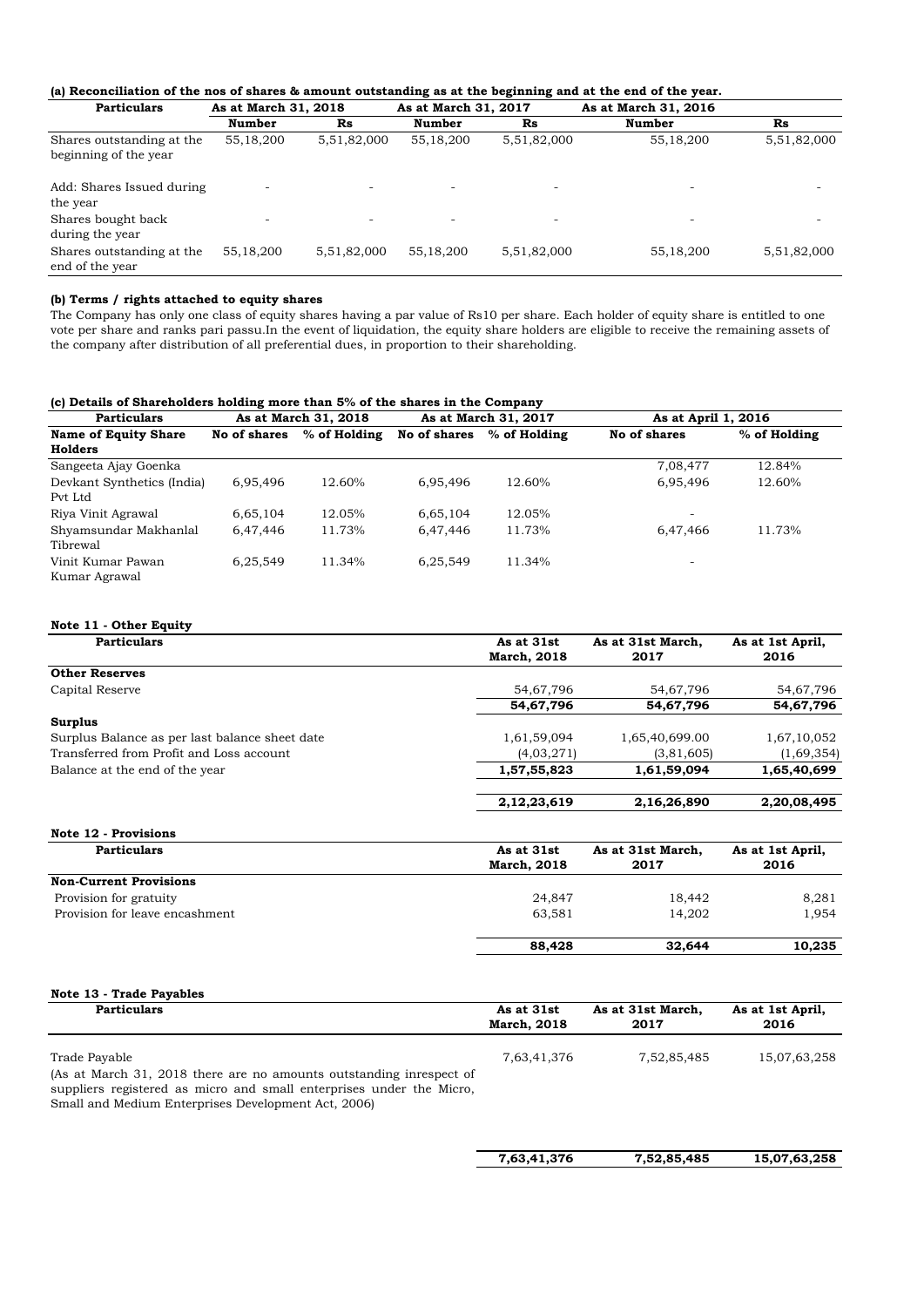### **Note 14 - Other Current Liabilities**

| <b>Particulars</b>      | As at 31st         | As at 31st March,        | As at 1st April, |
|-------------------------|--------------------|--------------------------|------------------|
|                         | <b>March, 2018</b> | 2017                     | 2016             |
| Advances from Customers |                    | 1,68,83,000              | 2,09,84,831      |
| <b>Others</b>           |                    |                          |                  |
| Duties and Taxes        | 3,60,771           | 64,055                   | 26,076           |
| Salary Payable          | 1,45,103           | ۰                        |                  |
| Due to Employees        | 27.291             | $\overline{\phantom{a}}$ |                  |
|                         | 5,33,165           | 1,69,47,055              | 2,10,10,907      |

### **Note 15 - Provisions**

| <b>Particulars</b>              | As at 31st         | As at 31st March,        | As at 1st April, |
|---------------------------------|--------------------|--------------------------|------------------|
|                                 | <b>March, 2018</b> | 2017                     | 2016             |
| <b>Current Provisions</b>       |                    |                          |                  |
| Provision for employee Benefits |                    |                          |                  |
| Bonus                           | -                  | 9.750                    | 9,750            |
| Gratuity                        | 121                | $\overline{\phantom{a}}$ | 26               |
| Leave encashment                | 9,495              |                          | 111              |
| Provision for Expenses          | 12.097             |                          | 33,000           |
|                                 | 21,713             | 9.750                    | 42,887           |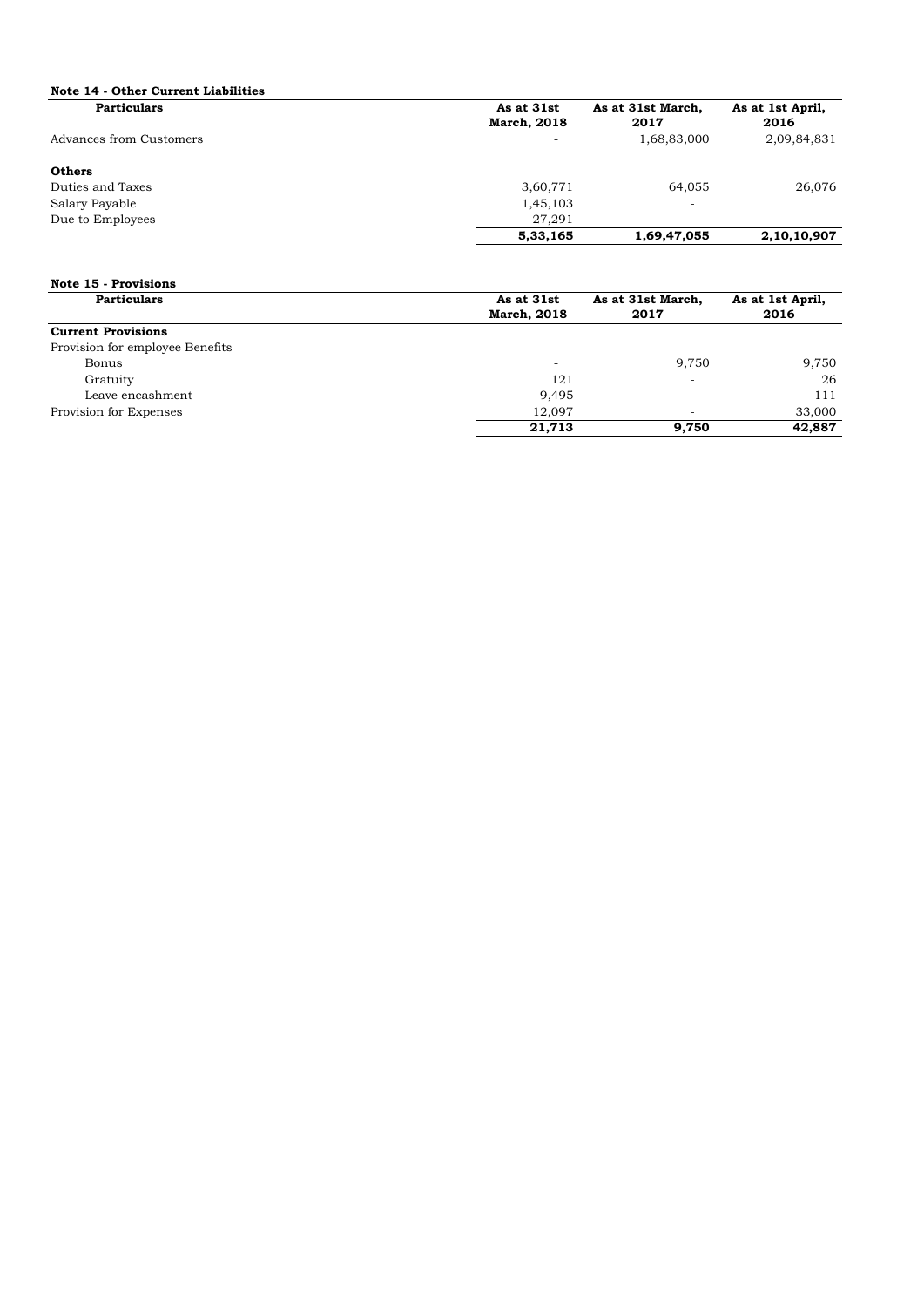| Note 16 - Revenue From Operations                                                   |           |                  |                    |
|-------------------------------------------------------------------------------------|-----------|------------------|--------------------|
| <b>Particulars</b>                                                                  |           | 2017-18          | 2016-17            |
| Sales of Products                                                                   |           | 58,61,82,756     | 15,49,03,605       |
|                                                                                     |           | 58,61,82,756     | 15,49,03,605       |
|                                                                                     |           |                  |                    |
| Note 17 - Other Income<br><b>Particulars</b>                                        |           | 2017-18          | 2016-17            |
|                                                                                     |           |                  |                    |
| Profit on sale of Assets                                                            |           |                  | 48,241             |
|                                                                                     |           |                  | 48,241             |
| Note 18 - Changes In Inventory Of Finished Goods, Work In Progress And Traded Goods |           |                  |                    |
| <b>Particulars</b>                                                                  |           | 2017-18          | 2016-17            |
|                                                                                     |           |                  |                    |
| Stock at the beginning of Year<br><b>Traded Goods</b>                               |           |                  |                    |
|                                                                                     |           |                  |                    |
|                                                                                     | Total (a) |                  |                    |
| Stock at the end of Year                                                            |           |                  |                    |
| <b>Traded Goods</b>                                                                 |           | 3,31,724         |                    |
|                                                                                     | Total (b) | 3,31,724         |                    |
| Net Changes in Inventory (a-b)                                                      |           | (3,31,724)       | ٠                  |
|                                                                                     |           |                  |                    |
|                                                                                     |           |                  |                    |
| Note 19 - Employee Benefits Expense<br><b>Particulars</b>                           |           | 2017-18          | 2016-17            |
| Salaries, wages, bonus                                                              |           | 8,85,135         | 4,35,366           |
| Contributions to Provident and Other Funds                                          |           | 20,050           | 28,915             |
|                                                                                     |           |                  |                    |
|                                                                                     |           | 9,05,185         | 4,64,281           |
|                                                                                     |           |                  |                    |
| <b>Note 20 - Finance Costs</b><br><b>Particulars</b>                                |           | 2017-18          |                    |
|                                                                                     |           |                  | 2016-17            |
| <b>Interest Expenses</b>                                                            |           |                  | 26                 |
| <b>Bank Charges</b>                                                                 |           | 11,202           | 8,911              |
|                                                                                     |           | 11,202           | 8,937              |
|                                                                                     |           |                  |                    |
| Note 21 - Other Expenses                                                            |           |                  |                    |
| <b>Particulars</b>                                                                  |           | 2017-18          | 2016-17            |
| Software Renewal Expenses                                                           |           | 10,800           | 32,659             |
| Payment to auditors<br>Rent expenses                                                |           | 79,000<br>90,000 | 57,500<br>1,51,896 |
| Legal & Professional expenses                                                       |           | 11,87,248        | 2,14,009           |
| Advertisement, Stationery & Communication expenses                                  |           | 1,48,336         | 1,07,543           |
| Travelling & Conveyance                                                             |           | 4,708            |                    |
| Interest and Penalty on Taxes                                                       |           | 39,278           | 525                |
| Selling, distribution, freight & forwarding expenses                                |           | 15,48,538        | L.                 |
| Balances written off                                                                |           | 81,531           | 5,90,621           |
| Miscellaneous expenses                                                              |           | 24,461           | 46,187             |
|                                                                                     |           | 32,13,900        | 12,00,940          |

### **Note 22 - Related Party Disclosure**

The Management has identified the following entities and individuals as related parties of the Company for the year year ended March 31, 2018 for the purposes of reporting as per Ind AS 24 - Related Party Disclosures, which are as under:

| Holding, Subsidiaries, Fellow Subsidiaries, and Associates |      |
|------------------------------------------------------------|------|
| 1) Holding Company                                         | None |
| 2) Subsidiaries:                                           | None |
| 3) Fellow Subsidiary:                                      | None |
| 4) Associates:                                             | None |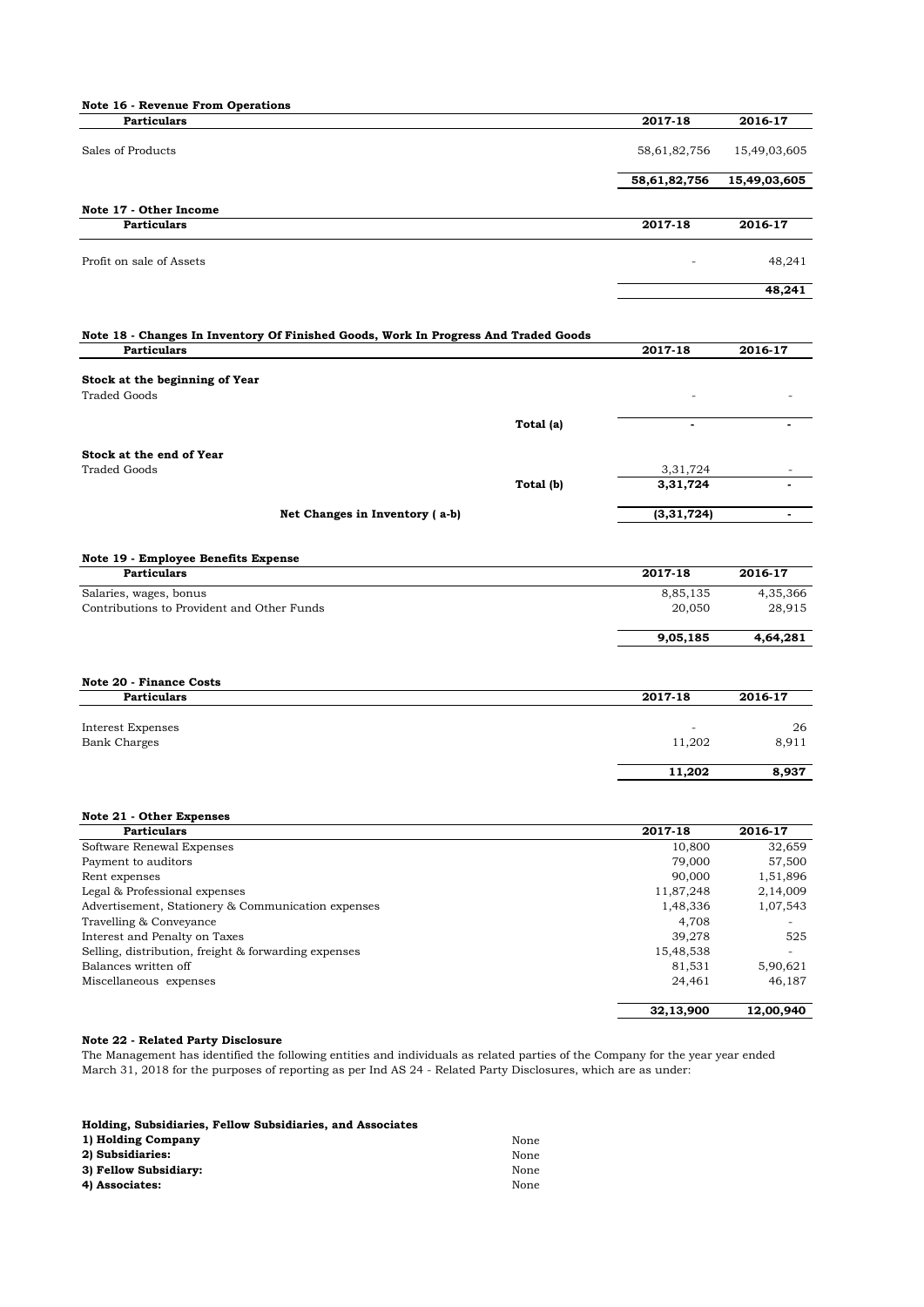### **Key Management Personnel**

**Relative of key management personal: Enterprise over which Key Management Personnel and their relative exercise significant influence with** 

1 Rushal Patel (Chairman)

- 100 million of the

None None

| B) Transaction with related parties |                       |         | Amount (in Rs.) |
|-------------------------------------|-----------------------|---------|-----------------|
| Category                            | Name of Related Party | 2017-18 | 2016-17         |

| C) Balance outstanding at the year end |                              | Amount (in Rs.)               |
|----------------------------------------|------------------------------|-------------------------------|
| Category                               | <b>Name of Related Party</b> | March 31, 2018 March 31, 2017 |

### **Note 23 - Contingent liabilities and commitments**

The Company does not have any contingent liability and commitments as on March 31, 2018.

### **Note 24 - Segment Reporting**

The Company operates mainly in trading of paper products and all other activities are incidental thereto, which have similar risk and return, accordingly, there is no separate reportable Segment disclosure is required.

### **Note 25 - Note on Corporate Social Responsibility**

(a) Gross amount required to be spent by the Company during the year is Rs.Nil. (b) Amount spent by the Company during the year is Rs.Nil.

### **Note 26 - Tax Expenses**

| (a) - Income Tax Expenses                                      |           |         |
|----------------------------------------------------------------|-----------|---------|
| <b>Current Tax</b>                                             | 2017-18   | 2016-17 |
| Provision for Current Tax                                      |           |         |
| Excess provision for current tax of earlier years written back | 13.49.254 |         |
| Net Deferred Tax                                               | (14.569)  | 22,102  |
| Income tax expense for the year                                | 13,34,685 | 22,102  |

| (b) - Deferred Tax                                                                   |           |         |         |
|--------------------------------------------------------------------------------------|-----------|---------|---------|
| <b>Particulars</b>                                                                   |           | 2017-18 | 2016-17 |
| <b>Deferred Tax Liabilities</b>                                                      |           |         |         |
| Difference between written down value of fixed assets as per books and<br>income tax |           | 592     | 1,049   |
|                                                                                      | Total (a) | 592     | 1,049   |
| <b>Deferred Tax Assets</b>                                                           |           |         |         |
| Gratuity                                                                             |           | 6,430   | 5,832   |
| Leave Encashment                                                                     |           | 18,817  | 4,388   |
|                                                                                      | Total (b) | 25,247  | 10,220  |
| Deferred Tax Assets (Net) (a+b)                                                      |           | 25,839  | 11,269  |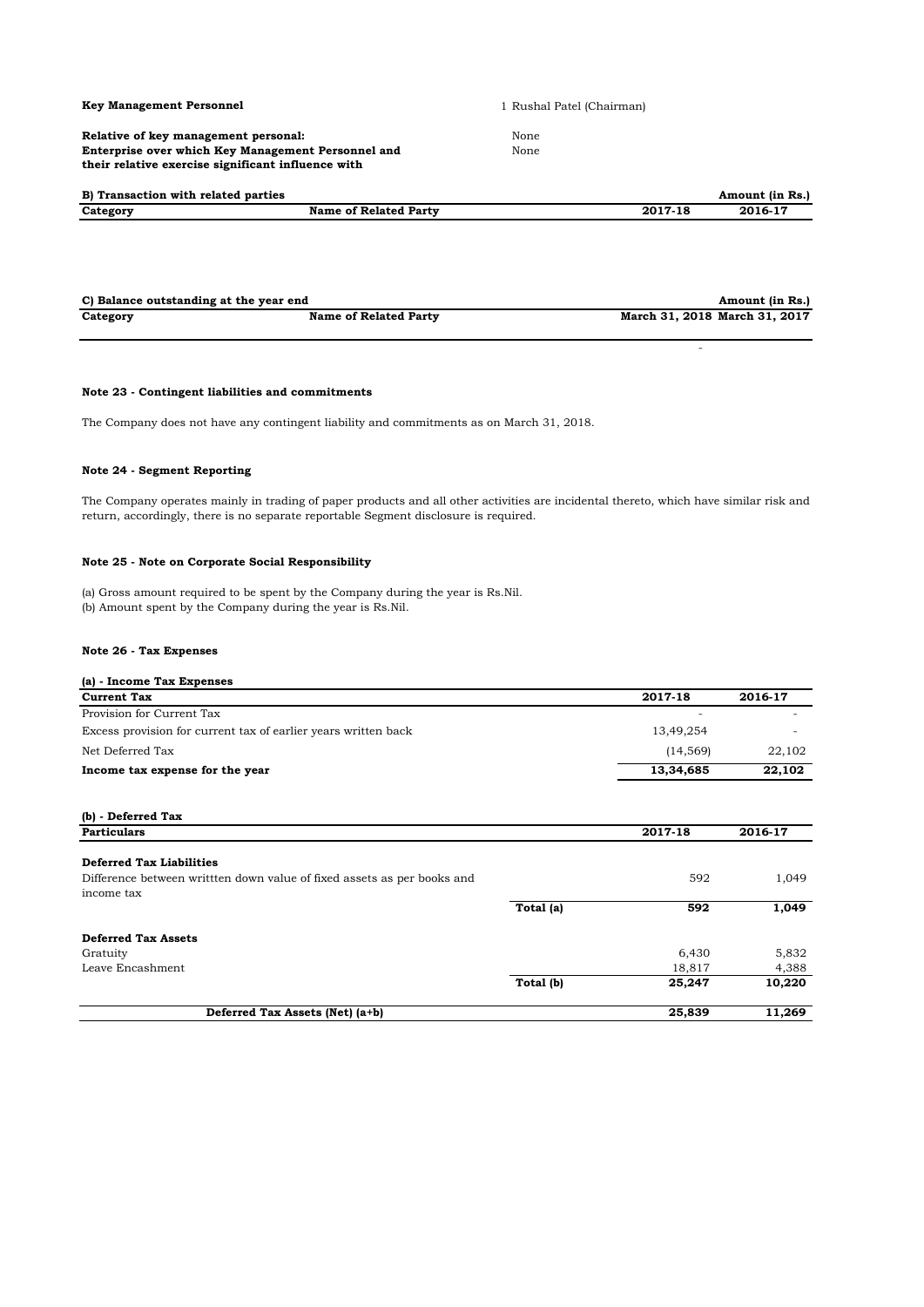**(c) - Movement in Deferred Tax**

| <b>Particulars</b>              |           | Opening balance Statement of<br>as at April 01 | <b>Profit and Loss</b> | Other<br>Income          | <b>Closing Balance</b><br>Comprehensive as at March 31 |
|---------------------------------|-----------|------------------------------------------------|------------------------|--------------------------|--------------------------------------------------------|
| 2017-18                         |           |                                                |                        |                          |                                                        |
| <b>Deferred Tax Liabilities</b> |           |                                                |                        |                          |                                                        |
| Difference between              |           | 1,049                                          | (457)                  |                          | 592                                                    |
| writtten down value of          |           |                                                |                        |                          |                                                        |
| fixed assets as per books       |           |                                                |                        |                          |                                                        |
| and income tax                  |           |                                                |                        |                          |                                                        |
|                                 | Total (a) | 1,049                                          | (457)                  | ٠                        | 592                                                    |
| <b>Deferred Tax Assets</b>      |           |                                                |                        |                          |                                                        |
| Gratuity                        |           | 5,832                                          | 597                    |                          | 6,430                                                  |
| Leave encashment                |           | 4,388                                          | 14,429                 |                          | 18,817                                                 |
|                                 | Total (b) | 10,220                                         | 15,026                 |                          | 25,247                                                 |
| Net Deferred Tax (a+b)          |           | 11,269                                         | 14,569                 | $\overline{\phantom{a}}$ | 25,839                                                 |
| <b>Particulars</b>              |           | Opening balance Statement of<br>as at April 01 | <b>Profit and Loss</b> | Other<br>Income          | <b>Closing Balance</b><br>Comprehensive as at March 31 |
| 2016-17                         |           |                                                |                        |                          |                                                        |
| <b>Deferred Tax Liabilities</b> |           |                                                |                        |                          |                                                        |
| Difference between              |           | (14, 038)                                      | 15,087                 |                          | 1,049                                                  |
| writtten down value of          |           |                                                |                        |                          |                                                        |
| fixed assets as per books       |           |                                                |                        |                          |                                                        |
| and income tax                  |           |                                                |                        |                          |                                                        |
|                                 | Total (a) | (14, 038)                                      | 15,087                 |                          | 1,049                                                  |
| <b>Deferred Tax Assets</b>      |           |                                                |                        |                          |                                                        |
| Gratuity                        |           | 2,567                                          | 3,265                  |                          | 5,832                                                  |
| Leave encashment                |           | 638                                            | 3,750                  |                          | 4,388                                                  |
|                                 | Total (b) | 3,205                                          | 7,015                  |                          | 10,220                                                 |
| Net Deferred Tax (a+b)          |           | (10, 833)                                      | 22,102                 |                          | 11,269                                                 |

### **(c) - Effective Tax Reconciliation**

Reconciliation of the tax expense (i.e., current tax and deferred tax) amount considering the enacted Income tax rate and effective Income tax rate of the Company is as follows:

| <b>Particulars</b>                              | 2017-18    | 2016-17                  |
|-------------------------------------------------|------------|--------------------------|
| Profit before Tax for the year                  | 9,31,415   | (4,03,706)               |
| Tax Rate as per Income Tax Provisions           | 25.75      | 30.90                    |
| Computed Tax Expense                            | 2,39,839   | $\overline{\phantom{0}}$ |
| <b>Adjustments:</b>                             |            |                          |
| Tax effect on non deductible expenses           | (14, 569)  | (22, 102)                |
| Tax of earlier years written back               | 13,49,254  |                          |
| Previous years unused tax loss                  | (2,39,839) |                          |
| Tax Expense as per statement of Profit and Loss | 13,34,685  | (22, 102)                |

| Note 27 - Payment to Auditors |         |         |
|-------------------------------|---------|---------|
|                               | 2017-18 | 2016-17 |
| Statutory Audit Fees          | 64,000  | 46,000  |
| Taxation Matter               | 15.000  | 11,500  |
| Total                         | 79,000  | 57,500  |

### **Note 28 - Retirement Benefits**

### **Defined Contribution Plan**

Contribution to Defined Contribution Plan, recognized as expense for the year is as under:

| <b>Particulars</b>                        | 2017-18 | 2016-17 |
|-------------------------------------------|---------|---------|
| Employer's Contribution to Provident Fund | 6.681   | 7.945   |
| Employer's Contribution to Provident Fund | 13.369  | 18.025  |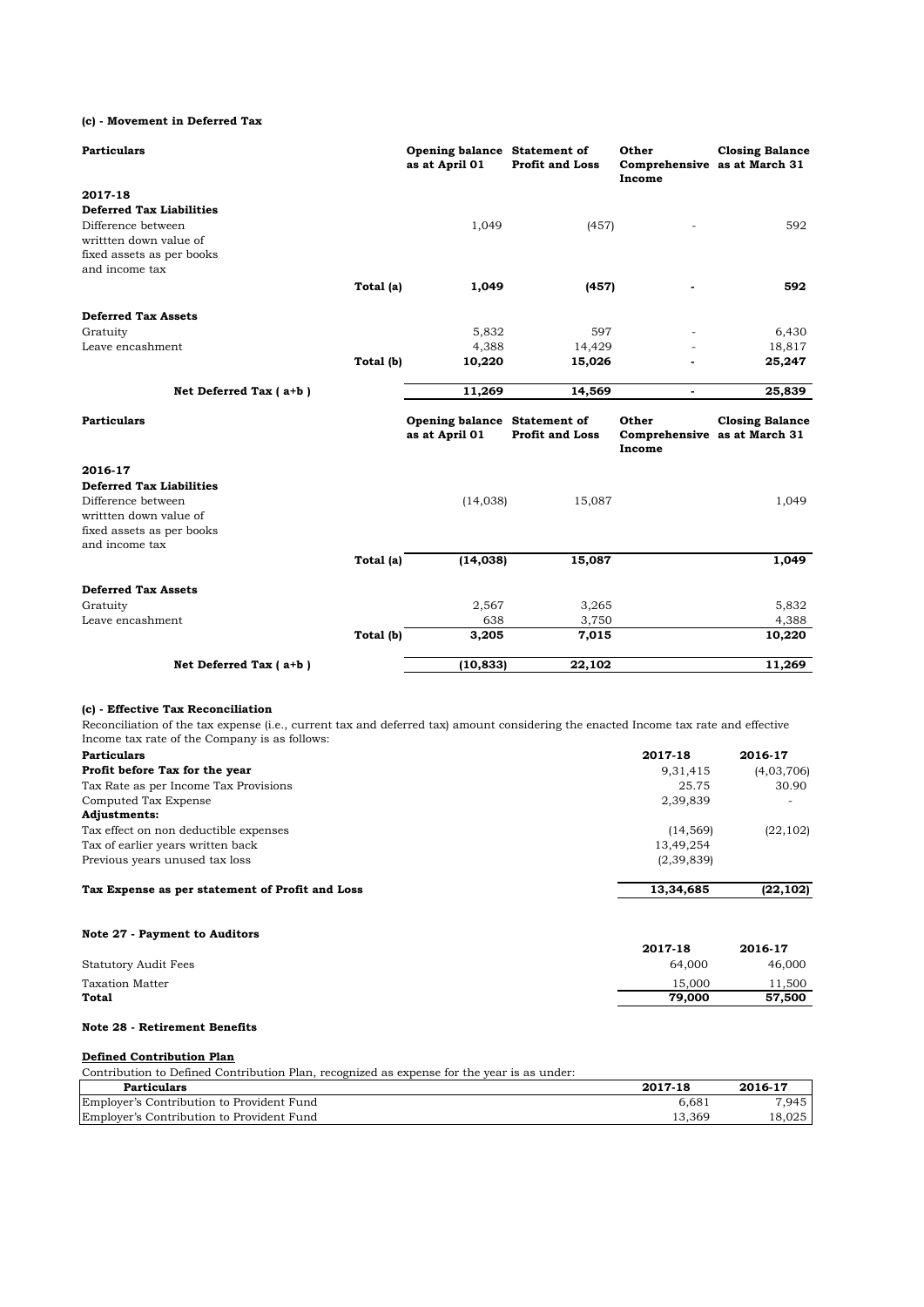### **Defined Benefit Plan**

The Company has adopted Indian Accounting Standard 19 (Ind AS-19) "Employee Benefits" and provided for gratuity (unfunded) and leave encashment (unfunded) based on actuarial valuation done as per Projected Unit Credit Method.

### **I. Reconciliation of opening and closing balance of Defined Benefit Obligation**

|                                              |          |                          |                          | (Amount in Rs.) |
|----------------------------------------------|----------|--------------------------|--------------------------|-----------------|
|                                              | Gratuity |                          | <b>Leave Encashment</b>  |                 |
|                                              | 2017-18  | 2016-17                  | 2017-18                  | 2016-17         |
| Opening defined benefit obligation           | 18,442   | 8,307                    | 14,202                   | 2,065           |
| Excess / Short provision                     | ٠        | $\overline{\phantom{a}}$ | $\overline{\phantom{a}}$ | ۰.              |
| Service cost                                 | 11,707   | 6,546                    | 4,402                    | 3,903           |
| Interest cost                                | 1,363    | 672                      | 1,031                    | 163             |
| Actuarial (Gain) / Loss                      |          |                          | 53,441                   | 8,071           |
| Benefits paid                                | ۰        | ۰.                       |                          |                 |
| Amounts recognized in<br>Other Comprehensive |          |                          |                          |                 |
| Income                                       | (6, 544) | 2,917                    |                          |                 |
| Closing defined benefit obligation           | 24,968   | 18,442                   | 73,076                   | 14,202          |

### **II. Reconciliation of opening and closing balance of fair value of plan assets**

|                                   | Gratuity |         |  |
|-----------------------------------|----------|---------|--|
|                                   | 2017-18  | 2016-17 |  |
| Opening fair value of plan assets |          |         |  |
| Expected return                   |          |         |  |
| Actuarial Gain / (Loss)           |          |         |  |
| Employer contribution             |          |         |  |
| Benefits paid                     | -        | -       |  |
| Closing fair value of plan assets |          |         |  |

### **III. Reconciliation of fair value of assets and obligation**

|                                    |                          |         |                         | (Amount in Rs.) |
|------------------------------------|--------------------------|---------|-------------------------|-----------------|
|                                    | Gratuity                 |         | <b>Leave Encashment</b> |                 |
|                                    | 2017-18                  | 2016-17 | 2017-18                 | 2016-17         |
| Fair value of plan assets          | $\overline{\phantom{0}}$ | -       |                         |                 |
| Present value of obligation        | 24.968                   | 18.442  | 73.076                  | 14,202          |
| Amount recognised in balance sheet | 24,968                   | 18.442  | 73.076                  | 14,202          |

### **IV. Expense recognised during the year (under the head "Employee Benefit expenses" of Note '19')**

|                                                              |          |         |                         | (Amount in Rs.) |
|--------------------------------------------------------------|----------|---------|-------------------------|-----------------|
|                                                              | Gratuity |         | <b>Leave Encashment</b> |                 |
|                                                              | 2017-18  | 2016-17 | 2017-18                 | 2016-17         |
| Service cost                                                 | 8,574    | 6.546   | 4.402                   | 3.903           |
| Past service cost and loss/(gain) on curtailments and settle | 3,133    |         |                         |                 |
| Interest cost                                                | 1,363    | 672     | 1.031                   | 163             |
| Expected return on plan assets                               | ۰        |         |                         |                 |
| Actuarial (Gain) / Loss                                      |          |         | 53.441                  | 8.071           |
| Net cost included in 'Employee Benefit Expense'              | 13.070   | 7,218   | 58,874                  | 12,137          |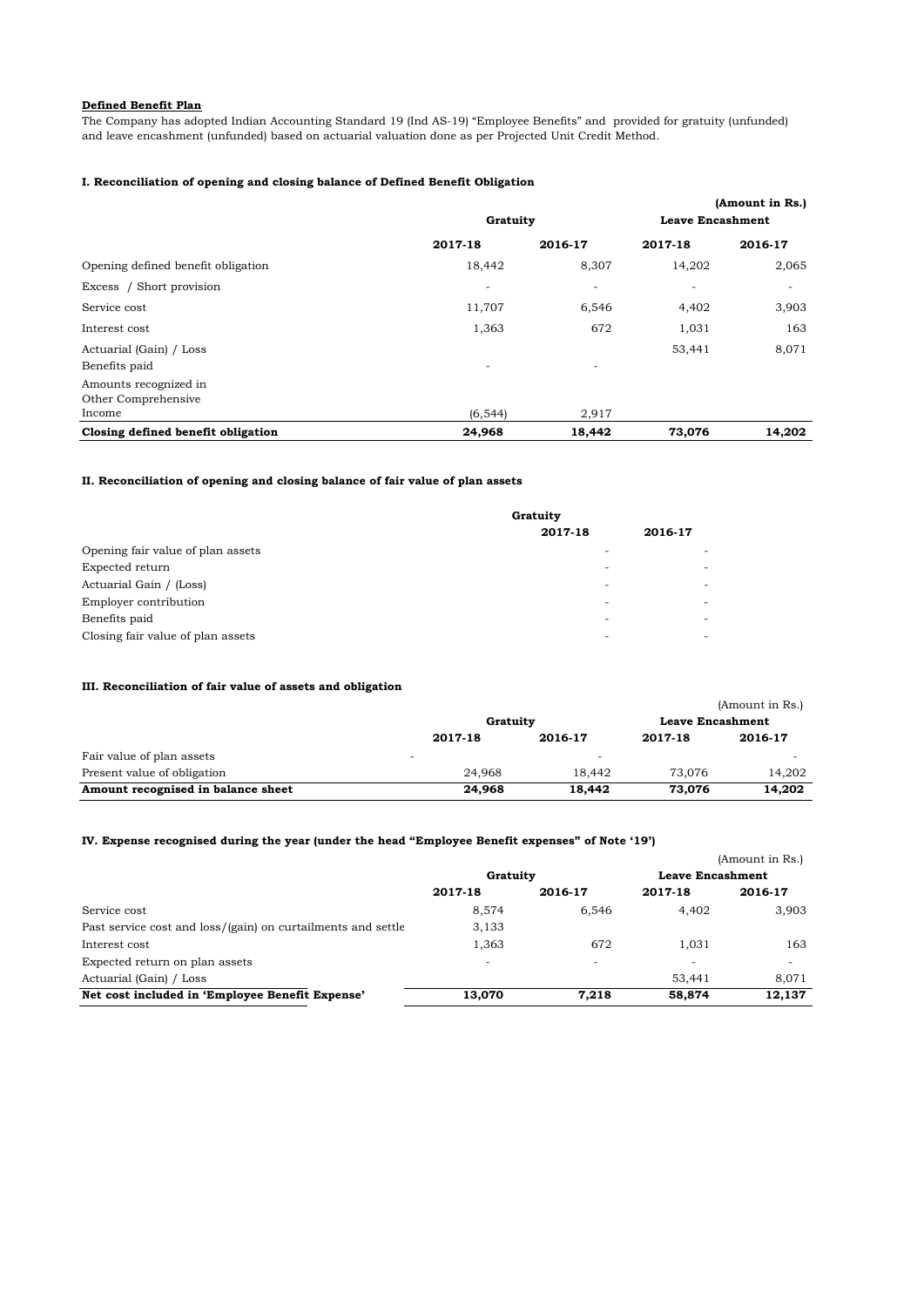### **V. Investment Details**

|             |             | $%$ invested |
|-------------|-------------|--------------|
|             | 2017-18 (%) | 2016-17 (%)  |
| Investments | Nil         | Nil          |

### **VI. Actuarial Assumptions**

|                                          | Gratuity   |            |            | <b>Leave Encashment</b> |            |
|------------------------------------------|------------|------------|------------|-------------------------|------------|
|                                          | 2017-18    | 2016-17    | 2017-18    |                         | 2016-17    |
| Mortality Table(LIC)                     | 2006-08    | 2006-08    | 2006-08    |                         | 2006-08    |
|                                          | (Ultimate) | (Ultimate) | (Ultimate) |                         | (Ultimate) |
| Discount rate (per annum)                |            | 7.70%      | 7.40%      | 7.70%                   | 7.40%      |
| Rate of escalation in salary (per annum) |            | $6.00\%$   | $6.00\%$   | $6.00\%$                | 6.00%      |

### **VII. Amount for the current and previous four periods are as follows:-**

|                                                        | 31.03.2018<br>Rs. | 31.03.2017<br>Rs. | 31.03.2016<br>Rs. | 31.03.2015<br>Rs. | 31.03.2014<br>Rs. |
|--------------------------------------------------------|-------------------|-------------------|-------------------|-------------------|-------------------|
| Gratuity                                               |                   |                   |                   |                   |                   |
| Defined Benefit obligation                             | 24,968            | 18.442            | 8,307             | 44,907            | 72,878            |
| Plan asset                                             |                   |                   |                   |                   |                   |
| Surplus/(deficit)                                      | (24, 968)         | (18, 442)         | (8,307)           | (44,907)          | (72, 878)         |
| Experience adjustment on plan liability                | (5,278)           | 957               | (49, 355)         | (3, 344)          | (1,63,436)        |
| Experience adjustment on plan assets                   |                   |                   |                   |                   |                   |
| <b>Leave Encashment</b>                                |                   |                   |                   |                   |                   |
| Defined benefit obligation                             | 73,076            | 14,203            | 2,065             | 27,515            | 51,431            |
| Experience adjustment on plan liability                | 55,380            | 6,604             |                   | 41,669            | 41,670            |
| VIII.Other Comprehensive Income for the current period |                   |                   |                   |                   |                   |
| Gratuity                                               |                   |                   |                   | 2017-18           | 2016-17           |
| Components of actuarial gain/losses on obligations:    |                   |                   |                   |                   |                   |
| Due to Change in Financial assumptions                 |                   |                   |                   | (1, 266)          | 1,960             |
| Due to Change in demographic assumptions               |                   |                   |                   |                   |                   |
| Due to Change in experience adjustments                |                   |                   |                   | (5,278)           | 957               |
| Amounts recognozed in Other Comprehensive Income       |                   |                   |                   | (6, 544)          | 2,917             |

### **IX. Expected Employer's contribution for the next financial year**

On the basis of previous year's trend, company is expecting to contribute the same amount as in 2017-18 to the defined contribution plan.

However, for the defined benefit plan company is not liable to contribute any amount as the plans are unfunded.

The estimate of rate of escalation in salary is considered in actuarial valuation, taking into account inflation, seniority, promotion and other relevant factors including supply and demand in the employment market. The above information is certified by the actuary.

### **Note 29: Earning Per Share**

| <b>Particulars</b>                                         | 2017-18    | 2016-17    |
|------------------------------------------------------------|------------|------------|
| Net Profit/(Loss) attributable to the Equity Share Holders | (4,03,271) | (3,81,604) |
| Weighted average No. of shares outstanding during the year | 55.18.200  | 55.18.200  |
| Nominal value of shares                                    | 10         | 10         |
| <b>Basic / Diluted Earnings Per Share</b>                  | (0.073)    | (0.069)    |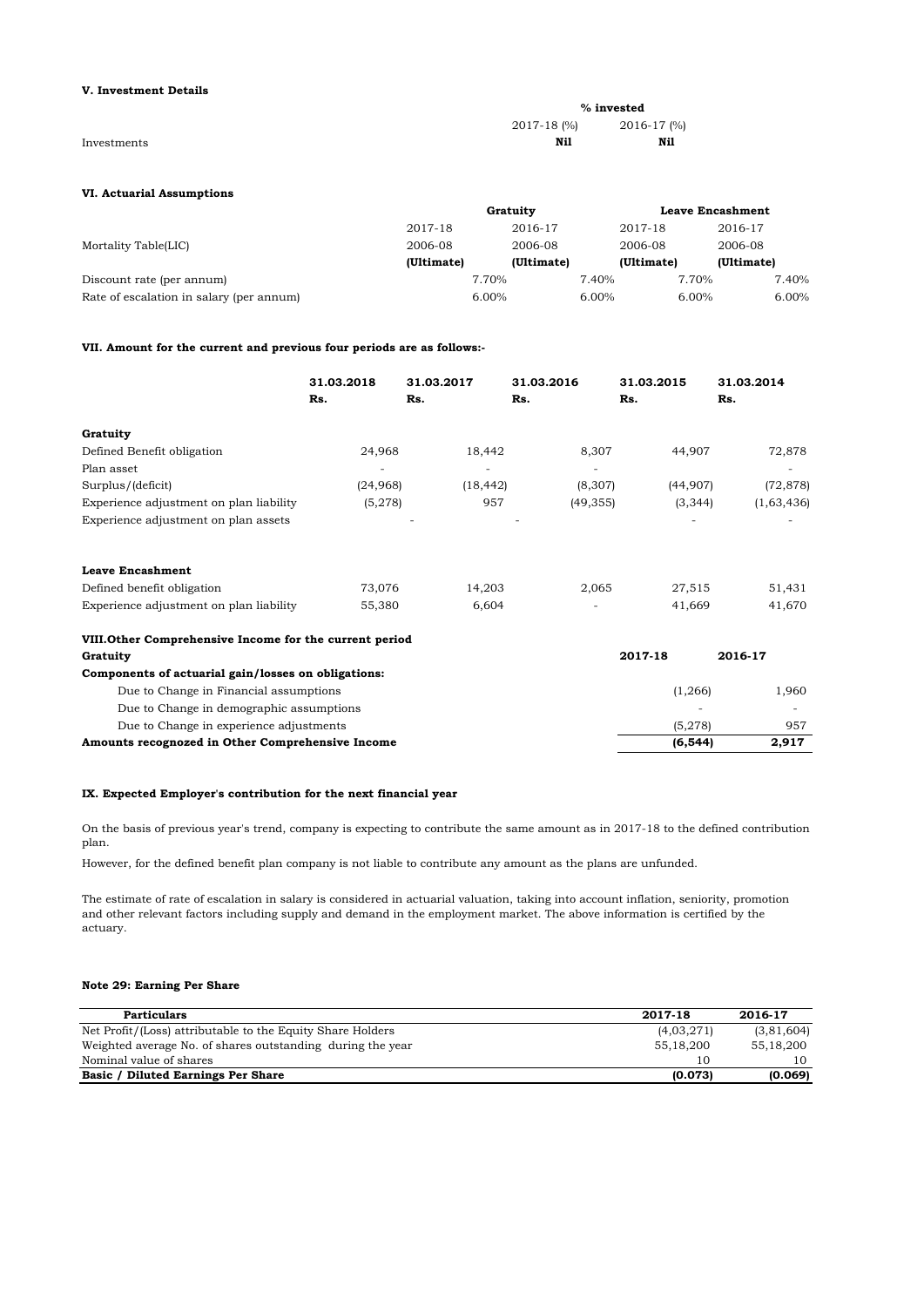### **Note 30: Financial risk management objectives and policies Financial Risk Management**

The Company's business activities expose it to a variety of financial risks, namely credit risk, liquidity risk, market risk and commodity risk. The Company's senior management has overall responsibility for the establishment and oversight of the Company's risk management framework. The Company has constituted a Risk Management Committee which is responsible for developing and monitoring the Company's risk management policies. The key risks and mitigating actions are also placed before the Audit Committee of the Company. The Company's risk management policies are established to identify and analyze the risks faced by the Company, to set appropriate risk limits and controls and to monitor risks and adherence to limits. Risk management policies and systems are reviewed regularly to reflect changes in market conditions and the Company's activities.

The Company's senior management oversees the management of these risks. The Company's senior management is supported by a financial risk committee that advises on financial risks and the appropriate financial risk governance framework for the Company and provide assurance that the Company's financial risk activities are governed by appropriate policies and procedures and that financial risks are identified, measured and managed in accordance with the Company's policies and risk objectives. The activities are designed to protect the Company's financial results and position from financial risks, maintain market risks within the acceptable parameters while optimizing returns and protect the Company's financial investments while maximizing returns.

This note explains the sources of risk which the Company is exposed to and how the Company manages the risk in the financial statements.

| <b>Risk</b>                      | <b>Exposure arising from</b>                                                                               | <b>Measurement</b>                            | <b>Management</b>                                                                                                         |
|----------------------------------|------------------------------------------------------------------------------------------------------------|-----------------------------------------------|---------------------------------------------------------------------------------------------------------------------------|
| Credit Risk                      | Cash and Cash equivalents,<br>trade receivables, financial<br>assets measured at amortized<br>cost         | Ageing analysis Credit rating                 | Credit limit set and Ageing<br>analysis protect Company from<br>potential losses due to excess<br>credit to the customers |
| Liquidity Risk                   | Borrowing and other liabilities Rolling Cash flow forecasts                                                |                                               | Availability of committed credit<br>lines and borrowing facilities                                                        |
|                                  | Market Risk-Interest Rate Borrowings at variable rates                                                     | Sensitivity analysis                          | Interest rate swaps                                                                                                       |
| Market Risk-<br>Foreign Exchange | Future commercial<br>transactions recognized<br>financial assets and liabilities<br>not denominated in INR | Cash flow forecasting<br>Sensitivity analysis | Forward foreign exchange<br>contracts.                                                                                    |
| <b>Commodity Risk</b>            | Purchase of Raw Material                                                                                   | Fluctuation in Imported material              | Procurement and Inventory<br>strategy                                                                                     |

### **Credit Risk**

Credit risk arises from the possibility that the counter party may not be able to settle the obligation as agreed. To manage this, the Company periodically assesses financial reliability of customers, taking into account the financial condition, current economic trends and analysis of historical bad debts and ageing of accounts receivable. Customer wise limits are set accordingly.

The Company considers the probability of default of asset and whether there has been a significant increase in credit risk on an ongoing basis through each reporting period. To assess whether there is a significant increase in credit risk the Company compares the risk of default occurring on asset as at the reporting date with the risk of default as at the date of initial recognition. It considers reasonable and supportive forward-looking information such as:

i) Actual or expected significant adverse changes in business.

ii) Actual or expected significant changes in the operating results of the counterparty.

iii) Financial or economic conditions that are expected to cause a significant change to the counterparty's ability to meet its obligations.

iv) Significant increase in credit risk on other financial instruments of the same counterparty.

The Company categorizes financial assets based on the assumptions, inputs and factors specific to the class of financial asset into High-quality assets, negligible credit risk; Quality assets, low credit risk; Standard assets, moderate credit risk; Substandard assets, relatively high credit risk; Low quality assets, very high credit risk; Doubtful assets, credit impaired.

Financial assets are written off when there are no reasonable expectations of recovery, such as a debtor failing to engage in a repayment plan with the Company. The Company categorizes a loan or receivable for write off when a debtor fails to make contractual payments greater than one year past due. Where loans or receivables have been written off, the Company continues engage in enforcement activity to attempt to recover the receivable due. Where recoveries are made, these are recognized in profit or loss.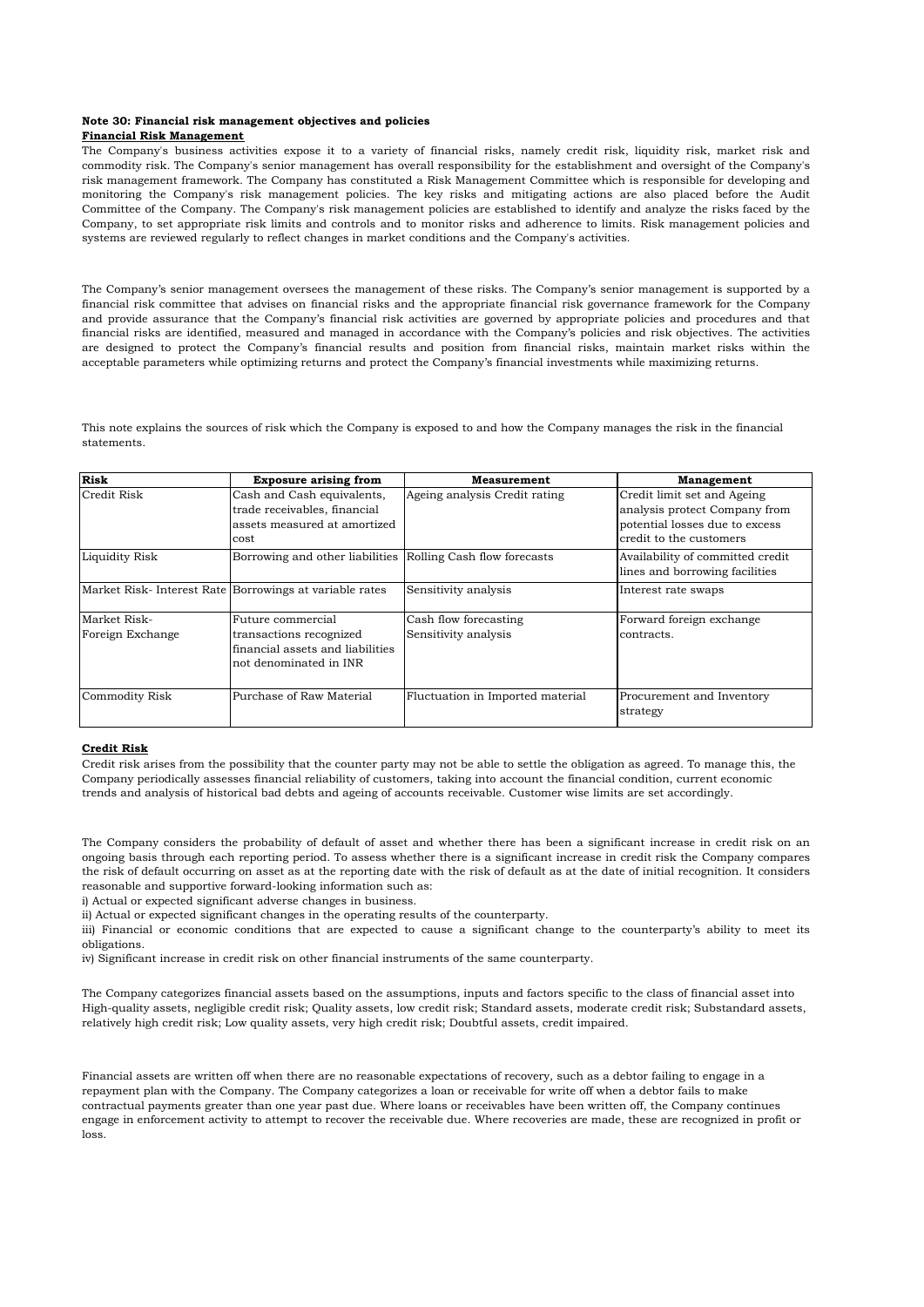### **Provision for expected credit losses:**

| Description of category                                                                                                                                                                                           | Category                                           | Basis for recognition of expected credit loss provision |                                                       |
|-------------------------------------------------------------------------------------------------------------------------------------------------------------------------------------------------------------------|----------------------------------------------------|---------------------------------------------------------|-------------------------------------------------------|
|                                                                                                                                                                                                                   |                                                    | Investments Loans and Deposits                          | Trade                                                 |
|                                                                                                                                                                                                                   |                                                    |                                                         | Receivables                                           |
| Assets where the counter-party has<br>strong capacity to meet the obligations<br>and where the risk of default is<br>negligible or nil.                                                                           | High-quality<br>assets, negligible<br>credit risk  | 12 month<br>expected credit<br>losses                   |                                                       |
| Assets where there is low risk of default<br>and where the counter-party<br>has<br>sufficient<br>capacity<br>to<br>meet<br>the<br>obligations and wher there has been low<br>frequency of defaults in the past.   | Quality assets, low credit risk                    | 12 month<br>expected credit<br>losses                   |                                                       |
| Assets where the probability of default is<br>moderate and where the capacity of<br>ounterparty to meet the obligations is<br>not strong                                                                          | Standard assets, moderate credit<br>risk           | 12 month<br>expected credit<br>losses                   | Life time<br>expected<br>credit losses<br>(simplified |
| where<br>there<br>has<br>Assets<br>been<br>a<br>significant increase in credit risk since<br>initial recognition where payments are<br>more than 360 days past due                                                | Substandard assets, relatively<br>high credit risk | Life time<br>expected credit<br>losses                  | approach)                                             |
| Assets where there is a high probability<br>of default. It includes assets where the<br>credit risk of counter-party has<br>increased significantly though payments<br>may not be more than 360 days past<br>due. | Low quality<br>assets, very high credit risk       | Life time<br>expected credit<br>losses                  |                                                       |
| Assets are written off when there is no<br>reasonable expectation of recovery, such<br>as a debtor declaring bankruptcy or<br>failing to engage in a repayment plan<br>with the Company.                          | Doubtful assets,<br>credit impaired                | Asset is written off                                    |                                                       |

### **Expected credit loss for loans and deposits:**

| Particulars                     | Description<br>of category | Asset group | Estimated<br>gross carrying<br>amount at default default | Expected<br>probability of | Expected credit<br>losses | Carrying<br>amount net of<br>impairment<br>provision |
|---------------------------------|----------------------------|-------------|----------------------------------------------------------|----------------------------|---------------------------|------------------------------------------------------|
| As at 31st March, 2018          |                            |             |                                                          |                            |                           |                                                      |
| Loss allowance                  | Financial                  | Loans       | ٠                                                        | $\overline{a}$             |                           |                                                      |
| measured at 12                  | assets for                 |             |                                                          |                            |                           |                                                      |
| month expected                  | which                      |             |                                                          |                            |                           |                                                      |
| credit losses                   | credit risk                |             |                                                          |                            |                           |                                                      |
|                                 | has not                    |             |                                                          |                            |                           |                                                      |
|                                 | increased<br>significantly |             |                                                          |                            |                           |                                                      |
|                                 | since initial              |             |                                                          |                            |                           |                                                      |
|                                 | recognition                |             |                                                          |                            |                           |                                                      |
|                                 |                            |             |                                                          |                            |                           |                                                      |
| Financial assets for which      | Loss                       | <b>NA</b>   | ٠                                                        | $\overline{a}$             | ÷,                        |                                                      |
| credit risk has increased       | allowance                  |             |                                                          |                            |                           |                                                      |
| significantly and not           | measured at                |             |                                                          |                            |                           |                                                      |
| credit                          | life time                  |             |                                                          |                            |                           |                                                      |
| impaired or credit              | expected                   |             |                                                          |                            |                           |                                                      |
| impaired                        | credit losses              |             |                                                          |                            |                           |                                                      |
|                                 |                            |             |                                                          |                            |                           |                                                      |
|                                 |                            |             |                                                          |                            |                           |                                                      |
| As at 31st March, 2017          |                            |             |                                                          |                            |                           |                                                      |
| Loss allowance                  | Financial                  | Loans       |                                                          |                            |                           |                                                      |
| measured at 12                  | assets for<br>which        |             |                                                          |                            |                           |                                                      |
| month expected<br>credit losses | credit risk                |             |                                                          |                            |                           |                                                      |
|                                 | has not                    |             |                                                          |                            |                           |                                                      |
|                                 | increased                  |             |                                                          |                            |                           |                                                      |
|                                 | significantly              |             |                                                          |                            |                           |                                                      |
|                                 | since initial              |             |                                                          |                            |                           |                                                      |
|                                 | recognition                |             |                                                          |                            |                           |                                                      |
|                                 |                            |             |                                                          |                            |                           |                                                      |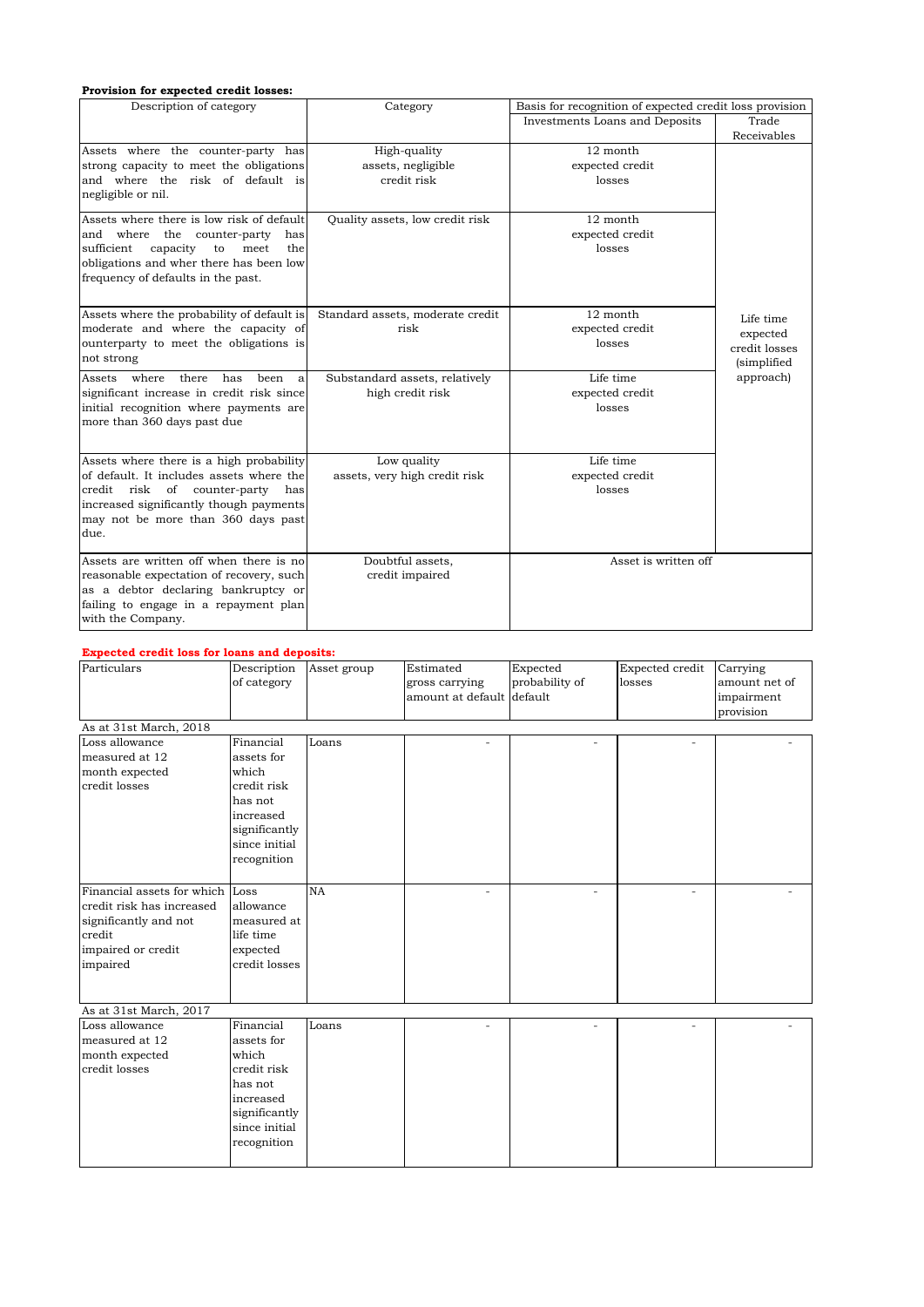| Financial assets for which Loss |               | NA        |   |                          |   |  |
|---------------------------------|---------------|-----------|---|--------------------------|---|--|
| credit risk has increased       | allowance     |           |   |                          |   |  |
| significantly and not           | measured at   |           |   |                          |   |  |
| credit                          | life time     |           |   |                          |   |  |
| impaired or credit              | expected      |           |   |                          |   |  |
| impaired                        | credit losses |           |   |                          |   |  |
|                                 |               |           |   |                          |   |  |
|                                 |               |           |   |                          |   |  |
| As at 31st March, 2016          |               |           |   |                          |   |  |
| Loss allowance                  | Financial     | Loans     | ٠ | $\overline{\phantom{a}}$ | ۰ |  |
| measured at 12                  | assets for    |           |   |                          |   |  |
| month expected                  | which         |           |   |                          |   |  |
| credit losses                   | credit risk   |           |   |                          |   |  |
|                                 | has not       |           |   |                          |   |  |
|                                 | increased     |           |   |                          |   |  |
|                                 | significantly |           |   |                          |   |  |
|                                 | since initial |           |   |                          |   |  |
|                                 | recognition   |           |   |                          |   |  |
|                                 |               |           |   |                          |   |  |
| Financial assets for which Loss |               | <b>NA</b> |   |                          |   |  |
| credit risk has increased       | allowance     |           |   |                          |   |  |
| significantly and not           | measured at   |           |   |                          |   |  |
| credit                          | life time     |           |   |                          |   |  |
| impaired or credit              | expected      |           |   |                          |   |  |
| impaired                        | credit losses |           |   |                          |   |  |
|                                 |               |           |   |                          |   |  |
|                                 |               |           |   |                          |   |  |

### **Expected credit loss for trade receivables under simplified approach:**

Ageing of trade receivables as at year end

|                          |              | As at March 31, As at March 31, |
|--------------------------|--------------|---------------------------------|
| Due from Date of Invoice | 2018         | 2017                            |
| Not Due                  | 45.96.266    | $\overline{\phantom{0}}$        |
| $0 - 90$ days            | 13,30,06,448 | 62,43,903                       |
| 91 - 180 days            | 79.72.327    | 8,06,79,018                     |
| Beyond 180 days          |              |                                 |
| Gross Carrying Amount    | 14,55,75,041 | 8,69,22,921                     |
| Expected Credit Loss     |              | $\overline{\phantom{a}}$        |
| Net Carrying Amount      | 14,55,75,041 | 8,69,22,921                     |

Liquidity Risk

Liquidity risk is the risk that the Company will encounter difficulty in raising funds to meet commitments associated with financial instruments that are settled by delivering cash or another financial asset. Liquidity risk may result from an inability to sell a financial asset quickly at close to its fair value.

The Company has an established liquidity risk management framework for managing its short term, medium term and long term funding and liquidity management requirements. The Company's exposure to liquidity risk arises primarily from mismatches of the maturities of financial assets and liabilities. The Company manages the liquidity risk by maintaining adequate funds in cash and cash equivalents. The Company also has adequate credit facilities agreed with banks to ensure that there is sufficient cash to meet all its normal operating commitments in a timely and cost-effective manner.

The table below analysis derivative and non-derivative financial liabilities of the Company into relevant maturity groupings based on the remaining period from the reporting date to the contractual maturity date. The amounts disclosed in the table are the contractual undiscounted cash flows.

| Contractual maturity pattern of borrowings and Trade Payables: |            |                          |                          |              |
|----------------------------------------------------------------|------------|--------------------------|--------------------------|--------------|
| Particulars                                                    | Refer Note | $0-1$ year               | $1-5$ years              | Total        |
| As at 31st March, 2018                                         |            |                          |                          |              |
| <b>Borrowings</b>                                              |            | $\overline{\phantom{a}}$ | $\overline{\phantom{a}}$ | ۰            |
| <b>Trade Pavables</b>                                          | 13         | 7,63,41,376              |                          | 7,63,41,376  |
| <b>Total</b>                                                   |            | 7,63,41,376              |                          | 7,63,41,376  |
| As at 31st March, 2017                                         |            |                          |                          |              |
| <b>Borrowings</b>                                              |            |                          |                          |              |
| <b>Trade Pavables</b>                                          | 13         | 7,52,85,485              |                          | 7,52,85,485  |
| Total                                                          |            | 7,52,85,485              |                          | 7,52,85,485  |
| As at 31st March, 2016                                         |            |                          |                          |              |
| <b>Borrowings</b>                                              |            | $\overline{\phantom{a}}$ |                          |              |
| <b>Trade Pavables</b>                                          | 13         | 15,07,63,258             | $\overline{\phantom{a}}$ | 15,07,63,258 |
| <b>Total</b>                                                   |            | 15,07,63,258             | -                        | 15,07,63,258 |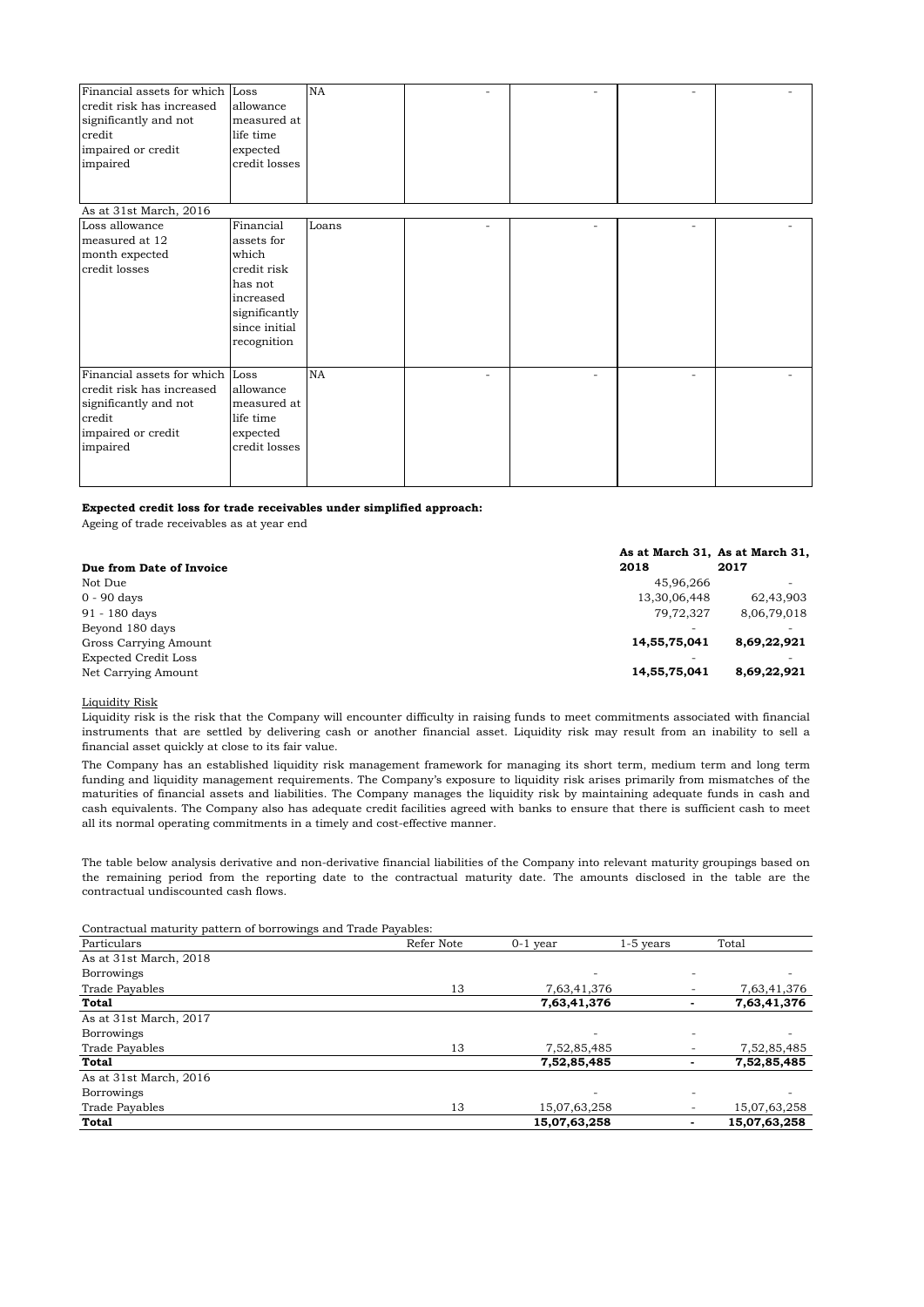### **Market Risk-Interest Rate Risk**

Interest rate risk is the risk that the fair value of future cash flows of the financial instruments will fluctuate because of changes in market interest rates. In order to optimize the Company's position with regards to interest income and interest expenses and to manage the interest rate risk, treasury performs a comprehensive corporate interest rate risk management by balancing the proportion of fixed rate and floating rate financial instruments in its total portfolio.

Since the company does not have any borrowings, the interest sensitivity analysis for the interest rate is not undertaken by the management.

Further, the company does not have any Foreign currency risk.

### **Note 31: Financial Instrument**

The Company uses the following hierarchy for determining the fair value of financial instruments by valuation technique :

Level 1 : Quoted (unadjusted) prices in active markets for identical assets or liabilities.

- Level  $2 \cdot$ Other techniques for which all inputs which have a significant effect on the recorded fair value are observable, either directly or indirectly.
- Level 3 : Techniques which use inputs that have a significant effect on the recorded fair value that are not based on observable market data.

### **Financial Assets :**

| Particulars                | Instruments carried at |              |                 | Total           | Total fair      | Hierarchy Level |
|----------------------------|------------------------|--------------|-----------------|-----------------|-----------------|-----------------|
|                            | At Cost                | Fair Value   | Amortized       | carrying        | value           |                 |
|                            |                        |              | cost            | amt.            |                 |                 |
|                            |                        | <b>FVTPL</b> | Carrying        |                 |                 |                 |
|                            |                        |              | amount          |                 |                 |                 |
| As at 1st April, 2016      |                        |              |                 |                 |                 |                 |
| Trade Receivables (Note 7) |                        |              | 15, 15, 31, 876 | 15, 15, 31, 876 | 15, 15, 31, 876 |                 |
| Cash and Cash              |                        |              | 47,193          | 47,193          | 47,193          |                 |
| Equivalents (Note 8)       |                        |              |                 |                 |                 |                 |
| <b>Total</b>               | ٠                      |              | 15, 15, 79, 069 | 15, 15, 79, 069 | 15, 15, 79, 069 |                 |
| As at 1st April, 2017      |                        |              |                 |                 |                 |                 |
| Trade Receivables (Note 7) |                        |              | 8,69,22,921     | 8,69,22,921     | 8,69,22,921     |                 |
| Cash and Cash              |                        |              | 61,267          | 61,267          | 61,267          |                 |
| Equivalents (Note 8)       |                        |              |                 |                 |                 |                 |
| <b>Total</b>               |                        |              | 8,69,84,188     | 8,69,84,188     | 8,69,84,188     |                 |
| As at 1st April, 2018      |                        |              |                 |                 |                 |                 |
| Trade Receivables (Note 7) |                        |              | 14, 55, 75, 041 | 14,55,75,041    | 14,55,75,041    |                 |
| Cash and Cash              |                        |              | 3,06,381        | 3,06,381        | 3,06,381        |                 |
| Equivalents (Note 8)       |                        |              |                 |                 |                 |                 |
| <b>Total</b>               |                        |              | 14,58,81,422    | 14,58,81,422    | 14,58,81,422    |                 |

### **Financial Liabilities**

| Particulars                | Instruments carried at |              |                                          | Total        | Total fair   |
|----------------------------|------------------------|--------------|------------------------------------------|--------------|--------------|
|                            | At Cost                | Fair Value   | Amortized                                | carrying     | value        |
|                            |                        |              | cost                                     | amt.         |              |
|                            |                        | <b>FVTPL</b> | Carrying                                 |              |              |
|                            |                        |              | amount                                   |              |              |
| As at 1st April, 2016      |                        |              |                                          |              |              |
|                            |                        |              |                                          |              |              |
| Trade payables (Note - 13) |                        |              | 15,07,63,258                             | 15,07,63,258 | 15,07,63,258 |
| Total                      | ۰                      |              | 15,07,63,258<br>$\overline{\phantom{a}}$ | 15,07,63,258 | 15,07,63,258 |
| As at 1st April, 2017      |                        |              |                                          |              |              |
| Trade payables (Note - 13) |                        |              | 7,52,85,485                              | 7,52,85,485  | 7,52,85,485  |
| <b>Total</b>               |                        |              | 7,52,85,485                              | 7,52,85,485  | 7,52,85,485  |
| As at 1st April, 2018      |                        |              |                                          |              |              |
| Trade payables (Note - 13) |                        |              | 7,63,41,376                              | 7,63,41,376  | 7,63,41,376  |
| <b>Total</b>               |                        |              | 7,63,41,376                              | 7,63,41,376  | 7,63,41,376  |

### **Note 32: First Time Adoption of Ind AS**

These financial statements, for the year ended March 31, 2018, are the first the Company has prepared in accordance with Ind AS . For periods up to and including the year ended March 31, 2017, the Company prepared its annual financial statements in accordance with accounting standards notified under section 133 of the Companies Act 2013, read together with paragraph 7 of the Companies (Accounts) Rules, 2014 (Indian GAAP).

Accordingly, the Company has prepared financial statements which comply with Ind AS applicable for the year ending on March 31, 2018, together with the comparative period data as at and for the year ended March 31, 2017, as described in the summary of significant accounting policies. These note explains the principal adjustments made by the Company in restating its Indian GAAP financial statements, including the balance sheet as at April 01, 2016, the Company's date of transition to Ind AS and financial statements as at and for the year ended March 31, 2017.

Set out below are the applicable Ind AS 101 Optional Exemptions and Mandatory Exceptions applied in the transition from IGAAP to Ind AS.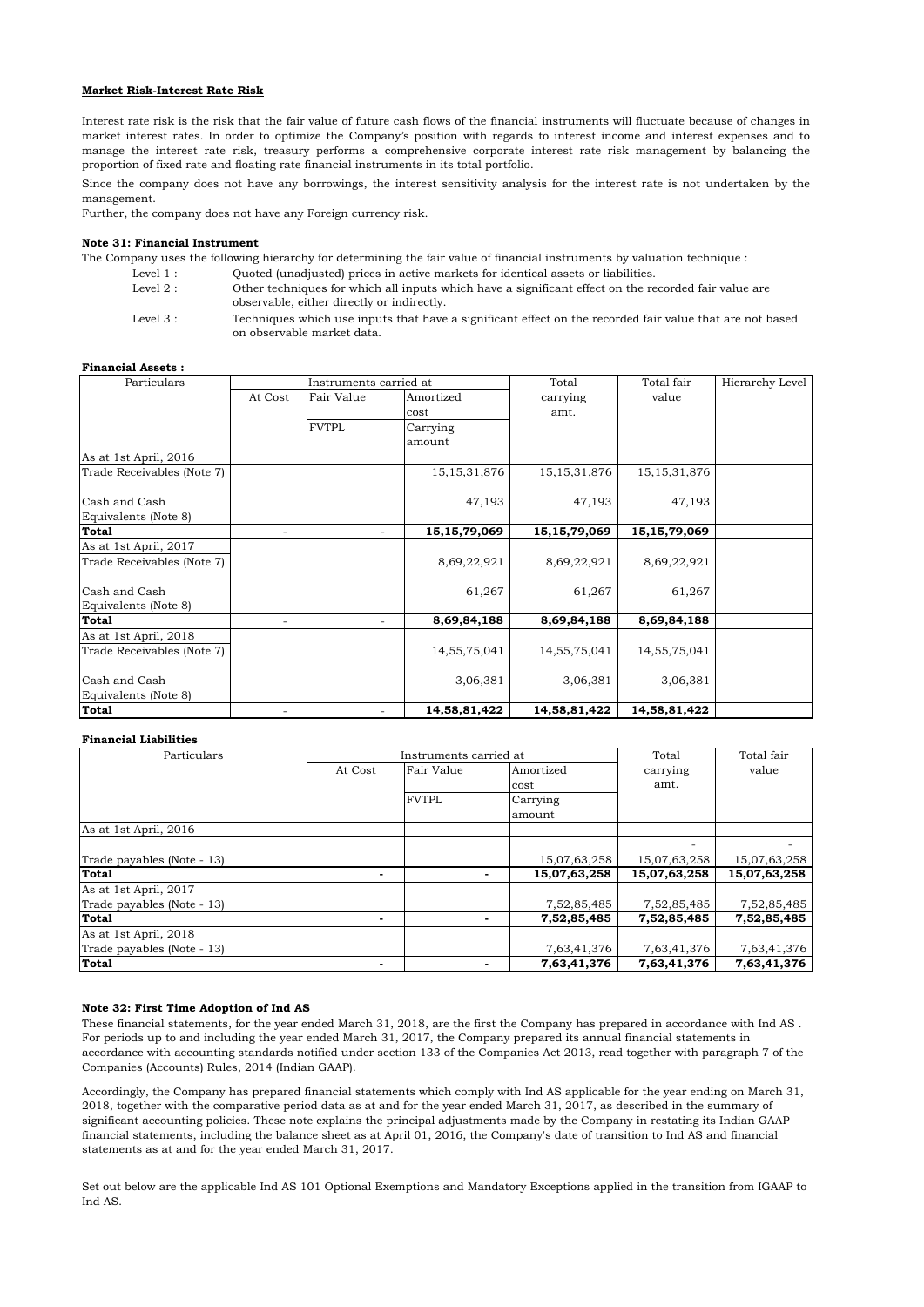### **A. Optional Exemptions availed :**

### Deemed Cost - Property, Plant and Equipment and Intangible Assets:

As permitted by Ind AS 101, the Company has elected to continue with the carrying value of all of its property, plant and equipment and intangible assets recognised as of 1st April,2016 (date of transition) measured as per the IGAAP and used that carrying value as its deemed cost as of the date of transition.

### **B. Optional Exemptions availed :**

### Estimates

As per Ind AS 101, an entity's estimates in accordance with Ind AS at the date of transition to Ind AS presented in the entity's first Ind AS Financial Statements as the case may be, should be consistent with estimates made for the same date in accordance with the IGAAP unless there is objective evidence that those estimates were in error. However, the estimates should be adjusted to reflect any differences in accounting policies.

As per Ind AS 101, where application of Ind AS requires an entity to make certain estimates that were not required under IGAAP, those estimates should be made to reflect conditions that existed at the date of transition (for preparing opening Ind AS Balance Sheet) or at the end of the comparative period (for presenting comparative information as per Ind AS).

The Company's estimates under Ind AS are consistent with the above requirements. Key estimates considered in preparation of the Financial Statements that were not required under the previous GAAP are listed below.

i. Fair valuation of financial instruments carried at FVTPL and/or FVOCI.

ii. Impairment of financial assets based on the expected credit loss model.

iii. Determination of the discounted value for financial instruments carried at amortized cost.

### Derecognition of Financial Assets and Liabilities

As per Ind AS 101, an entity should apply the derecognition requirements in Ind AS 101, Financial Instruments, prospectively for transactions occurring on or after the date of transition to Ind AS. However, an entity may apply the derecognition requirements retrospectively from a date chosen by it if the information needed to apply Ind AS 109 to financial assets and financial liabilities derecognized as a result of past transactions was obtained at the time of initially accounting for those transactions.

### Classifications and Measurement of Financial Assets

Ind AS 101 requires an entity to assess classification and measurement of financial assets on the basis of facts and circumstances that exist at the date of transition to Ind AS.

There being no impact on the conversion of the IGAAP into IND AS, there are no items of reconciliation.

### **Note 33**

Previous Year's figures have been regrouped / reclassified wherever necessary to confirm to current year presentation.

The accompanying notes are an integral part of the Financial Statements. As per our report of even date.

**J.R. Purohit & Co. Arms Paper Limited Chartered Accountants (Firm Reg. No. : 111841W)**

**M No. 131959 DIN - 06575447 DIN - 01009330**

**For For and on behalf of the Board of Directors of**

**Partner Chairman Director**

**Vikas Purohit Rushal Patel Nikhil Rajpuria**

**Udit Vora Company Secretary**

Date : **Date : Date : Date : Place: Ahmedabad Place: Ahmedabad**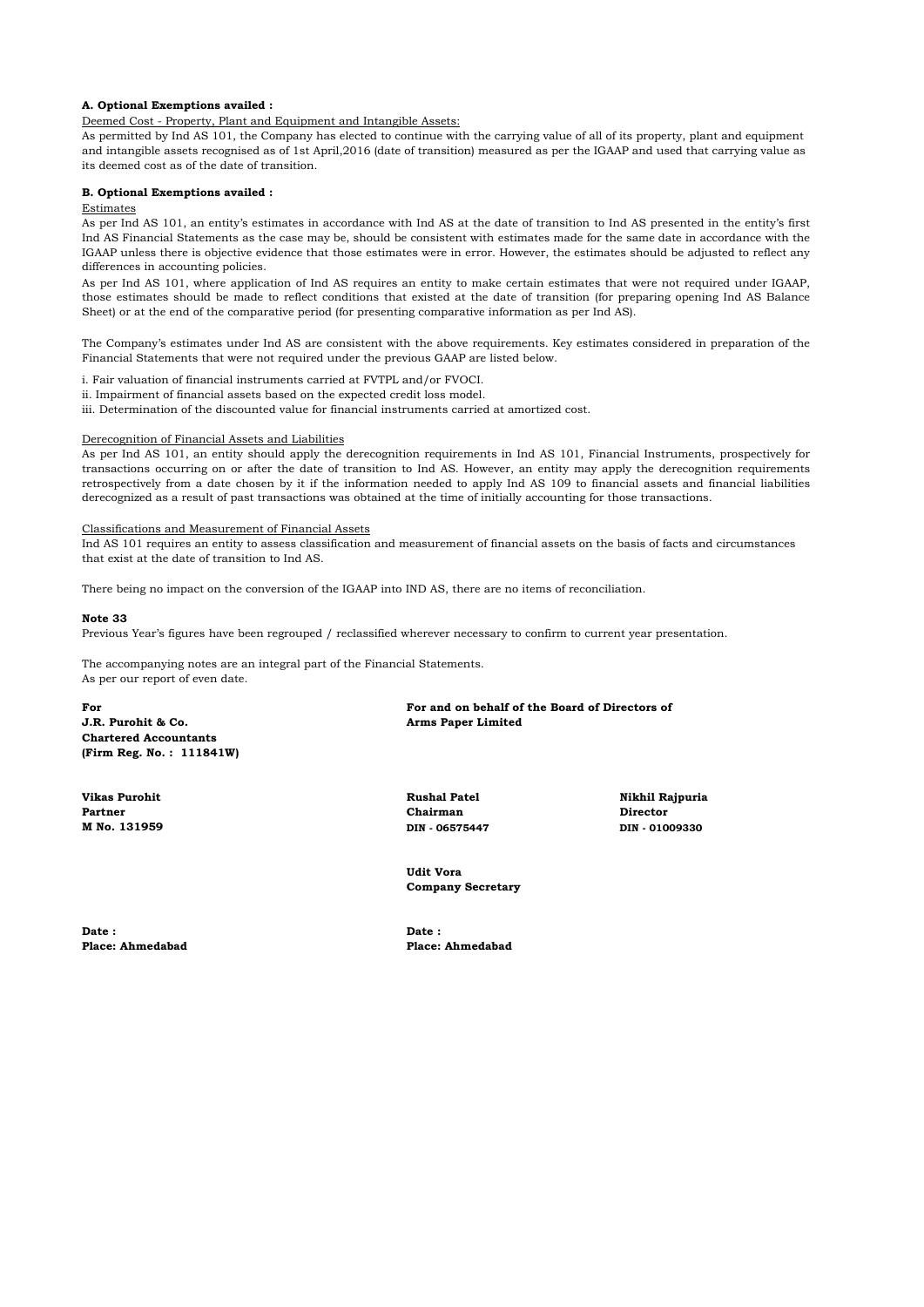### **ARMS PAPER LIMITED CIN - L21098GJ1983PLC006041**

### **NOTE 4 Property, Plant & Equipments**

| Sr           | <b>Particulars</b>          | Vehicle  | <b>Office</b><br>Equipment | Air<br>Conditioner | Computer | <b>Total</b> |
|--------------|-----------------------------|----------|----------------------------|--------------------|----------|--------------|
| 1            | <b>Deemed Cost of Asset</b> |          |                            |                    |          |              |
|              | As at April 1, 2016         | 6,45,129 | 290                        | 30,000             | 3,891    | 6,79,310     |
|              | Addition                    |          |                            |                    |          |              |
|              | Disposal/Adjustments        | 6,45,129 |                            |                    |          | 6,45,129     |
|              | As at March 31, 2017        |          | 290                        | 30,000             | 3,891    | 34,181       |
|              | Addition                    |          |                            |                    |          |              |
|              | Disposal/Adjustments        |          |                            |                    |          |              |
|              | As at March 31, 2018        |          | 290                        | 30,000             | 3,891    | 34,181       |
| $\mathbf{2}$ | Depreciation                |          |                            |                    |          |              |
|              | As at April 1, 2016         | 5,92,619 |                            | 26,311             |          | 6,18,930     |
|              | Charge for the year         | 30,751   |                            | 2,864              |          | 33,615       |
|              | Disposal/Adjustments        | 6,23,370 |                            |                    |          | 6,23,370     |
|              | As at March 31, 2017        |          | $\overline{a}$             | 29,176             | -        | 29,176       |
|              | Charge for the period       |          |                            |                    |          |              |
|              | Disposal/Adjustments        |          |                            |                    |          |              |
|              | As at March 31, 2018        |          | ٠                          | 29,176             |          | 29,176       |
| 3            | <b>Net Block</b>            |          |                            |                    |          |              |
|              | As at April 1, 2016         | 52,510   | 290                        | 3,689              | 3,891    | 60,380       |
|              | As at March 31, 2017        |          | 290                        | 824                | 3,891    | 5,005        |
|              | As at March 31, 2018        |          | 290                        | 824                | 3,891    | 5,005        |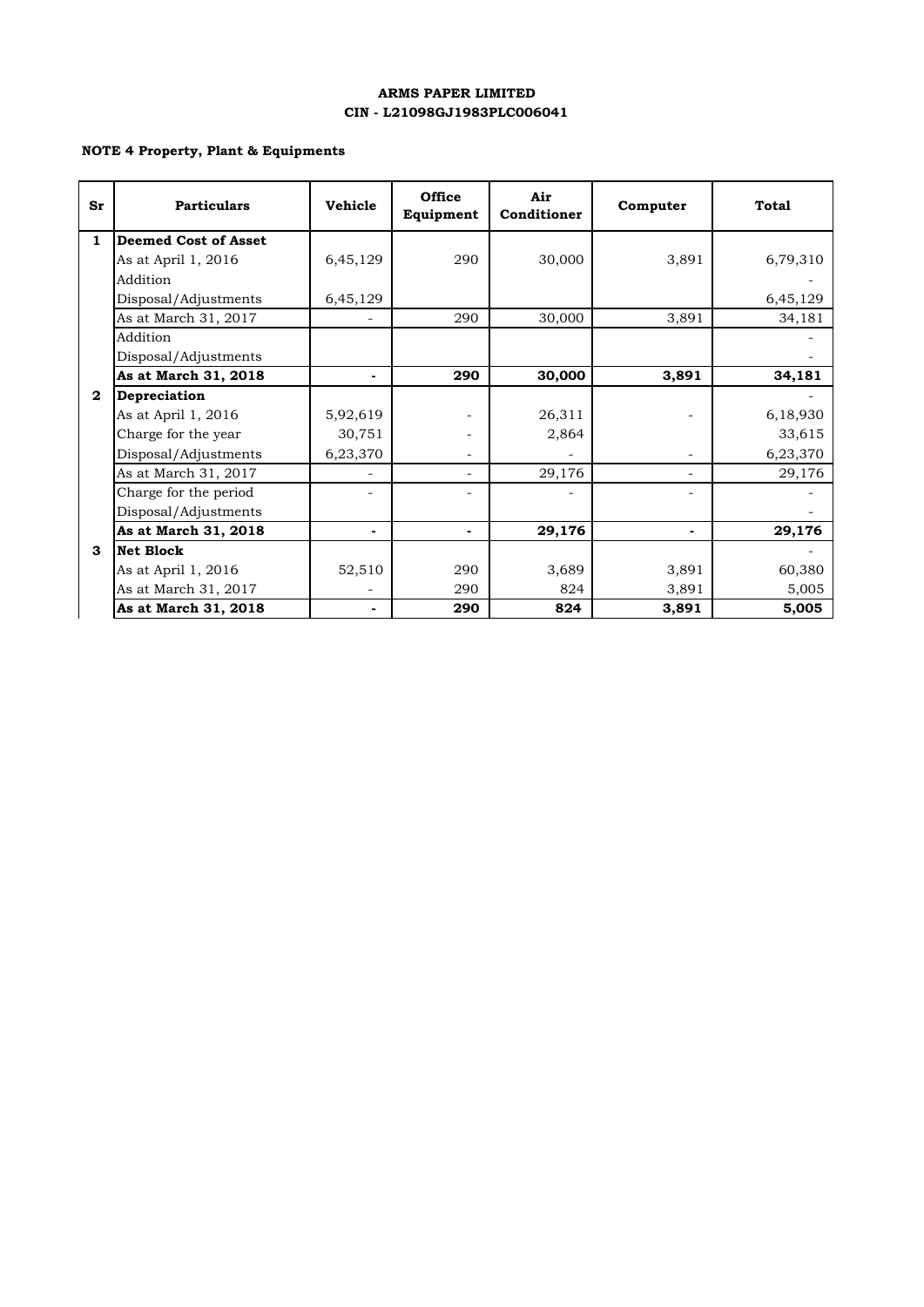## **ARMS PAPER LIMITED**

CIN : L21098GJ1983PLC006041 **Reg. Office** : 802 Avdhesh House, Nr. Devang Park. Opp. Guru Govind Gurudwara, S.G. Highway, Thaltej, Ahmedabad - 380054 Telfax. +91 79 26855714, Website: www.armspaper.com, Email: armspaperltd@gmail.com

## **ATTENDANCE SLIP**

(to be handed over at the Registration Counter)

I/We hereby record my/our presence at the 35<sup>th</sup> Annual General Meeting of the Company being held on 29<sup>th</sup> day **of September, 2018 at 11.00 a.m.** at Gujarat Paper Makers' Association, 802 8th Floor, Avdhesh House, Opp. Guru Govind Gurudwara, Sarkhej - Gandhinagar Highway, Thaltej, Ahmedabad – 380054.

| 1. Name (s) of the Member         |                                                             |  |
|-----------------------------------|-------------------------------------------------------------|--|
| and Joint Holder(s) 2. Mr. / Mrs. |                                                             |  |
| (in block letters)                | 3. Mr. / Mrs.                                               |  |
|                                   |                                                             |  |
| 2. Address:                       | <u> 1989 - Johann Stoff, amerikansk politiker (d. 1989)</u> |  |
|                                   |                                                             |  |
|                                   |                                                             |  |
| 3. Father's/Husband's             |                                                             |  |
| Name (of the Member) :            | Mr                                                          |  |
| 4. Name of Proxy:                 | Mr./Ms.                                                     |  |
|                                   | 1.                                                          |  |
|                                   | 2.                                                          |  |
| Signature of the Proxy            | 3.                                                          |  |
|                                   | Signature(s) of Member and Joint Holder(s)                  |  |

### **ELECTRONIC VOTING PARTICULARS**

**If desirous of E-voting, please read the instructions given in the AGM Notice before exercising.** 

| <b>EVSN</b>                         |
|-------------------------------------|
| (Electronic Voting Sequence Number) |
| 180920038                           |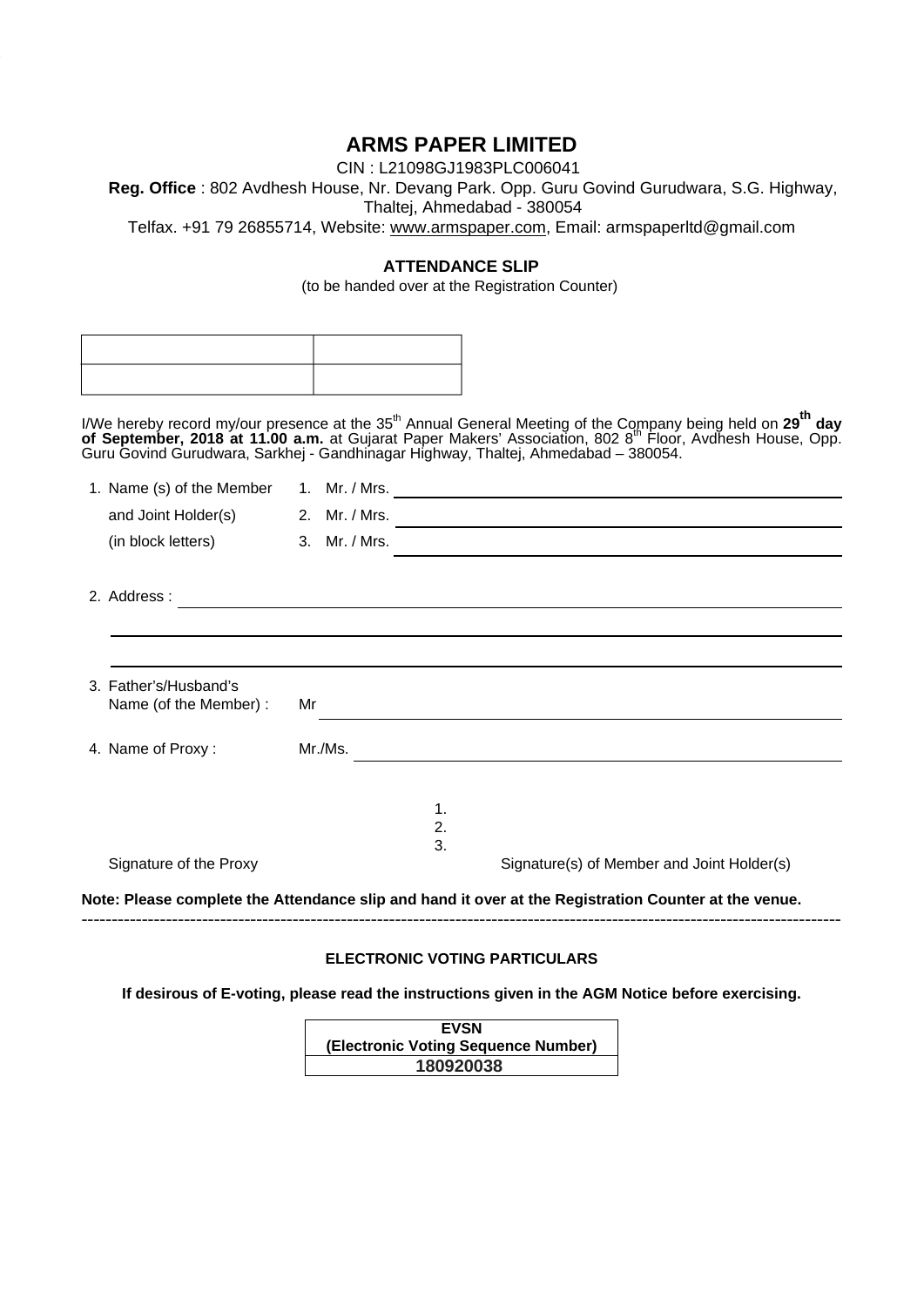**PROXY FORM – MGT 11**

### **ARMS PAPER LIMITED**

CIN : L21098GJ1983PLC006041

**Reg. Office** : 802 Avdhesh House, Nr. Devang Park. Opp. Guru Govind Gurudwara, S.G. Highway,

Thaltej, Ahmedabad - 380054

Telfax. +91 79 26855714, Website: www.armspaper.com, Email: armspaperltd@gmail.com (Pursuant to Section 105(6) of the Companies Act, 2013 and Rule 19(3) of the Companies (Management and Administration) Rules, 2014)

### **Name of the Company** : ARMS PAPER LIMITED

**Registered Office** : 802 Avdhesh House, Nr. Devang Park. Opp. Guru Govind Gurudwara, S.G. Highway, Thaltej, Ahmedabad – 380054

| Website: www.armspaper.com |  |  |
|----------------------------|--|--|
|                            |  |  |

Name of the Member (s)

Registered address :

E-mail Id :

Folio No. / Client Id : DP ID :

I / We, being the member(s) of Arms Paper Limited holding \_\_\_\_\_ Equity Shares of the Company, hereby appoint

| 1. | Name       | ٠                    |                      |
|----|------------|----------------------|----------------------|
|    | Address    | ÷                    |                      |
|    | E-mail Id: |                      |                      |
|    | Signature: |                      | or failing him / her |
| 2. | Name       | $\blacksquare$       |                      |
|    | Address    | ÷                    |                      |
|    | E-mail Id  | $\ddot{\phantom{a}}$ |                      |
|    | Signature: |                      | or failing him / her |
| 3. | Name       |                      |                      |
|    | Address    | ÷                    |                      |
|    | E-mail Id  | $\ddot{\phantom{a}}$ |                      |
|    | Signature: |                      | or failing him / her |

as my / our proxy to attend and vote (on a poll) for me / us and on my / our behalf at the  $35<sup>th</sup>$  Annual General Meeting of the Company, to be held on the 29<sup>th</sup> day of September 2018 at 11:00 a.m. at Gujarat Paper Makers' Association, 802 8<sup>th</sup> Floor, Avdhesh House, Opp. Guru Govind Gurudwara, Sarkhej - Gandhinagar Highway, Thaltej, Ahmedabad – 380054 and at any adjournment thereof, in respect of such resolutions set out in the AGM Notice convening the meeting, as are indicated below:

### **Ordinary Business:**

- 1. To receive, consider and adopt the Audited Balance Sheet of the Company as at 31<sup>st</sup> March, 2018 and Statement of Profit and Loss for the year ended on that date together with Directors' and the Auditors' Report thereon.(Ordinary Resolution).
- 2. Ratification of Appointment of M/s. J. R. Purohit & Co., Chartered Accountants, as the Statutory Auditors of the Company (Ordinary Resolution).

### **Special Business**

- 3. To amend the Main Object Clause of the Memorandum of Association of the Company (Special Resolution)
- 4. To adopt new set of Memorandum of Association of the Company (Special Resolution)
- 5. To adopt new set of Articles of Association of the Company (Special Resolution)
- 6. To re-appoint Mr. Rushal Patel as Director (Special Resolution)
- 7. Re-appointment of Mr. Pawanjitsingh Negi as Independent Director (Special Resolution)

|                          | $Rs.1/-$       |
|--------------------------|----------------|
|                          | <b>Revenue</b> |
|                          | Stamp          |
| Signature of Shareholder |                |

Signature of Proxy Holder(s)

**Note: The form of proxy in order to be effective should be duly completed and deposited at the Registered Office of the Company, not less than 48 hours before the Commencement of the meeting.**